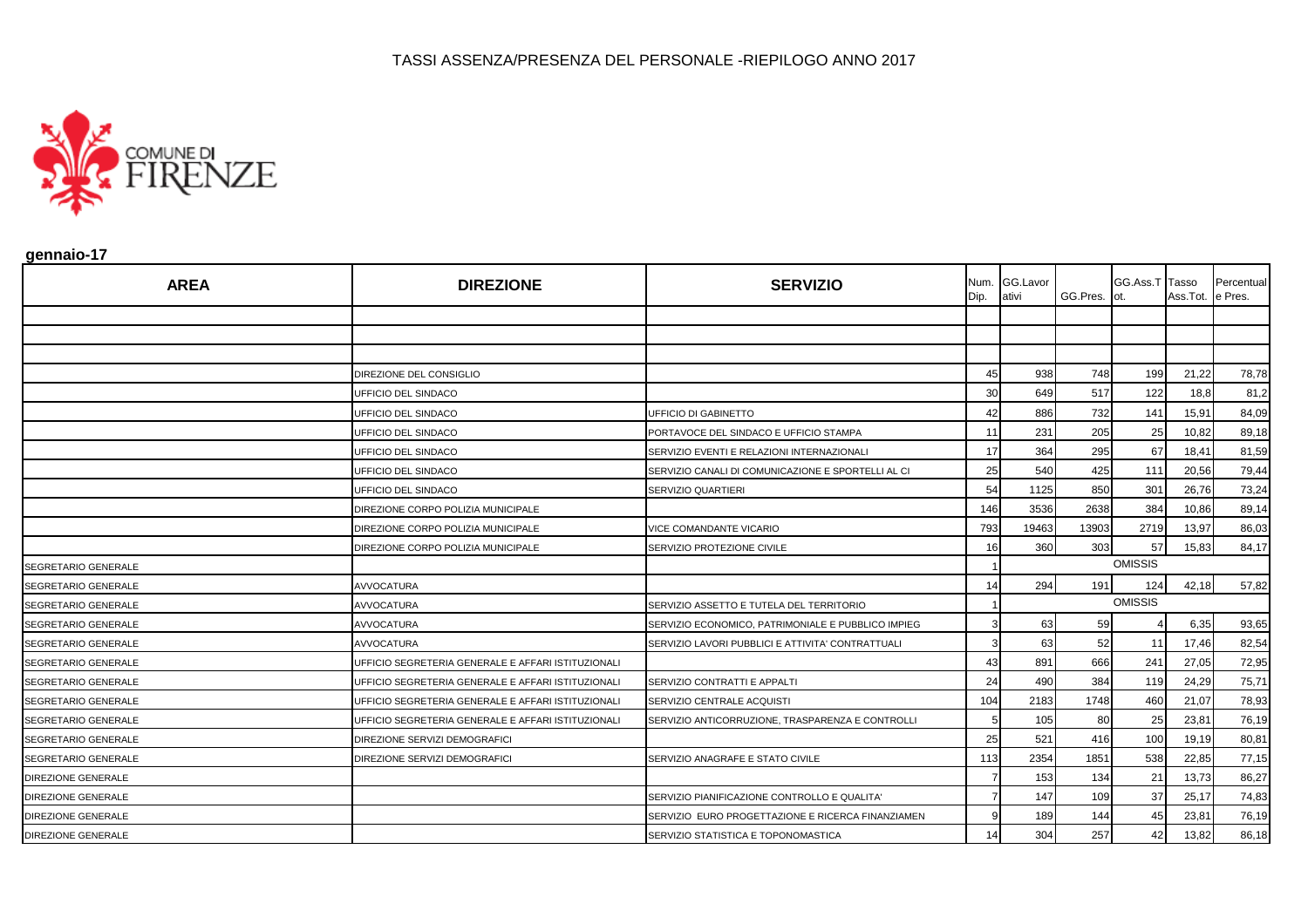| <b>AREA</b>                                        | <b>DIREZIONE</b>                           | <b>SERVIZIO</b>                                    | Num.<br>Dip. | GG.Lavor<br>ativi | GG.Pres. | GG.Ass.T Tasso<br>lot. | Ass.Tot. | Percentual<br>e Pres. |
|----------------------------------------------------|--------------------------------------------|----------------------------------------------------|--------------|-------------------|----------|------------------------|----------|-----------------------|
| <b>DIREZIONE GENERALE</b>                          |                                            | SERVIZIO PREVENZIONE E PROTEZIONE                  | 12           | 252               | 213      | 38                     | 15,08    | 84,92                 |
| AREA DI COORDINAMENTO SVILUPPO URBANO              |                                            |                                                    |              |                   |          | <b>OMISSIS</b>         |          |                       |
| AREA DI COORDINAMENTO SVILUPPO URBANO              | DIREZIONE NUOVE INFRASTRUTTURE E MOBILITA' |                                                    | 6            | 123               | 95       | 27                     | 21,95    | 78,05                 |
| AREA DI COORDINAMENTO SVILUPPO URBANO              | DIREZIONE NUOVE INFRASTRUTTURE E MOBILITA' | SERVIZIO UFFICIO TRAMVIA/INTERVENTI TAV E AUTOSTRA | 17           | 357               | 283      | 81                     | 22,69    | 77,31                 |
| AREA DI COORDINAMENTO SVILUPPO URBANO              | DIREZIONE NUOVE INFRASTRUTTURE E MOBILITA' | SERVIZIO MOBILITA'                                 | 38           | 777               | 570      | 234                    | 30,12    | 69,88                 |
| AREA DI COORDINAMENTO SVILUPPO URBANO              | DIREZIONE NUOVE INFRASTRUTTURE E MOBILITA' | SERVIZIO VIABILITA'                                | 43           | 892               | 774      | 120                    | 13,45    | 86,55                 |
| AREA DI COORDINAMENTO SVILUPPO URBANO              | DIREZIONE NUOVE INFRASTRUTTURE E MOBILITA' | SERVIZIO PROGRAMMAZIONE MOBILITA' E PISTE CICLABIL | 22           | 459               | 360      | 110                    | 23,97    | 76,03                 |
| AREA DI COORDINAMENTO SVILUPPO URBANO              | DIREZIONE NUOVE INFRASTRUTTURE E MOBILITA' | SERVIZIO AMMINISTRATIVO NUOVE INFRASTRUTTURE E MOB | 27           | 571               | 490      | 88                     | 15,41    | 84,59                 |
| AREA DI COORDINAMENTO SVILUPPO URBANO              | DIREZIONE URBANISTICA                      |                                                    |              | 90                | 72       | 18                     | 20       | 80                    |
| AREA DI COORDINAMENTO SVILUPPO URBANO              | DIREZIONE URBANISTICA                      | SERVIZIO EDILIZIA PRIVATA                          | 48           | 993               | 769      | 235                    | 23,67    | 76,33                 |
| AREA DI COORDINAMENTO SVILUPPO URBANO              | DIREZIONE URBANISTICA                      | SERVIZIO PIANIFICAZIONE URBANISTICA                | 12           | 247               | 206      | 42                     | 17       | 83                    |
| AREA DI COORDINAMENTO SVILUPPO URBANO              | DIREZIONE URBANISTICA                      | SERVIZIO AMMINISTRATIVO URBANISTICA                | 47           | 994               | 799      | 204                    | 20,52    | 79,48                 |
| AREA DI COORDINAMENTO SVILUPPO URBANO              | DIREZIONE SERVIZI TECNICI                  |                                                    | 52           | 1075              | 789      | 316                    | 29,4     | 70,6                  |
| AREA DI COORDINAMENTO SVILUPPO URBANO              | DIREZIONE SERVIZI TECNICI                  | SERVIZIO GESTIONE E MANUTENZIONE                   | 73           | 1537              | 1175     | 397                    | 25,83    | 74,17                 |
| AREA DI COORDINAMENTO SVILUPPO URBANO              | DIREZIONE SERVIZI TECNICI                  | SERVIZIO SUPPORTO TECNICO QUARTIERI E IMPIANTI SPO | 37           | 779               | 649      | 137                    | 17,59    | 82,41                 |
| AREA DI COORDINAMENTO SVILUPPO URBANO              | DIREZIONE SERVIZI TECNICI                  | SERVIZIO BELLE ARTI E FABBRICA DI PALAZZO VECCHIO  | 30           | 632               | 539      | 100                    | 15,82    | 84,18                 |
| AREA DI COORDINAMENTO SVILUPPO URBANO              | DIREZIONE AMBIENTE                         |                                                    | 32           | 676               | 528      | 155                    | 22,93    | 77,07                 |
| AREA DI COORDINAMENTO SVILUPPO URBANO              | <b>DIREZIONE AMBIENTE</b>                  | SERVIZIO SOSTENIBILITA', VALUTAZIONE AMBIENTALE, G | 19           | 399               | 316      | 79                     | 19,8     | 80,2                  |
| AREA DI COORDINAMENTO SVILUPPO URBANO              | <b>DIREZIONE AMBIENTE</b>                  | SERVIZIO PARCHI GIARDINI ED AREE VERDI             | 130          | 2855              | 2336     | 536                    | 18,77    | 81,23                 |
| AREA DI COORDINAMENTO SVILUPPO URBANO              | <b>DIREZIONE AMBIENTE</b>                  | SERVIZIO RIFIUTI, IGIENE PUBBLICA, AMBIENTALE E DE | 13           | 264               | 218      | 46                     | 17,42    | 82,58                 |
| AREA DI COORDINAMENTO WELFARE E PROMOZIONE ECONOMI |                                            |                                                    | 3            | 63                | 54       |                        | 11,1'    | 88,89                 |
| AREA DI COORDINAMENTO WELFARE E PROMOZIONE ECONOMI | DIREZIONE ISTRUZIONE                       |                                                    | 23           | 479               | 392      | 106                    | 22,13    | 77,87                 |
| AREA DI COORDINAMENTO WELFARE E PROMOZIONE ECONOMI | DIREZIONE ISTRUZIONE                       | SERVIZIO SERVIZI ALL'INFANZIA                      | 773          | 17869             | 13191    | 3356                   | 18,78    | 81,22                 |
| AREA DI COORDINAMENTO WELFARE E PROMOZIONE ECONOMI | DIREZIONE ISTRUZIONE                       | SERVIZIO SUPPORTO ALLA SCUOLA                      | 47           | 991               | 792      | 202                    | 20,38    | 79,62                 |
| AREA DI COORDINAMENTO WELFARE E PROMOZIONE ECONOMI | DIREZIONE ISTRUZIONE                       | SERVIZIO ATTIVITA' EDUCATIVE E FORMATIVE           | 77           | 1647              | 1247     | 413                    | 25,08    | 74,92                 |
| AREA DI COORDINAMENTO WELFARE E PROMOZIONE ECONOMI | DIREZIONE CULTURA E SPORT                  |                                                    | 24           | 497               | 353      | 155                    | 31,19    | 68,81                 |
| AREA DI COORDINAMENTO WELFARE E PROMOZIONE ECONOMI | DIREZIONE CULTURA E SPORT                  | SERVIZIO BIBLIOTECHE. ARCHIVI E POLITICHE GIOVAN   | 99           | 2184              | 1689     | 542                    | 24,82    | 75,18                 |
| AREA DI COORDINAMENTO WELFARE E PROMOZIONE ECONOMI | DIREZIONE CULTURA E SPORT                  | SERVIZIO MUSEI COMUNALI ED ATTIVITA' CULTURALI     | 46           | 1002              | 774      | 247                    | 24,65    | 75,35                 |
| AREA DI COORDINAMENTO WELFARE E PROMOZIONE ECONOMI | DIREZIONE CULTURA E SPORT                  | SERVIZIO SPORT                                     | 81           | 1862              | 1497     | 337                    | 18.7     | 81,9                  |
| AREA DI COORDINAMENTO WELFARE E PROMOZIONE ECONOMI | DIREZIONE SERVIZI SOCIALI                  |                                                    | 30           | 624               | 450      | 178                    | 28,53    | 71,47                 |
| AREA DI COORDINAMENTO WELFARE E PROMOZIONE ECONOMI | DIREZIONE SERVIZI SOCIALI                  | SERVIZIO SOCIALE PROFESSIONALE                     | 201          | 4186              | 3323     | 933                    | 22,29    | 77,71                 |
| AREA DI COORDINAMENTO WELFARE E PROMOZIONE ECONOMI | DIREZIONE SERVIZI SOCIALI                  | SERVIZIO SERVIZI CIMITERIALI                       | 77           | 1885              | 1441     | 393                    | 20,85    | 79,15                 |
| AREA DI COORDINAMENTO WELFARE E PROMOZIONE ECONOMI | DIREZIONE SERVIZI SOCIALI                  | SERVIZIO SOCIALE AMMINISTRATIVO                    | 72           | 1475              | 1107     | 397                    | 26,92    | 73,08                 |
| AREA DI COORDINAMENTO WELFARE E PROMOZIONE ECONOMI | DIREZIONE ATTIVITA' ECONOMICHE E TURISMO   |                                                    | 24           | 504               | 370      | 156                    | 30,95    | 69,05                 |
| AREA DI COORDINAMENTO WELFARE E PROMOZIONE ECONOMI | DIREZIONE ATTIVITA' ECONOMICHE E TURISMO   | SERVIZIO ATTIVITA' PRODUTTIVE                      | 28           | 579               | 484      | 106                    | 18.3'    | 81,69                 |
| AREA DI COORDINAMENTO WELFARE E PROMOZIONE ECONOMI | DIREZIONE ATTIVITA' ECONOMICHE E TURISMO   | SERVIZIO COMMERCIO AREE PUBBLICHE OCCUPAZIONE SUOL | 37           | 768               | 647      | 124                    | 16,15    | 83,85                 |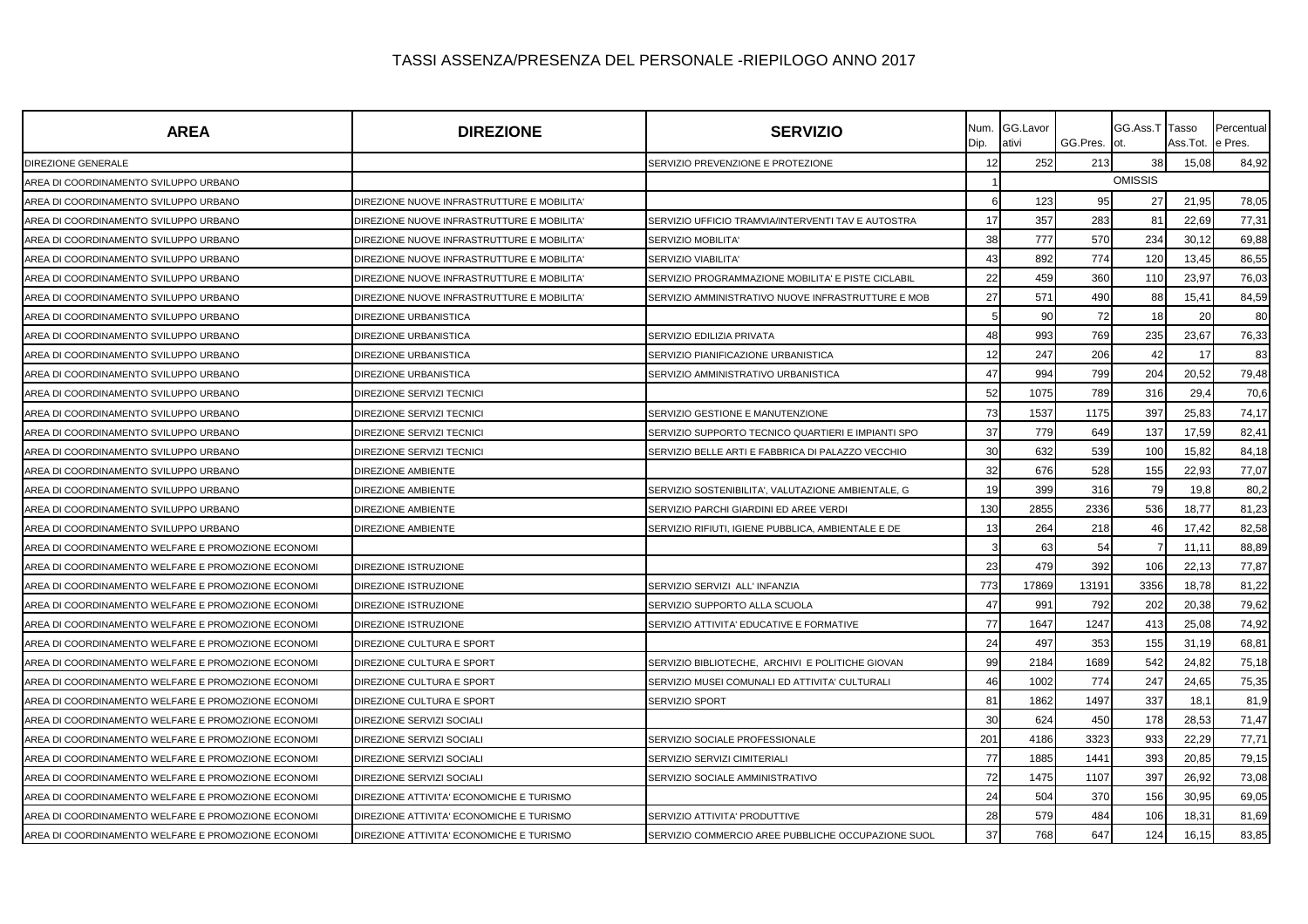| <b>AREA</b>                                        | <b>DIREZIONE</b>                         | <b>SERVIZIO</b>                                    | Dip.            | Num. GG.Lavor<br>ativi | GG.Pres. ot. | GG.Ass.T Tasso | Ass.Tot. | Percentual<br>e Pres. |
|----------------------------------------------------|------------------------------------------|----------------------------------------------------|-----------------|------------------------|--------------|----------------|----------|-----------------------|
| AREA DI COORDINAMENTO WELFARE E PROMOZIONE ECONOMI | DIREZIONE ATTIVITA' ECONOMICHE E TURISMO | SERVIZIO PROMOZIONE ECONOMICA. TURISTICA E LAVORO  |                 | 147                    | 115          |                | 27,21    | 72,79                 |
| AREA DI COORDINAMENTO RISORSE                      |                                          |                                                    |                 | 63                     | 51           | 12             | 19,05    | 80,95                 |
| AREA DI COORDINAMENTO RISORSE                      | DIREZIONE RISORSE FINANZIARIE            |                                                    | 14              | 294                    | 231          | 59             | 20,07    | 79,93                 |
| AREA DI COORDINAMENTO RISORSE                      | DIREZIONE RISORSE FINANZIARIE            | SERVIZIO ECONOMICO FINANZIARIO                     | 39              | 807                    | 616          | 204            | 25,28    | 74,72                 |
| AREA DI COORDINAMENTO RISORSE                      | DIREZIONE RISORSE FINANZIARIE            | SERVIZIO RISCOSSIONE COATTIVA, CONTENZIOSO E RECUP | 15              | 312                    | 245          | 92             | 29,49    | 70,51                 |
| AREA DI COORDINAMENTO RISORSE                      | DIREZIONE RISORSE FINANZIARIE            | <b>SERVIZIO ENTRATE</b>                            | 39              | 819                    | 665          | 152            | 18,56    | 81,44                 |
| AREA DI COORDINAMENTO RISORSE                      | DIREZIONE RISORSE FINANZIARIE            | SERVIZIO SOCIETA' PARTECIPATE, ASSOCIAZIONI E FOND |                 | 96                     | 84           | 12             | 12,5     | 87,5                  |
| AREA DI COORDINAMENTO RISORSE                      | DIREZIONE RISORSE UMANE                  |                                                    | 12 <sub>l</sub> | 241                    | 180          | 63             | 26,14    | 73,86                 |
| AREA DI COORDINAMENTO RISORSE                      | DIREZIONE RISORSE UMANE                  | SERVIZIO SVILUPPO ORGANIZZATIVO                    | 15 <sub>l</sub> | 312                    | 249          | 63             | 20,19    | 79,81                 |
| AREA DI COORDINAMENTO RISORSE                      | DIREZIONE RISORSE UMANE                  | SERVIZIO AMMINISTRAZIONE DEL PERSONALE             | 31              | 647                    | 553          | 96             | 14,84    | 85,16                 |
| AREA DI COORDINAMENTO RISORSE                      | DIREZIONE RISORSE UMANE                  | SERVIZIO ACQUISIZIONE RISORSE                      | <b>26</b>       | 557                    | 445          | 121            | 21,72    | 78,28                 |
| AREA DI COORDINAMENTO RISORSE                      | <b>DIREZIONE PATRIMONIO IMMOBILIARE</b>  |                                                    | 24              | 509                    | 381          | 151            | 29,67    | 70,33                 |
| AREA DI COORDINAMENTO RISORSE                      | <b>DIREZIONE PATRIMONIO IMMOBILIARE</b>  | <b>SERVIZIO CASA</b>                               | 23              | 474                    | 406          | 74             | 15,61    | 84,39                 |
| AREA DI COORDINAMENTO RISORSE                      | DIREZIONE PATRIMONIO IMMOBILIARE         | SERVIZIO GESTIONE PATRIMONIO                       | 19              | 378                    | 314          | 67             | 17,72    | 82,28                 |
| AREA DI COORDINAMENTO RISORSE                      | DIREZIONE SISTEMI INFORMATIVI            |                                                    |                 | 124                    | 105          |                | 15,32    | 84,68                 |
| AREA DI COORDINAMENTO RISORSE                      | DIREZIONE SISTEMI INFORMATIVI            | SERVIZIO GESTIONE INFRASTRUTTURE TECNOLOGICHE      | 28              | 558                    | 443          | 116            | 20,79    | 79,21                 |
| AREA DI COORDINAMENTO RISORSE                      | DIREZIONE SISTEMI INFORMATIVI            | SERVIZIO SVILUPPO INFRASTRUTTURE TECNOLOGICHE      | 19              | 390                    | 338          | 46             | 11,79    | 88,21                 |
| AREA DI COORDINAMENTO RISORSE                      | <b>DIREZIONE SISTEMI INFORMATIVI</b>     | <b>SERVIZIO AMMINISTRATIVO SISTEMI INFORMATIVI</b> | 14              | 298                    | 240          | 61             | 20,47    | 79,53                 |

### **febbraio-17**

| <b>AREA</b>                | <b>DIREZIONE</b>                   | <b>SERVIZIO</b>                                    | Dip. | Num. GG.Lavor<br>ativi | GG.Pres. GG.Ass.T | ot.            | Tasso<br>Ass.Tot. | Percentual<br>e Pres. |
|----------------------------|------------------------------------|----------------------------------------------------|------|------------------------|-------------------|----------------|-------------------|-----------------------|
|                            | DIREZIONE DEL CONSIGLIO            |                                                    | 44   | 874                    | 766               | 112            | 12,81             | 87,19                 |
|                            | UFFICIO DEL SINDACO                |                                                    | 31   | 638                    | 560               | 76             | 11,91             | 88,09                 |
|                            | UFFICIO DEL SINDACO                | UFFICIO DI GABINETTO                               | 42   | 846                    | 771               | 63             | 7,45              | 92,55                 |
|                            | UFFICIO DEL SINDACO                | PORTAVOCE DEL SINDACO E UFFICIO STAMPA             |      | 220                    | 211               |                | 4,09              | 95,91                 |
|                            | UFFICIO DEL SINDACO                | SERVIZIO EVENTI E RELAZIONI INTERNAZIONALI         |      | 352                    | 314               | 37             | 10,51             | 89,49                 |
|                            | UFFICIO DEL SINDACO                | SERVIZIO CANALI DI COMUNICAZIONE E SPORTELLI AL CI | 25   | 514                    | 451               | 70             | 13,62             | 86,38                 |
|                            | UFFICIO DEL SINDACO                | SERVIZIO QUARTIERI                                 | 54   | 1072                   | 928               | 147            | 13,71             | 86,29                 |
|                            | DIREZIONE CORPO POLIZIA MUNICIPALE |                                                    | 145  | 3356                   | 2668              | 365            | 10,88             | 89,12                 |
|                            | DIREZIONE CORPO POLIZIA MUNICIPALE | VICE COMANDANTE VICARIO                            | 790  | 18564                  | 14717             | 2362           | 12,72             | 87,28                 |
|                            | DIREZIONE CORPO POLIZIA MUNICIPALE | SERVIZIO PROTEZIONE CIVILE                         | 16   | 343                    | 334               |                | 3,21              | 96,79                 |
| SEGRETARIO GENERALE        |                                    |                                                    |      |                        |                   | <b>OMISSIS</b> |                   |                       |
| <b>SEGRETARIO GENERALE</b> | <b>AVVOCATURA</b>                  |                                                    |      | 280                    | 190               | 104            | 37,14             | 62,86                 |
| SEGRETARIO GENERALE        | AVVOCATURA                         | SERVIZIO ASSETTO E TUTELA DEL TERRITORIO           |      |                        |                   | <b>OMISSIS</b> |                   |                       |
| SEGRETARIO GENERALE        | AVVOCATURA                         | SERVIZIO ECONOMICO, PATRIMONIALE E PUBBLICO IMPIEG |      | 60                     | 56                |                | 8,33              | 91,67                 |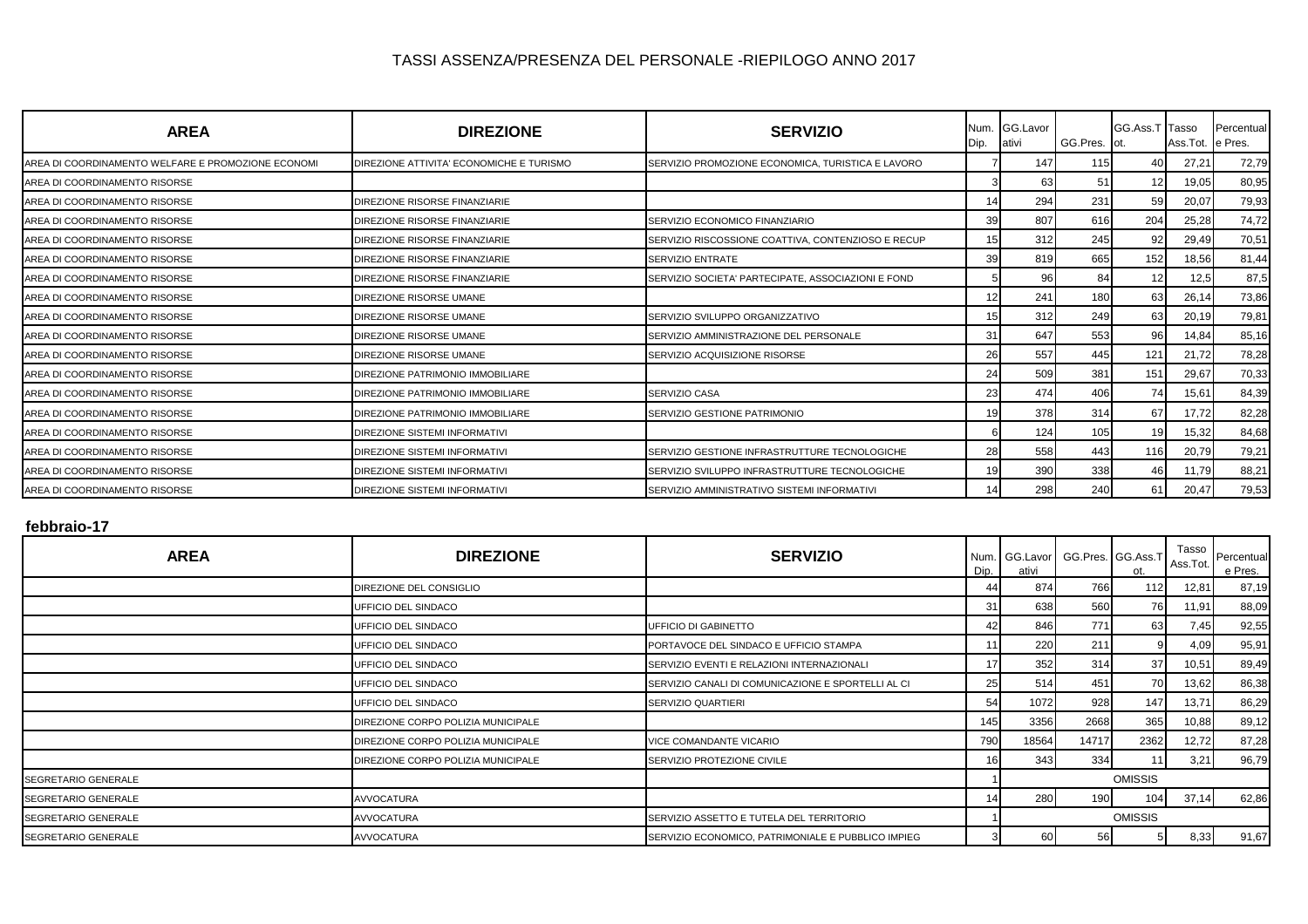| <b>AREA</b>                                        | <b>DIREZIONE</b>                                   | <b>SERVIZIO</b>                                    | Num.<br>Dip. | GG.Lavor<br>ativi | GG.Pres. | GG.Ass.T Tasso<br>ot. | Ass.Tot. | Percentual<br>e Pres. |
|----------------------------------------------------|----------------------------------------------------|----------------------------------------------------|--------------|-------------------|----------|-----------------------|----------|-----------------------|
| SEGRETARIO GENERALE                                | <b>AVVOCATURA</b>                                  | SERVIZIO LAVORI PUBBLICI E ATTIVITA' CONTRATTUALI  |              | 60                | 56       |                       | 6,67     | 93,33                 |
| SEGRETARIO GENERALE                                | UFFICIO SEGRETERIA GENERALE E AFFARI ISTITUZIONALI |                                                    | 43           | 868               | 709      | 175                   | 20,16    | 79,84                 |
| SEGRETARIO GENERALE                                | UFFICIO SEGRETERIA GENERALE E AFFARI ISTITUZIONALI | SERVIZIO CONTRATTI E APPALTI                       | 24           | 462               | 397      | 73                    | 15,8     | 84,2                  |
| <b>SEGRETARIO GENERALE</b>                         | UFFICIO SEGRETERIA GENERALE E AFFARI ISTITUZIONALI | SERVIZIO CENTRALE ACQUISTI                         | 104          | 2070              | 1817     | 278                   | 13,43    | 86,57                 |
| SEGRETARIO GENERALE                                | UFFICIO SEGRETERIA GENERALE E AFFARI ISTITUZIONALI | SERVIZIO ANTICORRUZIONE, TRASPARENZA E CONTROLLI   |              | 100               | 74       | 32                    | 32       | 68                    |
| SEGRETARIO GENERALE                                | DIREZIONE SERVIZI DEMOGRAFICI                      |                                                    | 25           | 502               | 428      | 73                    | 14,54    | 85,46                 |
| <b>SEGRETARIO GENERALE</b>                         | DIREZIONE SERVIZI DEMOGRAFICI                      | SERVIZIO ANAGRAFE E STATO CIVILE                   | 111          | 2208              | 1808     | 413                   | 18,7     | 81,3                  |
| DIREZIONE GENERALE                                 |                                                    |                                                    |              | 140               | 131      |                       |          | 95                    |
| DIREZIONE GENERALE                                 |                                                    | SERVIZIO PIANIFICAZIONE CONTROLLO E QUALITA'       |              | 140               | 124      | 16                    | 11,43    | 88,57                 |
| <b>DIREZIONE GENERALE</b>                          |                                                    | SERVIZIO EURO PROGETTAZIONE E RICERCA FINANZIAMEN  |              | 180               | 174      |                       | 3,33     | 96,67                 |
| <b>DIREZIONE GENERALE</b>                          |                                                    | SERVIZIO STATISTICA E TOPONOMASTICA                | 15           | 300               | 268      | 26                    | 8,67     | 91,33                 |
| DIREZIONE GENERALE                                 |                                                    | SERVIZIO PREVENZIONE E PROTEZIONE                  | 11           | 225               | 201      | 23                    | 10,22    | 89,78                 |
| AREA DI COORDINAMENTO SVILUPPO URBANO              |                                                    |                                                    |              |                   |          | <b>OMISSIS</b>        |          |                       |
| AREA DI COORDINAMENTO SVILUPPO URBANO              | DIREZIONE NUOVE INFRASTRUTTURE E MOBILITA'         |                                                    |              | 86                | 79       | $\overline{7}$        | 8,14     | 91,86                 |
| AREA DI COORDINAMENTO SVILUPPO URBANO              | DIREZIONE NUOVE INFRASTRUTTURE E MOBILITA'         | SERVIZIO UFFICIO TRAMVIA/INTERVENTI TAV E AUTOSTRA | 17           | 340               | 319      | 25                    | 7,35     | 92,65                 |
| AREA DI COORDINAMENTO SVILUPPO URBANO              | DIREZIONE NUOVE INFRASTRUTTURE E MOBILITA'         | SERVIZIO MOBILITA'                                 | 38           | 741               | 644      | 102                   | 13,77    | 86,23                 |
| AREA DI COORDINAMENTO SVILUPPO URBANO              | DIREZIONE NUOVE INFRASTRUTTURE E MOBILITA'         | SERVIZIO VIABILITA'                                | 43           | 852               | 743      | 114                   | 13,38    | 86,62                 |
| AREA DI COORDINAMENTO SVILUPPO URBANO              | DIREZIONE NUOVE INFRASTRUTTURE E MOBILITA'         | SERVIZIO PROGRAMMAZIONE MOBILITA' E PISTE CICLABIL | 22           | 436               | 390      | 52                    | 11,93    | 88,07                 |
| AREA DI COORDINAMENTO SVILUPPO URBANO              | DIREZIONE NUOVE INFRASTRUTTURE E MOBILITA'         | SERVIZIO AMMINISTRATIVO NUOVE INFRASTRUTTURE E MOB | 29           | 580               | 512      | 63                    | 10,86    | 89,14                 |
| AREA DI COORDINAMENTO SVILUPPO URBANO              | DIREZIONE URBANISTICA                              |                                                    |              | 84                | 75       |                       | 10,71    | 89,29                 |
| AREA DI COORDINAMENTO SVILUPPO URBANO              | <b>DIREZIONE URBANISTICA</b>                       | SERVIZIO EDILIZIA PRIVATA                          | 47           | 936               | 786      | 160                   | 17,09    | 82,91                 |
| AREA DI COORDINAMENTO SVILUPPO URBANO              | DIREZIONE URBANISTICA                              | SERVIZIO PIANIFICAZIONE URBANISTICA                | 12           | 240               | 225      | 15                    | 6,25     | 93,75                 |
| AREA DI COORDINAMENTO SVILUPPO URBANO              | DIREZIONE URBANISTICA                              | SERVIZIO AMMINISTRATIVO URBANISTICA                | 49           | 970               | 824      | 140                   | 14,43    | 85,57                 |
| AREA DI COORDINAMENTO SVILUPPO URBANO              | DIREZIONE SERVIZI TECNICI                          |                                                    | 52           | 1024              | 847      | 197                   | 19,24    | 80,76                 |
| AREA DI COORDINAMENTO SVILUPPO URBANO              | DIREZIONE SERVIZI TECNICI                          | SERVIZIO GESTIONE E MANUTENZIONE                   | 73           | 1466              | 1282     | 188                   | 12,82    | 87,18                 |
| AREA DI COORDINAMENTO SVILUPPO URBANO              | DIREZIONE SERVIZI TECNICI                          | SERVIZIO SUPPORTO TECNICO QUARTIERI E IMPIANTI SPO | 37           | 744               | 686      | 60                    | 8,06     | 91,94                 |
| AREA DI COORDINAMENTO SVILUPPO URBANO              | DIREZIONE SERVIZI TECNICI                          | SERVIZIO BELLE ARTI E FABBRICA DI PALAZZO VECCHIO  | 30           | 602               | 558      | 38                    | 6,31     | 93,69                 |
| AREA DI COORDINAMENTO SVILUPPO URBANO              | DIREZIONE AMBIENTE                                 |                                                    | 33           | 660               | 548      | 121                   | 18,33    | 81,67                 |
| AREA DI COORDINAMENTO SVILUPPO URBANO              | DIREZIONE AMBIENTE                                 | SERVIZIO SOSTENIBILITA', VALUTAZIONE AMBIENTALE, G | 18           | 364               | 321      | 41                    | 11,26    | 88,74                 |
| AREA DI COORDINAMENTO SVILUPPO URBANO              | <b>DIREZIONE AMBIENTE</b>                          | SERVIZIO PARCHI GIARDINI ED AREE VERDI             | 130          | 2726              | 2452     | 274                   | 10,05    | 89,95                 |
| AREA DI COORDINAMENTO SVILUPPO URBANO              | <b>DIREZIONE AMBIENTE</b>                          | SERVIZIO RIFIUTI, IGIENE PUBBLICA, AMBIENTALE E DE | 13           | 252               | 219      | 31                    | 12,3     | 87,7                  |
| AREA DI COORDINAMENTO WELFARE E PROMOZIONE ECONOMI |                                                    |                                                    |              | 40                | 30       |                       | 2,5      | 97,5                  |
| AREA DI COORDINAMENTO WELFARE E PROMOZIONE ECONOMI | DIREZIONE ISTRUZIONE                               |                                                    | 23           | 448               | 378      | 87                    | 19,42    | 80,58                 |
| AREA DI COORDINAMENTO WELFARE E PROMOZIONE ECONOMI | DIREZIONE ISTRUZIONE                               | SERVIZIO SERVIZI ALL' INFANZIA                     | 772          | 17051             | 13118    | 2595                  | 15,22    | 84,78                 |
| AREA DI COORDINAMENTO WELFARE E PROMOZIONE ECONOMI | DIREZIONE ISTRUZIONE                               | SERVIZIO SUPPORTO ALLA SCUOLA                      | 47           | 937               | 840      | 104                   | 11,1     | 88,9                  |
| AREA DI COORDINAMENTO WELFARE E PROMOZIONE ECONOMI | DIREZIONE ISTRUZIONE                               | SERVIZIO ATTIVITA' EDUCATIVE E FORMATIVE           | 77           | 1567              | 1371     | 208                   | 13,27    | 86,73                 |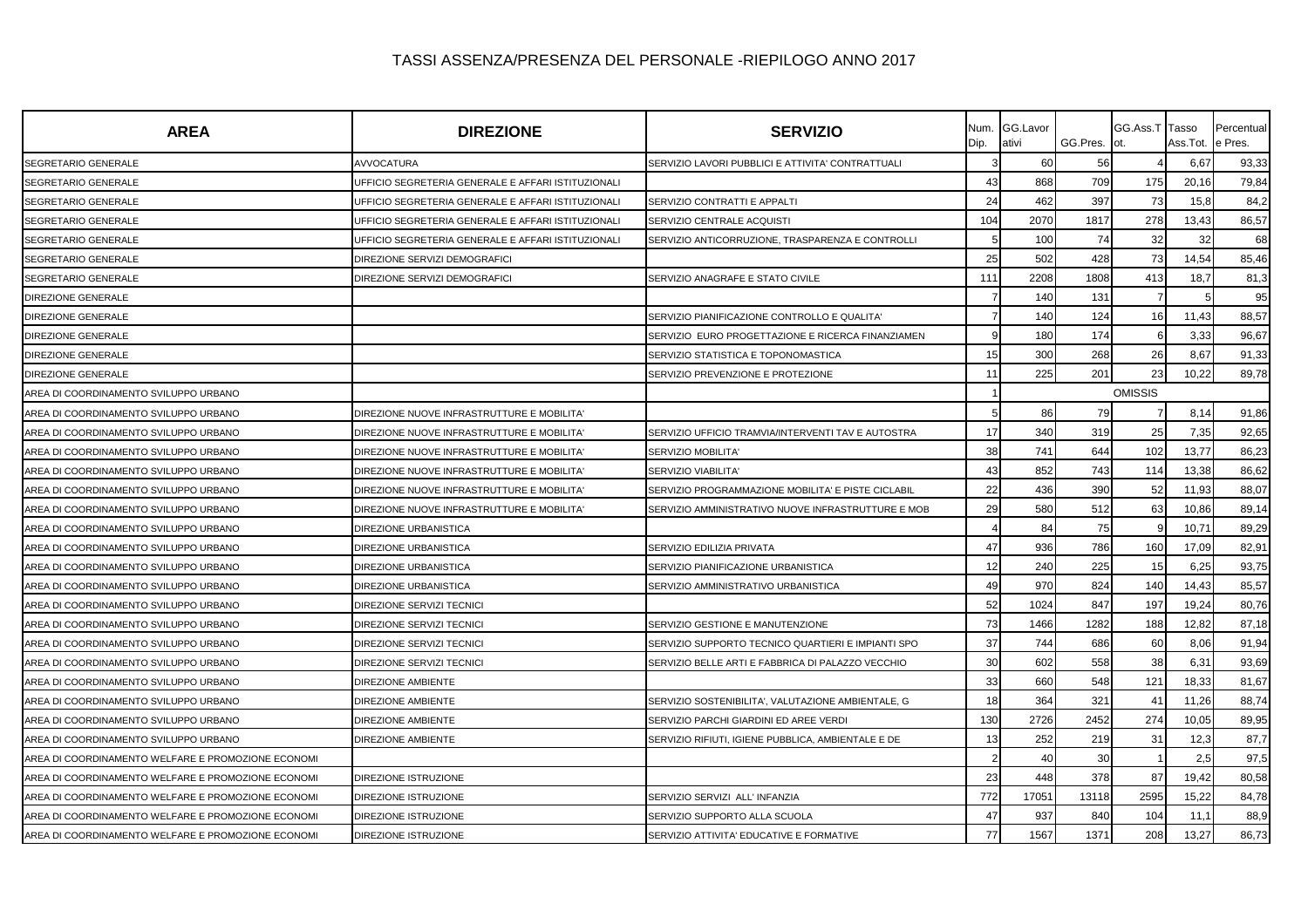| <b>AREA</b>                                        | <b>DIREZIONE</b>                         | <b>SERVIZIO</b>                                    | Dip. | Num. GG.Lavor<br>ativi | GG.Pres. | GG.Ass.T Tasso | Ass.Tot. | Percentual<br>e Pres. |
|----------------------------------------------------|------------------------------------------|----------------------------------------------------|------|------------------------|----------|----------------|----------|-----------------------|
| AREA DI COORDINAMENTO WELFARE E PROMOZIONE ECONOMI | DIREZIONE CULTURA E SPORT                |                                                    | 24   | 466                    | 376      | 97             | 20,82    | 79,18                 |
| AREA DI COORDINAMENTO WELFARE E PROMOZIONE ECONOMI | DIREZIONE CULTURA E SPORT                | SERVIZIO BIBLIOTECHE, ARCHIVI E POLITICHE GIOVAN   | 100  | 2085                   | 1780     | 332            | 15,92    | 84,08                 |
| AREA DI COORDINAMENTO WELFARE E PROMOZIONE ECONOMI | DIREZIONE CULTURA E SPORT                | SERVIZIO MUSEI COMUNALI ED ATTIVITA' CULTURALI     | 46   | 951                    | 807      | 159            | 16,72    | 83,28                 |
| AREA DI COORDINAMENTO WELFARE E PROMOZIONE ECONOMI | DIREZIONE CULTURA E SPORT                | SERVIZIO SPORT                                     | 81   | 1776                   | 1541     | 231            | 13,01    | 86,99                 |
| AREA DI COORDINAMENTO WELFARE E PROMOZIONE ECONOMI | DIREZIONE SERVIZI SOCIALI                |                                                    | 29   | 579                    | 468      | 118            | 20,38    | 79,62                 |
| AREA DI COORDINAMENTO WELFARE E PROMOZIONE ECONOMI | DIREZIONE SERVIZI SOCIALI                | SERVIZIO SOCIALE PROFESSIONALE                     | 201  | 3980                   | 3356     | 695            | 17,46    | 82,54                 |
| AREA DI COORDINAMENTO WELFARE E PROMOZIONE ECONOMI | DIREZIONE SERVIZI SOCIALI                | SERVIZIO SERVIZI CIMITERIALI                       | 78   | 1824                   | 1479     | 291            | 15,95    | 84,05                 |
| AREA DI COORDINAMENTO WELFARE E PROMOZIONE ECONOMI | DIREZIONE SERVIZI SOCIALI                | SERVIZIO SOCIALE AMMINISTRATIVO                    | 70   | 1357                   | 1128     | 245            | 18,05    | 81,95                 |
| AREA DI COORDINAMENTO WELFARE E PROMOZIONE ECONOMI | DIREZIONE ATTIVITA' ECONOMICHE E TURISMO |                                                    | 24   | 480                    | 390      | 106            | 22,08    | 77,92                 |
| AREA DI COORDINAMENTO WELFARE E PROMOZIONE ECONOMI | DIREZIONE ATTIVITA' ECONOMICHE E TURISMO | SERVIZIO ATTIVITA' PRODUTTIVE                      | 28   | 552                    | 488      | 72             | 13,04    | 86,96                 |
| AREA DI COORDINAMENTO WELFARE E PROMOZIONE ECONOMI | DIREZIONE ATTIVITA' ECONOMICHE E TURISMO | SERVIZIO COMMERCIO AREE PUBBLICHE OCCUPAZIONE SUOL | 37   | 740                    | 674      | 62             | 8,38     | 91,62                 |
| AREA DI COORDINAMENTO WELFARE E PROMOZIONE ECONOMI | DIREZIONE ATTIVITA' ECONOMICHE E TURISMO | SERVIZIO PROMOZIONE ECONOMICA, TURISTICA E LAVORO  |      | 136                    | 120      | 17             | 12,5     | 87,5                  |
| AREA DI COORDINAMENTO RISORSE                      |                                          |                                                    |      | 60                     | 56       |                | 6,67     | 93,33                 |
| AREA DI COORDINAMENTO RISORSE                      | DIREZIONE RISORSE FINANZIARIE            |                                                    | 14   | 280                    | 239      | 35             | 12,5     | 87,5                  |
| AREA DI COORDINAMENTO RISORSE                      | DIREZIONE RISORSE FINANZIARIE            | SERVIZIO ECONOMICO FINANZIARIO                     | 39   | 768                    | 628      | 162            | 21,09    | 78,91                 |
| AREA DI COORDINAMENTO RISORSE                      | DIREZIONE RISORSE FINANZIARIE            | SERVIZIO RISCOSSIONE COATTIVA, CONTENZIOSO E RECUP | 15   | 296                    | 235      | 78             | 26,35    | 73,65                 |
| AREA DI COORDINAMENTO RISORSE                      | DIREZIONE RISORSE FINANZIARIE            | <b>SERVIZIO ENTRATE</b>                            | 39   | 780                    | 665      | 107            | 13,72    | 86,28                 |
| AREA DI COORDINAMENTO RISORSE                      | DIREZIONE RISORSE FINANZIARIE            | SERVIZIO SOCIETA' PARTECIPATE, ASSOCIAZIONI E FOND |      | 92                     | 86       | 6              | 6,52     | 93,48                 |
| AREA DI COORDINAMENTO RISORSE                      | DIREZIONE RISORSE UMANE                  |                                                    | 10   | 203                    | 167      | 42             | 20,69    | 79,31                 |
| AREA DI COORDINAMENTO RISORSE                      | DIREZIONE RISORSE UMANE                  | SERVIZIO SVILUPPO ORGANIZZATIVO                    | 16   | 313                    | 283      | 30             | 9,58     | 90,42                 |
| AREA DI COORDINAMENTO RISORSE                      | DIREZIONE RISORSE UMANE                  | SERVIZIO AMMINISTRAZIONE DEL PERSONALE             | 30   | 596                    | 556      | 38             | 6,38     | 93,62                 |
| AREA DI COORDINAMENTO RISORSE                      | DIREZIONE RISORSE UMANE                  | SERVIZIO ACQUISIZIONE RISORSE                      | 27   | 540                    | 464      | 84             | 15,56    | 84,44                 |
| AREA DI COORDINAMENTO RISORSE                      | DIREZIONE PATRIMONIO IMMOBILIARE         |                                                    | 24   | 480                    | 389      | 91             | 18,96    | 81,04                 |
| AREA DI COORDINAMENTO RISORSE                      | DIREZIONE PATRIMONIO IMMOBILIARE         | SERVIZIO CASA                                      | 23   | 452                    | 405      | 55             | 12,17    | 87,83                 |
| AREA DI COORDINAMENTO RISORSE                      | DIREZIONE PATRIMONIO IMMOBILIARE         | SERVIZIO GESTIONE PATRIMONIO                       | 19   | 364                    | 338      | 25             | 6,87     | 93,13                 |
| AREA DI COORDINAMENTO RISORSE                      | DIREZIONE SISTEMI INFORMATIVI            |                                                    |      | 100                    | 89       | 11             | -11      | 89                    |
| AREA DI COORDINAMENTO RISORSE                      | DIREZIONE SISTEMI INFORMATIVI            | SERVIZIO GESTIONE INFRASTRUTTURE TECNOLOGICHE      | 28   | 540                    | 427      | 121            | 22,41    | 77,59                 |
| AREA DI COORDINAMENTO RISORSE                      | DIREZIONE SISTEMI INFORMATIVI            | SERVIZIO SVILUPPO INFRASTRUTTURE TECNOLOGICHE      | 19   | 372                    | 321      | 48             | 12,9     | 87,1                  |
| AREA DI COORDINAMENTO RISORSE                      | DIREZIONE SISTEMI INFORMATIVI            | SERVIZIO AMMINISTRATIVO SISTEMI INFORMATIVI        | 14   | 282                    | 256      | 29             | 10,28    | 89,72                 |

#### **marzo-17**

| <b>AREA</b> | <b>DIREZIONE</b>        | <b>SERVIZIO</b>             | Num.<br>Dip. | lativi | GG.Lavor GG.Pres. GG.Ass.T | 1 U L. | Tasso<br>Ass.Tot. | Percentual<br>le Pres. |
|-------------|-------------------------|-----------------------------|--------------|--------|----------------------------|--------|-------------------|------------------------|
|             | DIREZIONE DEL CONSIGLIO |                             | 44           | 1005.  | 847                        | 162    | 16,12             | 83,88                  |
|             | UFFICIO DEL SINDACO     |                             | -31 I        | 7301   | 642                        | 85 I   | 1,64              | 88,36                  |
|             | UFFICIO DEL SINDACO     | <b>UFFICIO DI GABINETTO</b> | 42           | 972    | 891                        | 68     |                   | 93                     |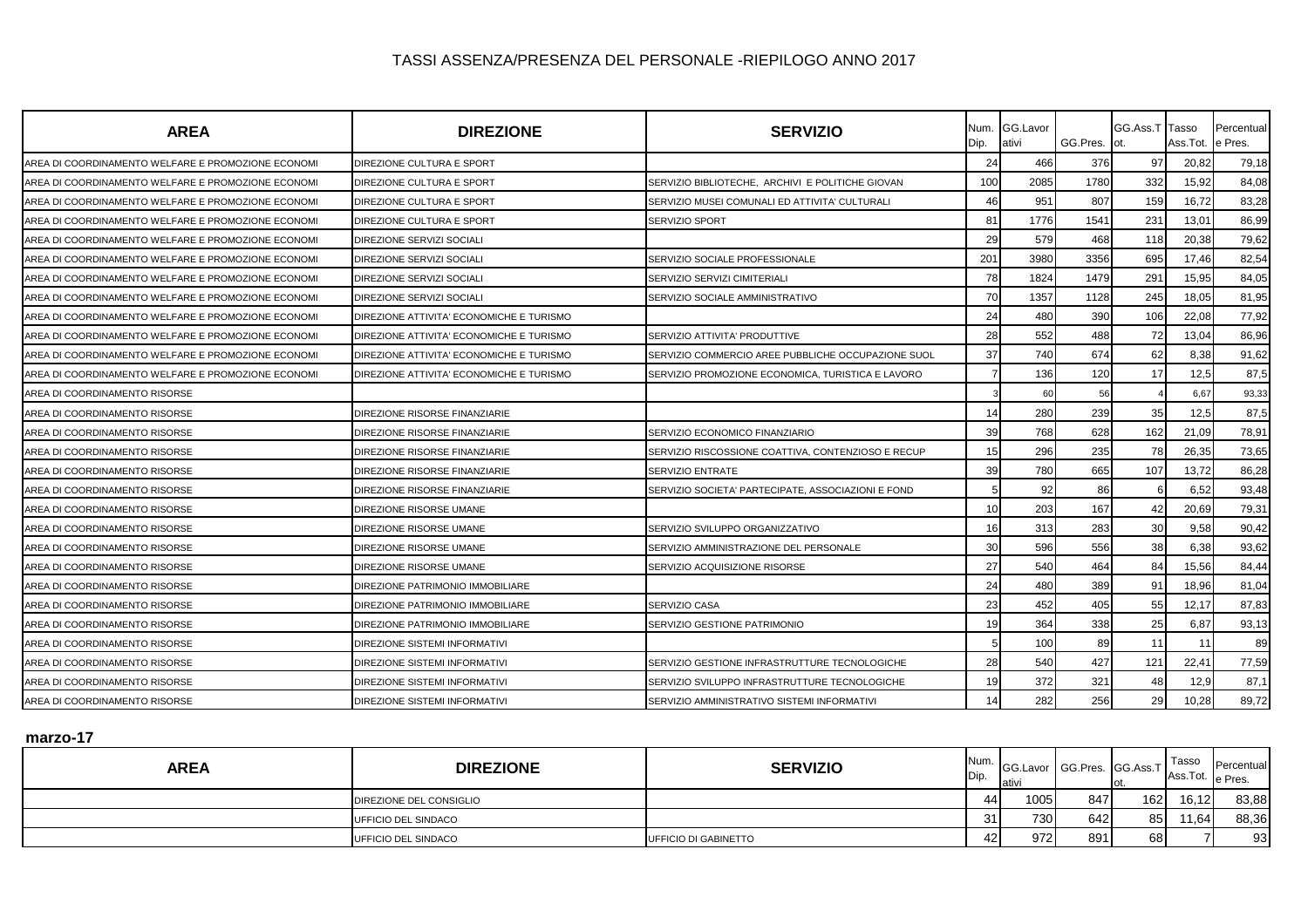| <b>AREA</b>                           | <b>DIREZIONE</b>                                   | <b>SERVIZIO</b>                                    | Num.<br>Dip.   | GG.Lavor<br>ativi | GG.Pres. | GG.Ass.T Tasso  | Ass.Tot | Percentual<br>e Pres. |
|---------------------------------------|----------------------------------------------------|----------------------------------------------------|----------------|-------------------|----------|-----------------|---------|-----------------------|
|                                       | UFFICIO DEL SINDACO                                | PORTAVOCE DEL SINDACO E UFFICIO STAMPA             | -11            | 253               | 224      | 13              | 5,14    | 94,86                 |
|                                       | UFFICIO DEL SINDACO                                | SERVIZIO EVENTI E RELAZIONI INTERNAZIONALI         | 17             | 403               | 332      | 75              | 18,61   | 81,39                 |
|                                       | UFFICIO DEL SINDACO                                | SERVIZIO CANALI DI COMUNICAZIONE E SPORTELLI AL CI | 25             | 588               | 527      | 62              | 10,54   | 89,46                 |
|                                       | UFFICIO DEL SINDACO                                | SERVIZIO QUARTIERI                                 | 53             | 1210              | 1006     | 214             | 17,69   | 82,31                 |
|                                       | DIREZIONE CORPO POLIZIA MUNICIPALE                 |                                                    | 186            | 4880              | 3675     | 838             | 17,17   | 82,83                 |
|                                       | DIREZIONE CORPO POLIZIA MUNICIPALE                 | VICE COMANDANTE VICARIO                            | 742            | 19652             | 15205    | 2864            | 14,57   | 85,43                 |
|                                       | DIREZIONE CORPO POLIZIA MUNICIPALE                 | SERVIZIO PROTEZIONE CIVILE                         | 17             | 407               | 378      | 28              | 6,88    | 93,12                 |
| SEGRETARIO GENERALE                   |                                                    |                                                    |                |                   |          | <b>OMISSISS</b> |         |                       |
| SEGRETARIO GENERALE                   | AVVOCATURA                                         |                                                    | 14             | 322               | 246      | 87              | 27,02   | 72,98                 |
| SEGRETARIO GENERALE                   | AVVOCATURA                                         | SERVIZIO ASSETTO E TUTELA DEL TERRITORIO           |                |                   |          | <b>OMISSISS</b> |         |                       |
| SEGRETARIO GENERALE                   | AVVOCATURA                                         | SERVIZIO ECONOMICO, PATRIMONIALE E PUBBLICO IMPIEG | 3              | 69                | 61       | 8               | 11,59   | 88,41                 |
| SEGRETARIO GENERALE                   | AVVOCATURA                                         | SERVIZIO LAVORI PUBBLICI E ATTIVITA' CONTRATTUALI  | 3              | 69                | 67       |                 | 2,9     | 97,1                  |
| SEGRETARIO GENERALE                   | UFFICIO SEGRETERIA GENERALE E AFFARI ISTITUZIONALI |                                                    | 42             | 974               | 785      | 199             | 20,43   | 79,57                 |
| SEGRETARIO GENERALE                   | UFFICIO SEGRETERIA GENERALE E AFFARI ISTITUZIONALI | SERVIZIO CONTRATTI E APPALTI                       | 24             | 534               | 492      | 40              | 7,49    | 92,51                 |
| SEGRETARIO GENERALE                   | UFFICIO SEGRETERIA GENERALE E AFFARI ISTITUZIONALI | SERVIZIO CENTRALE ACQUISTI                         | 104            | 2379              | 1943     | 490             | 20,6    | 79,4                  |
| SEGRETARIO GENERALE                   | UFFICIO SEGRETERIA GENERALE E AFFARI ISTITUZIONALI | SERVIZIO ANTICORRUZIONE, TRASPARENZA E CONTROLLI   | 5              | 115               | 82       | 41              | 35,65   | 64,35                 |
| SEGRETARIO GENERALE                   | DIREZIONE SERVIZI DEMOGRAFICI                      |                                                    | 26             | 593               | 471      | 104             | 17,54   | 82,46                 |
| SEGRETARIO GENERALE                   | DIREZIONE SERVIZI DEMOGRAFICI                      | SERVIZIO ANAGRAFE E STATO CIVILE                   | 111            | 2542              | 2128     | 415             | 16,33   | 83,67                 |
| DIREZIONE GENERALE                    |                                                    |                                                    | $\overline{7}$ | 161               | 150      |                 | 5,59    | 94,41                 |
| DIREZIONE GENERALE                    |                                                    | SERVIZIO PIANIFICAZIONE CONTROLLO E QUALITA'       | $\overline{7}$ | 161               | 134      | 28              | 17,39   | 82,61                 |
| DIREZIONE GENERALE                    |                                                    | SERVIZIO EURO PROGETTAZIONE E RICERCA FINANZIAMEN  | 9              | 207               | 195      | 12              | 5,8     | 94,2                  |
| DIREZIONE GENERALE                    |                                                    | SERVIZIO STATISTICA E TOPONOMASTICA                | 15             | 345               | 310      | 37              | 10,72   | 89,28                 |
| DIREZIONE GENERALE                    |                                                    | SERVIZIO PREVENZIONE E PROTEZIONE                  | 12             | 276               | 247      | 27              | 9,78    | 90,22                 |
| AREA DI COORDINAMENTO SVILUPPO URBANO |                                                    |                                                    | $\overline{1}$ |                   |          | <b>OMISSISS</b> |         |                       |
| AREA DI COORDINAMENTO SVILUPPO URBANO | DIREZIONE NUOVE INFRASTRUTTURE E MOBILITA'         |                                                    | 6              | 133               | 119      | 15              | 11,28   | 88,72                 |
| AREA DI COORDINAMENTO SVILUPPO URBANO | DIREZIONE NUOVE INFRASTRUTTURE E MOBILITA'         | SERVIZIO UFFICIO TRAMVIA/INTERVENTI TAV E AUTOSTRA | 17             | 391               | 354      | 37              | 9,46    | 90,54                 |
| AREA DI COORDINAMENTO SVILUPPO URBANO | DIREZIONE NUOVE INFRASTRUTTURE E MOBILITA'         | SERVIZIO MOBILITA'                                 | 38             | 851               | 745      | 110             | 12,93   | 87,07                 |
| AREA DI COORDINAMENTO SVILUPPO URBANO | DIREZIONE NUOVE INFRASTRUTTURE E MOBILITA'         | SERVIZIO VIABILITA'                                | 43             | 980               | 797      | 205             | 20,92   | 79,08                 |
| AREA DI COORDINAMENTO SVILUPPO URBANO | DIREZIONE NUOVE INFRASTRUTTURE E MOBILITA'         | SERVIZIO PROGRAMMAZIONE MOBILITA' E PISTE CICLABIL | 22             | 501               | 449      | 61              | 12,18   | 87,82                 |
| AREA DI COORDINAMENTO SVILUPPO URBANO | DIREZIONE NUOVE INFRASTRUTTURE E MOBILITA'         | SERVIZIO AMMINISTRATIVO NUOVE INFRASTRUTTURE E MOB | 29             | 667               | 565      | 101             | 15,14   | 84,86                 |
| AREA DI COORDINAMENTO SVILUPPO URBANO | DIREZIONE URBANISTICA                              |                                                    |                | 92                | 87       |                 | 5,43    | 94,57                 |
| AREA DI COORDINAMENTO SVILUPPO URBANO | DIREZIONE URBANISTICA                              | SERVIZIO EDILIZIA PRIVATA                          | 47             | 1076              | 886      | 206             | 19,14   | 80,86                 |
| AREA DI COORDINAMENTO SVILUPPO URBANO | DIREZIONE URBANISTICA                              | SERVIZIO PIANIFICAZIONE URBANISTICA                | 12             | 276               | 246      | 31              | 11,23   | 88,77                 |
| AREA DI COORDINAMENTO SVILUPPO URBANO | DIREZIONE URBANISTICA                              | SERVIZIO AMMINISTRATIVO URBANISTICA                | 50             | 1131              | 963      | 177             | 15,65   | 84,35                 |
| AREA DI COORDINAMENTO SVILUPPO URBANO | DIREZIONE SERVIZI TECNICI                          |                                                    | 52             | 1178              | 984      | 195             | 16,55   | 83,45                 |
| AREA DI COORDINAMENTO SVILUPPO URBANO | DIREZIONE SERVIZI TECNICI                          | SERVIZIO GESTIONE E MANUTENZIONE                   | 73             | 1683              | 1429     | 255             | 15,15   | 84,85                 |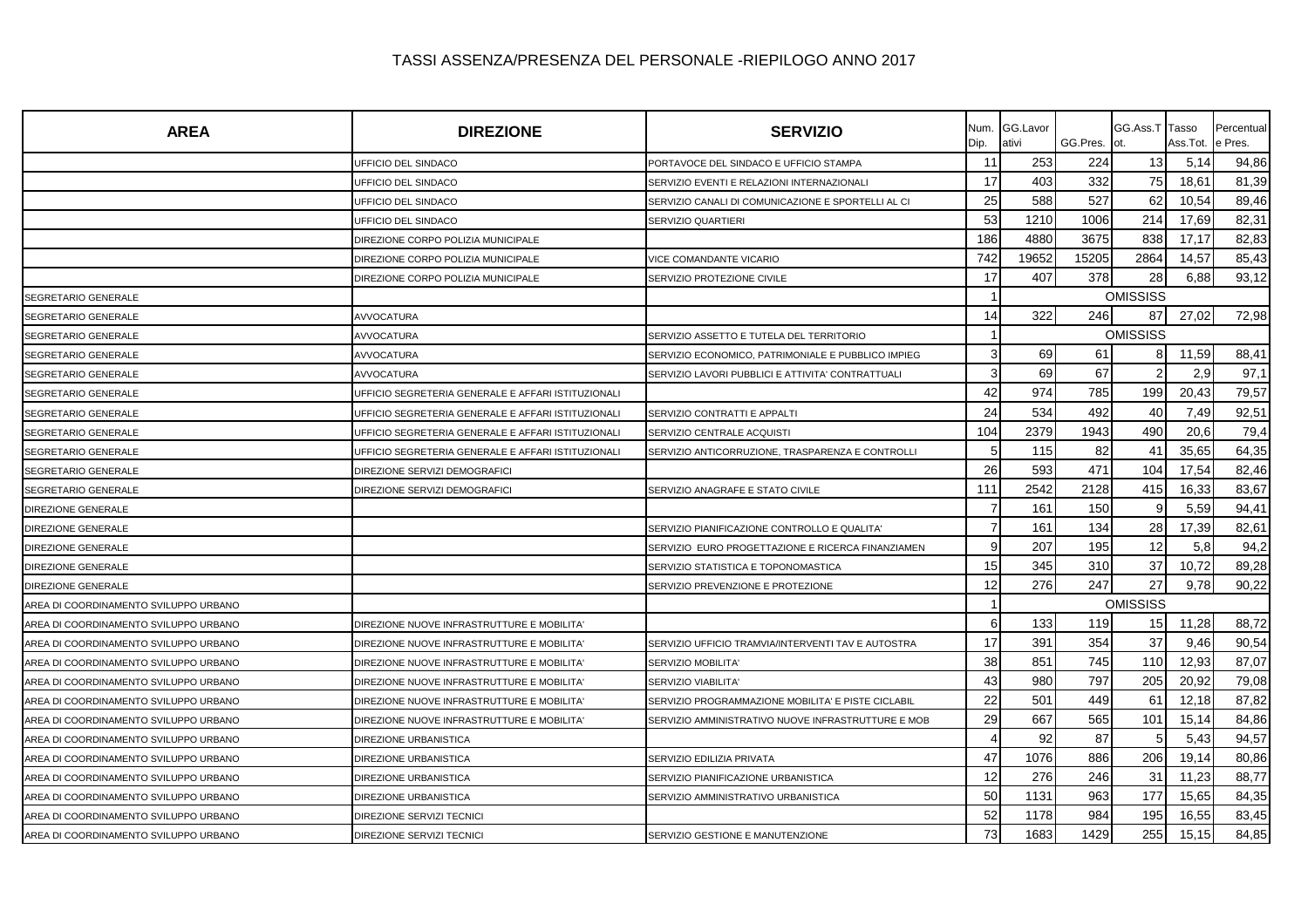| <b>AREA</b>                                        | <b>DIREZIONE</b>                         | <b>SERVIZIO</b>                                    | Num.<br>Dip.   | GG.Lavor<br>ativi | GG.Pres. | GG.Ass.T Tasso<br>ot. | Ass.Tot | Percentual<br>e Pres. |
|----------------------------------------------------|------------------------------------------|----------------------------------------------------|----------------|-------------------|----------|-----------------------|---------|-----------------------|
| AREA DI COORDINAMENTO SVILUPPO URBANO              | DIREZIONE SERVIZI TECNICI                | SERVIZIO SUPPORTO TECNICO QUARTIERI E IMPIANTI SPO | 37             | 854               | 763      | 97                    | 11,36   | 88,64                 |
| AREA DI COORDINAMENTO SVILUPPO URBANO              | DIREZIONE SERVIZI TECNICI                | SERVIZIO BELLE ARTI E FABBRICA DI PALAZZO VECCHIO  | 30             | 692               | 623      | 61                    | 8,82    | 91,18                 |
| AREA DI COORDINAMENTO SVILUPPO URBANO              | <b>DIREZIONE AMBIENTE</b>                |                                                    | 33             | 762               | 626      | 144                   | 18,9    | 81,1                  |
| AREA DI COORDINAMENTO SVILUPPO URBANO              | DIREZIONE AMBIENTE                       | SERVIZIO SOSTENIBILITA', VALUTAZIONE AMBIENTALE, G | 18             | 414               | 368      | 46                    | 11,11   | 88,89                 |
| AREA DI COORDINAMENTO SVILUPPO URBANO              | DIREZIONE AMBIENTE                       | SERVIZIO PARCHI GIARDINI ED AREE VERDI             | 130            | 3105              | 2781     | 322                   | 10,37   | 89,63                 |
| AREA DI COORDINAMENTO SVILUPPO URBANO              | <b>DIREZIONE AMBIENTE</b>                | SERVIZIO RIFIUTI, IGIENE PUBBLICA, AMBIENTALE E DE | 13             | 290               | 248      | 43                    | 14,83   | 85,17                 |
| AREA DI COORDINAMENTO WELFARE E PROMOZIONE ECONOMI |                                          |                                                    | $\mathcal{P}$  | 46                | 44       |                       | 4,35    | 95,65                 |
| AREA DI COORDINAMENTO WELFARE E PROMOZIONE ECONOMI | DIREZIONE ISTRUZIONE                     |                                                    | 24             | 527               | 460      | 85                    | 16,13   | 83,87                 |
| AREA DI COORDINAMENTO WELFARE E PROMOZIONE ECONOMI | DIREZIONE ISTRUZIONE                     | SERVIZIO SERVIZI ALL' INFANZIA                     | 770            | 19323             | 14984    | 3010                  | 15,58   | 84,42                 |
| AREA DI COORDINAMENTO WELFARE E PROMOZIONE ECONOMI | DIREZIONE ISTRUZIONE                     | SERVIZIO SUPPORTO ALLA SCUOLA                      | 47             | 1077              | 921      | 170                   | 15,78   | 84,22                 |
| AREA DI COORDINAMENTO WELFARE E PROMOZIONE ECONOMI | <b>DIREZIONE ISTRUZIONE</b>              | SERVIZIO ATTIVITA' EDUCATIVE E FORMATIVE           | 77             | 1798              | 1524     | 279                   | 15,52   | 84,48                 |
| AREA DI COORDINAMENTO WELFARE E PROMOZIONE ECONOMI | DIREZIONE CULTURA E SPORT                |                                                    | 24             | 534               | 445      | 95                    | 17,79   | 82,21                 |
| AREA DI COORDINAMENTO WELFARE E PROMOZIONE ECONOMI | DIREZIONE CULTURA E SPORT                | SERVIZIO BIBLIOTECHE, ARCHIVI E POLITICHE GIOVAN   | 99             | 2367              | 1983     | 399                   | 16,86   | 83,14                 |
| AREA DI COORDINAMENTO WELFARE E PROMOZIONE ECONOMI | DIREZIONE CULTURA E SPORT                | SERVIZIO MUSEI COMUNALI ED ATTIVITA' CULTURALI     | 46             | 1064              | 880      | 195                   | 18,33   | 81,67                 |
| AREA DI COORDINAMENTO WELFARE E PROMOZIONE ECONOMI | DIREZIONE CULTURA E SPORT                | <b>SERVIZIO SPORT</b>                              | 81             | 2026              | 1668     | 350                   | 17,28   | 82,72                 |
| AREA DI COORDINAMENTO WELFARE E PROMOZIONE ECONOMI | DIREZIONE SERVIZI SOCIALI                |                                                    | 26             | 577               | 469      | 101                   | 17,5    | 82,5                  |
| AREA DI COORDINAMENTO WELFARE E PROMOZIONE ECONOMI | DIREZIONE SERVIZI SOCIALI                | SERVIZIO SOCIALE PROFESSIONALE                     | 162            | 3657              | 3014     | 719                   | 19,66   | 80,34                 |
| AREA DI COORDINAMENTO WELFARE E PROMOZIONE ECONOMI | DIREZIONE SERVIZI SOCIALI                | SERVIZIO SERVIZI CIMITERIALI                       | 77             | 2032              | 1595     | 366                   | 18,01   | 81,99                 |
| AREA DI COORDINAMENTO WELFARE E PROMOZIONE ECONOMI | DIREZIONE SERVIZI SOCIALI                | SERVIZIO SOCIALE AMMINISTRATIVO                    | 112            | 2546              | 2103     | 472                   | 18,54   | 81,46                 |
| AREA DI COORDINAMENTO WELFARE E PROMOZIONE ECONOMI | DIREZIONE ATTIVITA' ECONOMICHE E TURISMO |                                                    | 24             | 558               | 473      | 86                    | 15,41   | 84,59                 |
| AREA DI COORDINAMENTO WELFARE E PROMOZIONE ECONOMI | DIREZIONE ATTIVITA' ECONOMICHE E TURISMO | SERVIZIO ATTIVITA' PRODUTTIVE                      | 27             | 609               | 545      | 62                    | 10,18   | 89,82                 |
| AREA DI COORDINAMENTO WELFARE E PROMOZIONE ECONOMI | DIREZIONE ATTIVITA' ECONOMICHE E TURISMO | SERVIZIO COMMERCIO AREE PUBBLICHE OCCUPAZIONE SUOL | 38             | 871               | 782      | 95                    | 10,91   | 89,09                 |
| AREA DI COORDINAMENTO WELFARE E PROMOZIONE ECONOMI | DIREZIONE ATTIVITA' ECONOMICHE E TURISMO | SERVIZIO PROMOZIONE ECONOMICA, TURISTICA E LAVORO  | $\overline{7}$ | 157               | 147      | -9                    | 5,73    | 94,27                 |
| AREA DI COORDINAMENTO RISORSE                      |                                          |                                                    | 3              | 69                | 65       |                       | 5,8     | 94,2                  |
| AREA DI COORDINAMENTO RISORSE                      | DIREZIONE RISORSE FINANZIARIE            |                                                    | 14             | 323               | 272      | 51                    | 15,79   | 84,21                 |
| AREA DI COORDINAMENTO RISORSE                      | DIREZIONE RISORSE FINANZIARIE            | SERVIZIO ECONOMICO FINANZIARIO                     | 38             | 870               | 718      | 167                   | 19,2    | 80,8                  |
| AREA DI COORDINAMENTO RISORSE                      | DIREZIONE RISORSE FINANZIARIE            | SERVIZIO RISCOSSIONE COATTIVA, CONTENZIOSO E RECUP | 15             | 340               | 273      | 83                    | 24,41   | 75,59                 |
| AREA DI COORDINAMENTO RISORSE                      | DIREZIONE RISORSE FINANZIARIE            | SERVIZIO ENTRATE                                   | 40             | 919               | 814      | 112                   | 12,19   | 87,81                 |
| AREA DI COORDINAMENTO RISORSE                      | DIREZIONE RISORSE FINANZIARIE            | SERVIZIO SOCIETA' PARTECIPATE, ASSOCIAZIONI E FOND | 5              | 106               | 93       | 14                    | 13,21   | 86,79                 |
| AREA DI COORDINAMENTO RISORSE                      | DIREZIONE RISORSE UMANE                  |                                                    | 9              | 217               | 203      | 13                    | 5,99    | 94,01                 |
| AREA DI COORDINAMENTO RISORSE                      | DIREZIONE RISORSE UMANE                  | SERVIZIO SVILUPPO ORGANIZZATIVO                    | 16             | 353               | 303      | 49                    | 13,88   | 86,12                 |
| AREA DI COORDINAMENTO RISORSE                      | DIREZIONE RISORSE UMANE                  | SERVIZIO AMMINISTRAZIONE DEL PERSONALE             | 30             | 685               | 599      | 91                    | 13,28   | 86,72                 |
| AREA DI COORDINAMENTO RISORSE                      | DIREZIONE RISORSE UMANE                  | SERVIZIO ACQUISIZIONE RISORSE                      | 27             | 621               | 543      | 84                    | 13,53   | 86,47                 |
| AREA DI COORDINAMENTO RISORSE                      | DIREZIONE PATRIMONIO IMMOBILIARE         |                                                    | 24             | 541               | 425      | 135                   | 24,95   | 75,05                 |
| AREA DI COORDINAMENTO RISORSE                      | DIREZIONE PATRIMONIO IMMOBILIARE         | <b>SERVIZIO CASA</b>                               | 23             | 531               | 456      | 79                    | 14,88   | 85,12                 |
| AREA DI COORDINAMENTO RISORSE                      | DIREZIONE PATRIMONIO IMMOBILIARE         | SERVIZIO GESTIONE PATRIMONIO                       | 19             | 418               | 374      | 48                    | 11,48   | 88,52                 |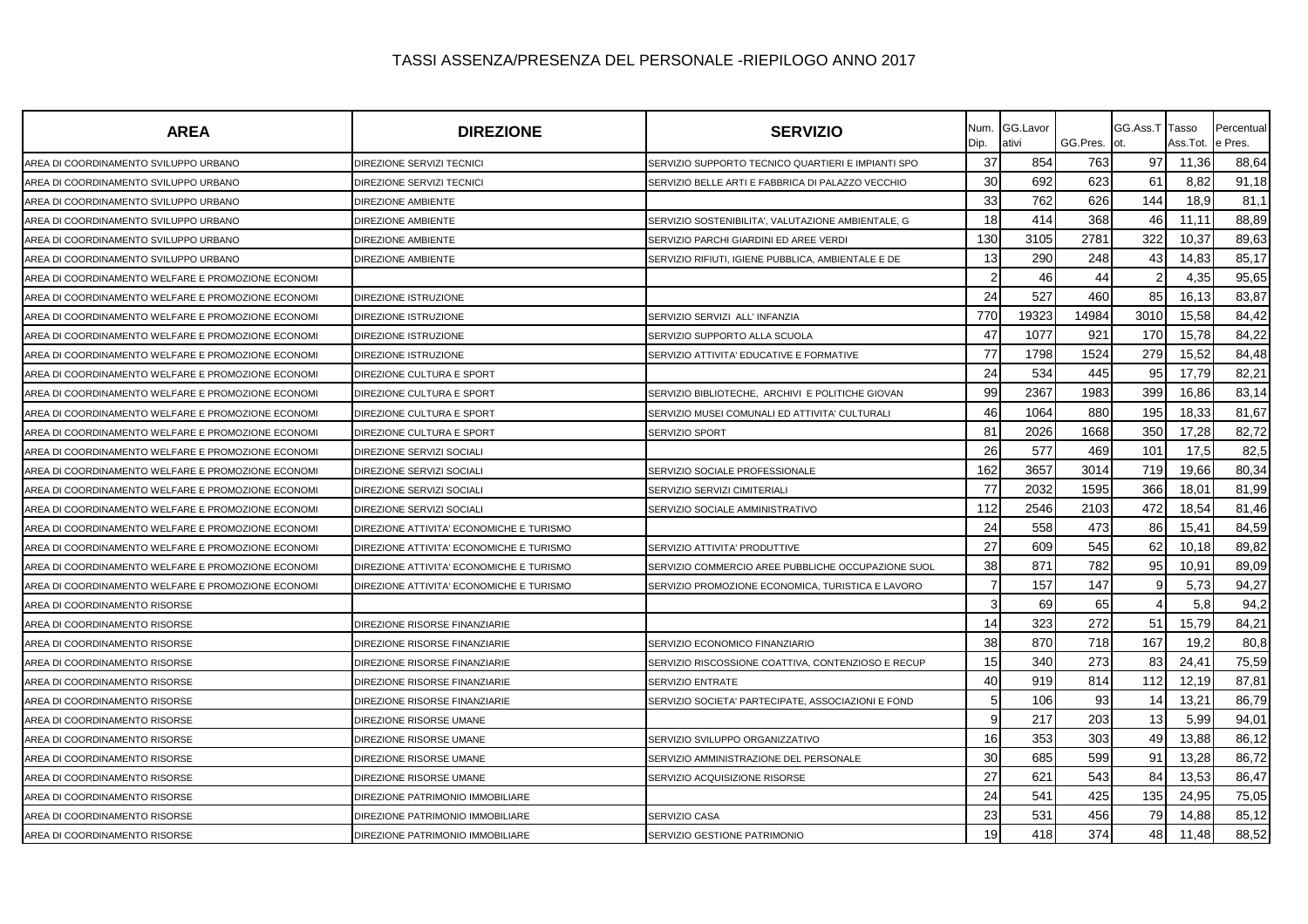| <b>AREA</b>                   | <b>DIREZIONE</b>              | <b>SERVIZIO</b>                                       | Din | Num. GG.Lavor<br>lativi | GG.Pres. ot. | <b>GG.Ass.T Tasso</b> | Ass.Tot. e Pres. | Percentual |
|-------------------------------|-------------------------------|-------------------------------------------------------|-----|-------------------------|--------------|-----------------------|------------------|------------|
| AREA DI COORDINAMENTO RISORSE | DIREZIONE SISTEMI INFORMATIVI |                                                       |     | 1151                    | 103          | 12 <sup>1</sup>       | 10,43            | 89,57      |
| AREA DI COORDINAMENTO RISORSE | DIREZIONE SISTEMI INFORMATIVI | <b>ISERVIZIO GESTIONE INFRASTRUTTURE TECNOLOGICHE</b> | 28  | 621                     | 524          | 101                   | 16,26            | 83,74      |
| AREA DI COORDINAMENTO RISORSE | DIREZIONE SISTEMI INFORMATIVI | SERVIZIO SVILUPPO INFRASTRUTTURE TECNOLOGICHE         | 19  | 428                     | 357          | 80                    | 18,69            | 81,31      |
| AREA DI COORDINAMENTO RISORSE | DIREZIONE SISTEMI INFORMATIVI | <b>SERVIZIO AMMINISTRATIVO SISTEMI INFORMATIVI</b>    | 13  | 303                     | 275          | 29                    | 9,57             | 90,43      |

### **aprile-17**

| <b>AREA</b>                           | <b>DIREZIONE</b>                                   | <b>SERVIZIO</b>                                    | Num.<br>Dip. | GG.Lavor<br>ativi | GG.Pres. ot. | GG.Ass.T       | Tasso<br>Ass.Tot. | Percentual<br>e Pres. |
|---------------------------------------|----------------------------------------------------|----------------------------------------------------|--------------|-------------------|--------------|----------------|-------------------|-----------------------|
|                                       | DIREZIONE DEL CONSIGLIO                            |                                                    |              | 788               | 638          | 161            | 20,43             | 79,57                 |
|                                       | UFFICIO DEL SINDACO                                |                                                    | 32           | 601               | 512          | 85             | 14,14             | 85,86                 |
|                                       | <b>JFFICIO DEL SINDACO</b>                         | UFFICIO DI GABINETTO                               | 43           | 774               | 670          | 92             | 11,89             | 88,11                 |
|                                       | UFFICIO DEL SINDACO                                | PORTAVOCE DEL SINDACO E UFFICIO STAMPA             | 11           | 198               | 170          | 17             | 8,59              | 91,41                 |
|                                       | UFFICIO DEL SINDACO                                | SERVIZIO EVENTI E RELAZIONI INTERNAZIONALI         | 17           | 321               | 244          | 85             | 26,48             | 73,52                 |
|                                       | <b>JFFICIO DEL SINDACO</b>                         | SERVIZIO CANALI DI COMUNICAZIONE E SPORTELLI AL CI | 25           | 468               | 363          | 103            | 22,01             | 77,99                 |
|                                       | UFFICIO DEL SINDACO                                | SERVIZIO QUARTIERI                                 | 52           | 929               | 716          | 211            | 22,71             | 77,29                 |
|                                       | DIREZIONE CORPO POLIZIA MUNICIPALE                 |                                                    | 217          | 4809              | 3501         | 992            | 20,63             | 79,37                 |
|                                       | DIREZIONE CORPO POLIZIA MUNICIPALE                 | VICE COMANDANTE VICARIO                            | 708          | 15927             | 11849        | 2965           | 18,62             | 81,38                 |
|                                       | DIREZIONE CORPO POLIZIA MUNICIPALE                 | SERVIZIO PROTEZIONE CIVILE                         | 17           | 323               | 289          | 33             | 10,22             | 89,78                 |
| SEGRETARIO GENERALE                   |                                                    |                                                    |              |                   |              | <b>OMISSIS</b> |                   |                       |
| <b>SEGRETARIO GENERALE</b>            | <b>AVVOCATURA</b>                                  |                                                    | 14           | 252               | 189          | 77             | 30,56             | 69,44                 |
| SEGRETARIO GENERALE                   | AVVOCATURA                                         | SERVIZIO ASSETTO E TUTELA DEL TERRITORIO           |              |                   |              | <b>OMISSIS</b> |                   |                       |
| <b>SEGRETARIO GENERALE</b>            | <b>AVVOCATURA</b>                                  | SERVIZIO ECONOMICO, PATRIMONIALE E PUBBLICO IMPIEG |              | 54                | 44           | 12             | 22,22             | 77,78                 |
| <b>SEGRETARIO GENERALE</b>            | <b>AVVOCATURA</b>                                  | SERVIZIO LAVORI PUBBLICI E ATTIVITA' CONTRATTUALI  |              | 54                | 49           |                | 5,56              | 94,44                 |
| SEGRETARIO GENERALE                   | JFFICIO SEGRETERIA GENERALE E AFFARI ISTITUZIONALI |                                                    | 44           | 795               | 590          | 200            | 25,16             | 74,84                 |
| <b>SEGRETARIO GENERALE</b>            | UFFICIO SEGRETERIA GENERALE E AFFARI ISTITUZIONALI | SERVIZIO CONTRATTI E APPALTI                       | 23           | 400               | 317          | 79             | 19,75             | 80,25                 |
| SEGRETARIO GENERALE                   | UFFICIO SEGRETERIA GENERALE E AFFARI ISTITUZIONALI | SERVIZIO CENTRALE ACQUISTI                         | 104          | 1872              | 1388         | 548            | 29,27             | 70,73                 |
| SEGRETARIO GENERALE                   | JFFICIO SEGRETERIA GENERALE E AFFARI ISTITUZIONALI | SERVIZIO ANTICORRUZIONE, TRASPARENZA E CONTROLLI   |              | 90                | 53           | 47             | 52,22             | 47,78                 |
| <b>SEGRETARIO GENERALE</b>            | DIREZIONE SERVIZI DEMOGRAFICI                      |                                                    | 26           | 457               | 377          | 81             | 17,72             | 82,28                 |
| <b>SEGRETARIO GENERALE</b>            | DIREZIONE SERVIZI DEMOGRAFICI                      | SERVIZIO ANAGRAFE E STATO CIVILE                   | 111          | 2005              | 1528         | 497            | 24,79             | 75,21                 |
| <b>DIREZIONE GENERALE</b>             |                                                    |                                                    |              | 126               | 108          | 16             | 12,7              | 87,3                  |
| <b>DIREZIONE GENERALE</b>             |                                                    | SERVIZIO PIANIFICAZIONE CONTROLLO E QUALITA'       |              | 126               | 108          | 20             | 15,87             | 84,13                 |
| <b>DIREZIONE GENERALE</b>             |                                                    | SERVIZIO EURO PROGETTAZIONE E RICERCA FINANZIAMEN  |              | 162               | 143          | 19             | 11,73             | 88,27                 |
| <b>DIREZIONE GENERALE</b>             |                                                    | SERVIZIO STATISTICA E TOPONOMASTICA                | 15           | 270               | 229          | 37             | 13,7              | 86,3                  |
| <b>DIREZIONE GENERALE</b>             |                                                    | SERVIZIO PREVENZIONE E PROTEZIONE                  | 12           | 224               | 189          | 34             | 15,18             | 84,82                 |
| AREA DI COORDINAMENTO SVILUPPO URBANO |                                                    |                                                    |              |                   |              | <b>OMISSIS</b> |                   |                       |
| AREA DI COORDINAMENTO SVILUPPO URBANO | DIREZIONE NUOVE INFRASTRUTTURE E MOBILITA'         |                                                    | 6            | 104               | 90           | 14             | 13,46             | 86,54                 |
| AREA DI COORDINAMENTO SVILUPPO URBANO | DIREZIONE NUOVE INFRASTRUTTURE E MOBILITA'         | SERVIZIO UFFICIO TRAMVIA/INTERVENTI TAV E AUTOSTRA | 17           | 306               | 252          | 55             | 17,97             | 82,03                 |
| AREA DI COORDINAMENTO SVILUPPO URBANO | DIREZIONE NUOVE INFRASTRUTTURE E MOBILITA'         | SERVIZIO MOBILITA'                                 | 38           | 666               | 534          | 129            | 19,37             | 80,63                 |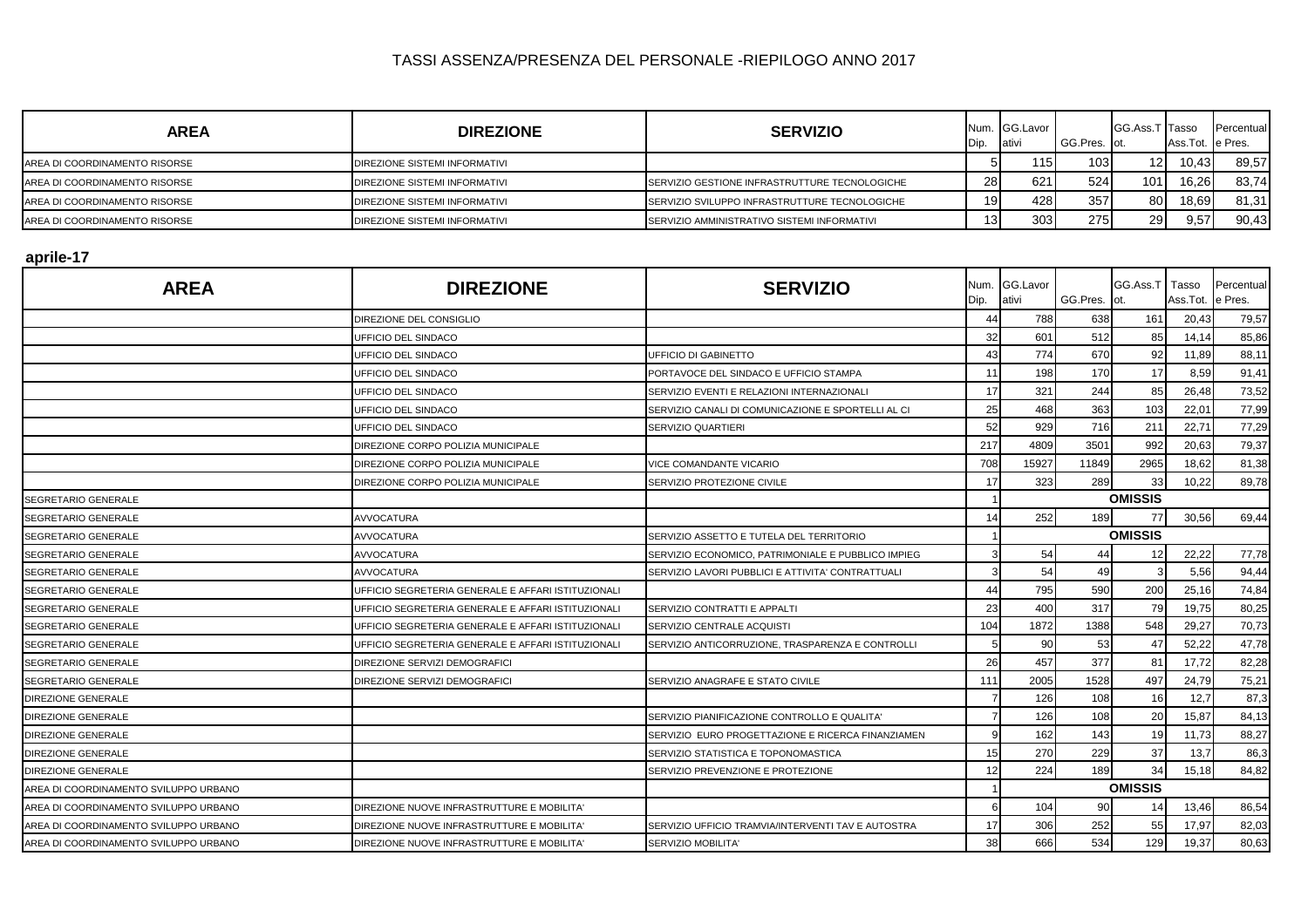| <b>AREA</b>                                        | <b>DIREZIONE</b>                           | <b>SERVIZIO</b>                                    | Num.<br>Dip.   | GG.Lavor<br>ativi | GG Pres. | GG.Ass.T Tasso<br>lot. | Ass.Tot | Percentual<br>e Pres. |
|----------------------------------------------------|--------------------------------------------|----------------------------------------------------|----------------|-------------------|----------|------------------------|---------|-----------------------|
| AREA DI COORDINAMENTO SVILUPPO URBANO              | DIREZIONE NUOVE INFRASTRUTTURE E MOBILITA' | SERVIZIO VIABILITA'                                | 43             | 767               | 596      | 201                    | 26,21   | 73,79                 |
| AREA DI COORDINAMENTO SVILUPPO URBANO              | DIREZIONE NUOVE INFRASTRUTTURE E MOBILITA' | SERVIZIO PROGRAMMAZIONE MOBILITA' E PISTE CICLABIL | 22             | 392               | 305      | 94                     | 23,98   | 76,02                 |
| AREA DI COORDINAMENTO SVILUPPO URBANO              | DIREZIONE NUOVE INFRASTRUTTURE E MOBILITA' | SERVIZIO AMMINISTRATIVO NUOVE INFRASTRUTTURE E MOB | 29             | 522               | 382      | 139                    | 26,63   | 73,37                 |
| AREA DI COORDINAMENTO SVILUPPO URBANO              | <b>DIREZIONE URBANISTICA</b>               |                                                    |                | 79                | 69       | 10                     | 12,66   | 87,34                 |
| AREA DI COORDINAMENTO SVILUPPO URBANO              | <b>DIREZIONE URBANISTICA</b>               | SERVIZIO EDILIZIA PRIVATA                          | 46             | 824               | 590      | 246                    | 29,85   | 70,15                 |
| AREA DI COORDINAMENTO SVILUPPO URBANO              | DIREZIONE URBANISTICA                      | SERVIZIO PIANIFICAZIONE URBANISTICA                | 12             | 216               | 160      | 56                     | 25,93   | 74,07                 |
| AREA DI COORDINAMENTO SVILUPPO URBANO              | <b>DIREZIONE URBANISTICA</b>               | SERVIZIO AMMINISTRATIVO URBANISTICA                | 50             | 878               | 663      | 213                    | 24,26   | 75,74                 |
| AREA DI COORDINAMENTO SVILUPPO URBANO              | DIREZIONE SERVIZI TECNICI                  |                                                    | 51             | 907               | 695      | 215                    | 23,7    | 76,3                  |
| AREA DI COORDINAMENTO SVILUPPO URBANO              | DIREZIONE SERVIZI TECNICI                  | SERVIZIO GESTIONE E MANUTENZIONE                   | 72             | 1311              | 1056     | 250                    | 19,07   | 80,93                 |
| AREA DI COORDINAMENTO SVILUPPO URBANO              | DIREZIONE SERVIZI TECNICI                  | SERVIZIO SUPPORTO TECNICO QUARTIERI E IMPIANTI SPO | 37             | 675               | 545      | 131                    | 19,41   | 80,59                 |
| AREA DI COORDINAMENTO SVILUPPO URBANO              | DIREZIONE SERVIZI TECNICI                  | SERVIZIO BELLE ARTI E FABBRICA DI PALAZZO VECCHIO  | 30             | 542               | 449      | 86                     | 15,87   | 84,13                 |
| AREA DI COORDINAMENTO SVILUPPO URBANO              | <b>DIREZIONE AMBIENTE</b>                  |                                                    | 33             | 599               | 460      | 146                    | 24,37   | 75,63                 |
| AREA DI COORDINAMENTO SVILUPPO URBANO              | <b>DIREZIONE AMBIENTE</b>                  | SERVIZIO SOSTENIBILITA', VALUTAZIONE AMBIENTALE, G | 18             | 324               | 253      | 80                     | 24,69   | 75,31                 |
| AREA DI COORDINAMENTO SVILUPPO URBANO              | DIREZIONE AMBIENTE                         | SERVIZIO PARCHI GIARDINI ED AREE VERDI             | 130            | 2504              | 2112     | 420                    | 16,77   | 83,23                 |
| AREA DI COORDINAMENTO SVILUPPO URBANO              | DIREZIONE AMBIENTE                         | SERVIZIO RIFIUTI, IGIENE PUBBLICA, AMBIENTALE E DE | 13             | 227               | 172      | 53                     | 23,35   | 76,65                 |
| AREA DI COORDINAMENTO WELFARE E PROMOZIONE ECONOMI |                                            |                                                    | $\mathfrak{p}$ | 36                | 30       |                        | 16,67   | 83,33                 |
| AREA DI COORDINAMENTO WELFARE E PROMOZIONE ECONOMI | DIREZIONE ISTRUZIONE                       |                                                    | 24             | 422               | 317      | 129                    | 30,57   | 69,43                 |
| AREA DI COORDINAMENTO WELFARE E PROMOZIONE ECONOMI | DIREZIONE ISTRUZIONE                       | SERVIZIO SERVIZI ALL' INFANZIA                     | 767            | 15875             | 11243    | 3018                   | 19,01   | 80,99                 |
| AREA DI COORDINAMENTO WELFARE E PROMOZIONE ECONOMI | DIREZIONE ISTRUZIONE                       | SERVIZIO SUPPORTO ALLA SCUOLA                      | 48             | 869               | 671      | 221                    | 25,43   | 74,57                 |
| AREA DI COORDINAMENTO WELFARE E PROMOZIONE ECONOMI | DIREZIONE ISTRUZIONE                       | SERVIZIO ATTIVITA' EDUCATIVE E FORMATIVE           | 77             | 1425              | 1138     | 306                    | 21,47   | 78,53                 |
| AREA DI COORDINAMENTO WELFARE E PROMOZIONE ECONOMI | DIREZIONE CULTURA E SPORT                  |                                                    | 24             | 417               | 292      | 134                    | 32,13   | 67,87                 |
| AREA DI COORDINAMENTO WELFARE E PROMOZIONE ECONOMI | DIREZIONE CULTURA E SPORT                  | SERVIZIO BIBLIOTECHE, ARCHIVI E POLITICHE GIOVAN   | 99             | 1900              | 1382     | 555                    | 29,21   | 70,79                 |
| AREA DI COORDINAMENTO WELFARE E PROMOZIONE ECONOMI | DIREZIONE CULTURA E SPORT                  | SERVIZIO MUSEI COMUNALI ED ATTIVITA' CULTURALI     | 45             | 855               | 656      | 204                    | 23,86   | 76,14                 |
| AREA DI COORDINAMENTO WELFARE E PROMOZIONE ECONOMI | DIREZIONE CULTURA E SPORT                  | <b>SERVIZIO SPORT</b>                              | 82             | 1682              | 1223     | 457                    | 27,17   | 72,83                 |
| AREA DI COORDINAMENTO WELFARE E PROMOZIONE ECONOMI | DIREZIONE SERVIZI SOCIALI                  |                                                    | 22             | 389               | 294      | 87                     | 22,37   | 77,63                 |
| AREA DI COORDINAMENTO WELFARE E PROMOZIONE ECONOMI | DIREZIONE SERVIZI SOCIALI                  | SERVIZIO SOCIALE PROFESSIONALE                     | 131            | 2326              | 1711     | 712                    | 30,61   | 69,39                 |
| AREA DI COORDINAMENTO WELFARE E PROMOZIONE ECONOMI | DIREZIONE SERVIZI SOCIALI                  | SERVIZIO SERVIZI CIMITERIALI                       | 76             | 1699              | 1320     | 336                    | 19,78   | 80,22                 |
| AREA DI COORDINAMENTO WELFARE E PROMOZIONE ECONOMI | DIREZIONE SERVIZI SOCIALI                  | SERVIZIO SOCIALE AMMINISTRATIVO                    | 147            | 2591              | 1990     | 694                    | 26,79   | 73,21                 |
| AREA DI COORDINAMENTO WELFARE E PROMOZIONE ECONOMI | DIREZIONE ATTIVITA' ECONOMICHE E TURISMO   |                                                    | 25             | 451               | 356      | 98                     | 21,73   | 78,27                 |
| AREA DI COORDINAMENTO WELFARE E PROMOZIONE ECONOMI | DIREZIONE ATTIVITA' ECONOMICHE E TURISMO   | SERVIZIO ATTIVITA' PRODUTTIVE                      | 26             | 461               | 366      | 98                     | 21,26   | 78,74                 |
| AREA DI COORDINAMENTO WELFARE E PROMOZIONE ECONOMI | DIREZIONE ATTIVITA' ECONOMICHE E TURISMO   | SERVIZIO COMMERCIO AREE PUBBLICHE OCCUPAZIONE SUOL | 39             | 701               | 548      | 154                    | 21,97   | 78,03                 |
| AREA DI COORDINAMENTO WELFARE E PROMOZIONE ECONOMI | DIREZIONE ATTIVITA' ECONOMICHE E TURISMO   | SERVIZIO PROMOZIONE ECONOMICA, TURISTICA E LAVORO  | $\overline{7}$ | 123               | 107      | 16                     | 13,01   | 86,99                 |
| AREA DI COORDINAMENTO RISORSE                      |                                            |                                                    | 3              | 54                | 50       |                        | 7,41    | 92,59                 |
| AREA DI COORDINAMENTO RISORSE                      | DIREZIONE RISORSE FINANZIARIE              |                                                    | 14             | 253               | 213      | 35                     | 13,83   | 86,17                 |
| AREA DI COORDINAMENTO RISORSE                      | DIREZIONE RISORSE FINANZIARIE              | SERVIZIO ECONOMICO FINANZIARIO                     | 39             | 690               | 567      | 130                    | 18,84   | 81,16                 |
| AREA DI COORDINAMENTO RISORSE                      | DIREZIONE RISORSE FINANZIARIE              | SERVIZIO RISCOSSIONE COATTIVA, CONTENZIOSO E RECUP | 15             | 266               | 204      | 81                     | 30,45   | 69,55                 |
| AREA DI COORDINAMENTO RISORSE                      | DIREZIONE RISORSE FINANZIARIE              | SERVIZIO ENTRATE                                   | 40             | 720               | 613      | 111                    | 15,42   | 84,58                 |
| AREA DI COORDINAMENTO RISORSE                      | DIREZIONE RISORSE FINANZIARIE              | SERVIZIO SOCIETA' PARTECIPATE, ASSOCIAZIONI E FOND |                | 83                | 70       | 13                     | 15,66   | 84,34                 |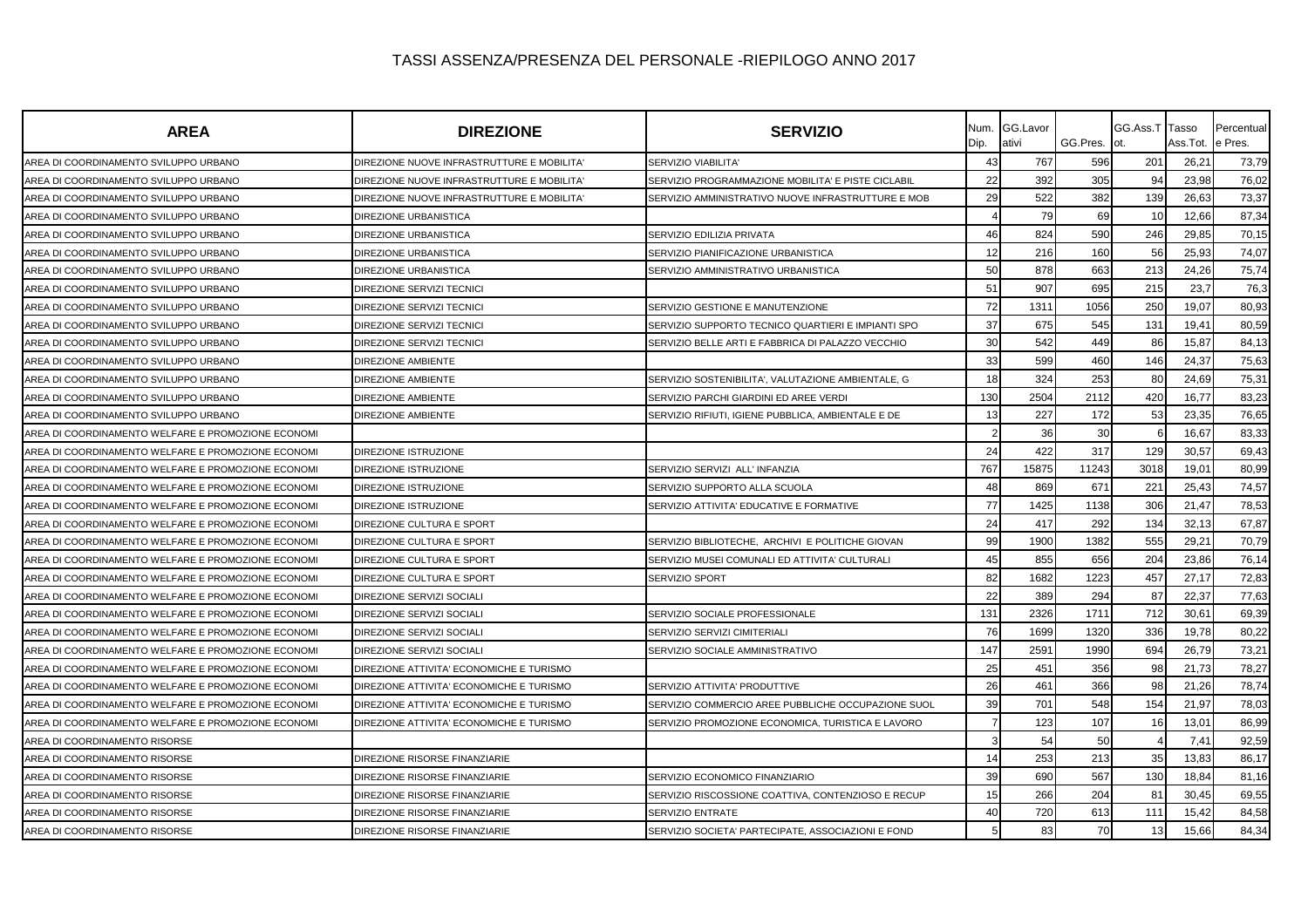| <b>AREA</b>                   | <b>DIREZIONE</b>                 | <b>SERVIZIO</b>                               | Dip.            | Num. GG.Lavor<br>ativi | GG.Pres. ot. | GG.Ass.T Tasso  | Ass. Tot. e Pres. | Percentual |
|-------------------------------|----------------------------------|-----------------------------------------------|-----------------|------------------------|--------------|-----------------|-------------------|------------|
| AREA DI COORDINAMENTO RISORSE | DIREZIONE RISORSE UMANE          |                                               |                 | 180                    | 15(          | 30 <sup>1</sup> | 16,67             | 83,33      |
| AREA DI COORDINAMENTO RISORSE | DIREZIONE RISORSE UMANE          | SERVIZIO ACQUISIZIONE RISORSE                 |                 | 265                    | 209          |                 | 22,64             | 77,36      |
| AREA DI COORDINAMENTO RISORSE | DIREZIONE RISORSE UMANE          | SERVIZIO AMMINISTRAZIONE DEL PERSONALE        | 36              | 640                    | 518          | 129             | 20,16             | 79,84      |
| AREA DI COORDINAMENTO RISORSE | DIREZIONE RISORSE UMANE          | SERVIZIO SVILUPPO ORGANIZZATIVO               |                 | 383                    | 317          | 71              | 18,54             | 81,46      |
| AREA DI COORDINAMENTO RISORSE | DIREZIONE PATRIMONIO IMMOBILIARE |                                               | 22              | 396                    | 313          | 100             | 25,25             | 74,75      |
| AREA DI COORDINAMENTO RISORSE | DIREZIONE PATRIMONIO IMMOBILIARE | SERVIZIO CASA                                 | 24              | 425                    | 297          | 145             | 34,12             | 65,88      |
| AREA DI COORDINAMENTO RISORSE | DIREZIONE PATRIMONIO IMMOBILIARE | SERVIZIO GESTIONE PATRIMONIO                  | 19              | 327                    | 248          | 78              | 23,85             | 76,15      |
| AREA DI COORDINAMENTO RISORSE | DIREZIONE SISTEMI INFORMATIVI    |                                               |                 |                        | 69           | 21              | 23,33             | 76,67      |
| AREA DI COORDINAMENTO RISORSE | DIREZIONE SISTEMI INFORMATIVI    | SERVIZIO GESTIONE INFRASTRUTTURE TECNOLOGICHE | 28              | 486                    | 395          | 98              | 20,16             | 79,84      |
| AREA DI COORDINAMENTO RISORSE | DIREZIONE SISTEMI INFORMATIVI    | SERVIZIO SVILUPPO INFRASTRUTTURE TECNOLOGICHE | 19              | 335                    | 275          | 67I             | 20                | 80         |
| AREA DI COORDINAMENTO RISORSE | DIREZIONE SISTEMI INFORMATIVI    | SERVIZIO AMMINISTRATIVO SISTEMI INFORMATIVI   | 13 <sub>1</sub> | 239                    | 203          | 39              | 16,32             | 83,68      |

### **maggio-17**

| <u></u>             |                                                    |                                                    |      |        |                                                |                |       |           |
|---------------------|----------------------------------------------------|----------------------------------------------------|------|--------|------------------------------------------------|----------------|-------|-----------|
| <b>AREA</b>         | <b>DIREZIONE</b>                                   | <b>SERVIZIO</b>                                    | Dip. | rativi | Num. GG.Lavo GG.Pres. GG.Ass. Ass.Tot Percentu | Tot.           | Tasso | ale Pres. |
|                     | DIREZIONE DEL CONSIGLIO                            |                                                    | 44   | 970    | 851                                            | 126            | 12,99 | 87,01     |
|                     | UFFICIO DEL SINDACO                                |                                                    | 32   | 728    | 649                                            | <b>70</b>      | 9,62  | 90,38     |
|                     | UFFICIO DEL SINDACO                                | <b>UFFICIO DI GABINETTO</b>                        | 43   | 952    | 849                                            | 63             | 6,62  | 93,38     |
|                     | UFFICIO DEL SINDACO                                | PORTAVOCE DEL SINDACO E UFFICIO STAMPA             | 11   | 242    | 231                                            | 11             | 4,55  | 95,45     |
|                     | UFFICIO DEL SINDACO                                | SERVIZIO EVENTI E RELAZIONI INTERNAZIONALI         | 17   | 386    | 330                                            | 63             | 16,32 | 83,68     |
|                     | UFFICIO DEL SINDACO                                | SERVIZIO CANALI DI COMUNICAZIONE E SPORTELLI AL CI | 25   | 564    | 485                                            | 79             | 14,01 | 85,99     |
|                     | UFFICIO DEL SINDACO                                | SERVIZIO QUARTIERI                                 | 51   | 1113   | 971                                            | 142            | 12,76 | 87,24     |
|                     | DIREZIONE CORPO POLIZIA MUNICIPALE                 |                                                    | 203  | 5106   | 3844                                           | 874            | 17,12 | 82,88     |
|                     | DIREZIONE CORPO POLIZIA MUNICIPALE                 | VICE COMANDANTE VICARIO                            | 714  | 18243  | 13948                                          | 2888           | 15,83 | 84,17     |
|                     | DIREZIONE CORPO POLIZIA MUNICIPALE                 | SERVIZIO PROTEZIONE CIVILE                         | 17   | 386    | 350                                            | 39             | 10,1  | 89,9      |
| SEGRETARIO GENERALE |                                                    |                                                    |      |        |                                                | <b>OMISSIS</b> |       |           |
| SEGRETARIO GENERALE | <b>AVVOCATURA</b>                                  |                                                    | 14   | 308    | 240                                            | 77             | 25    | <b>75</b> |
| SEGRETARIO GENERALE | <b>AVVOCATURA</b>                                  | SERVIZIO ASSETTO E TUTELA DEL TERRITORIO           |      |        |                                                | <b>OMISSIS</b> |       |           |
| SEGRETARIO GENERALE | <b>AVVOCATURA</b>                                  | SERVIZIO ECONOMICO, PATRIMONIALE E PUBBLICO IMPIEG | 3    | 66     | 54                                             | 13             | 19,7  | 80,3      |
| SEGRETARIO GENERALE | <b>AVVOCATURA</b>                                  | SERVIZIO LAVORI PUBBLICI E ATTIVITA' CONTRATTUALI  | 3    | 66     | 63                                             |                | 3,03  | 96,97     |
| SEGRETARIO GENERALE | UFFICIO SEGRETERIA GENERALE E AFFARI ISTITUZIONALI |                                                    | 44   | 976    | 777                                            | 192            | 19,67 | 80,33     |
| SEGRETARIO GENERALE | UFFICIO SEGRETERIA GENERALE E AFFARI ISTITUZIONALI | SERVIZIO CONTRATTI E APPALTI                       | 23   | 488    | 423                                            | 64             | 13,11 | 86,89     |
| SEGRETARIO GENERALE | UFFICIO SEGRETERIA GENERALE E AFFARI ISTITUZIONALI | SERVIZIO CENTRALE ACQUISTI                         | 105  | 2297   | 2007                                           | 306            | 13,32 | 86,68     |
| SEGRETARIO GENERALE | UFFICIO SEGRETERIA GENERALE E AFFARI ISTITUZIONALI | SERVIZIO ANTICORRUZIONE, TRASPARENZA E CONTROLLI   | 5    | 110    | 64                                             | 54             | 49,09 | 50,91     |
| SEGRETARIO GENERALE | DIREZIONE SERVIZI DEMOGRAFICI                      |                                                    | 26   | 575    | 476                                            | 107            | 18,61 | 81,39     |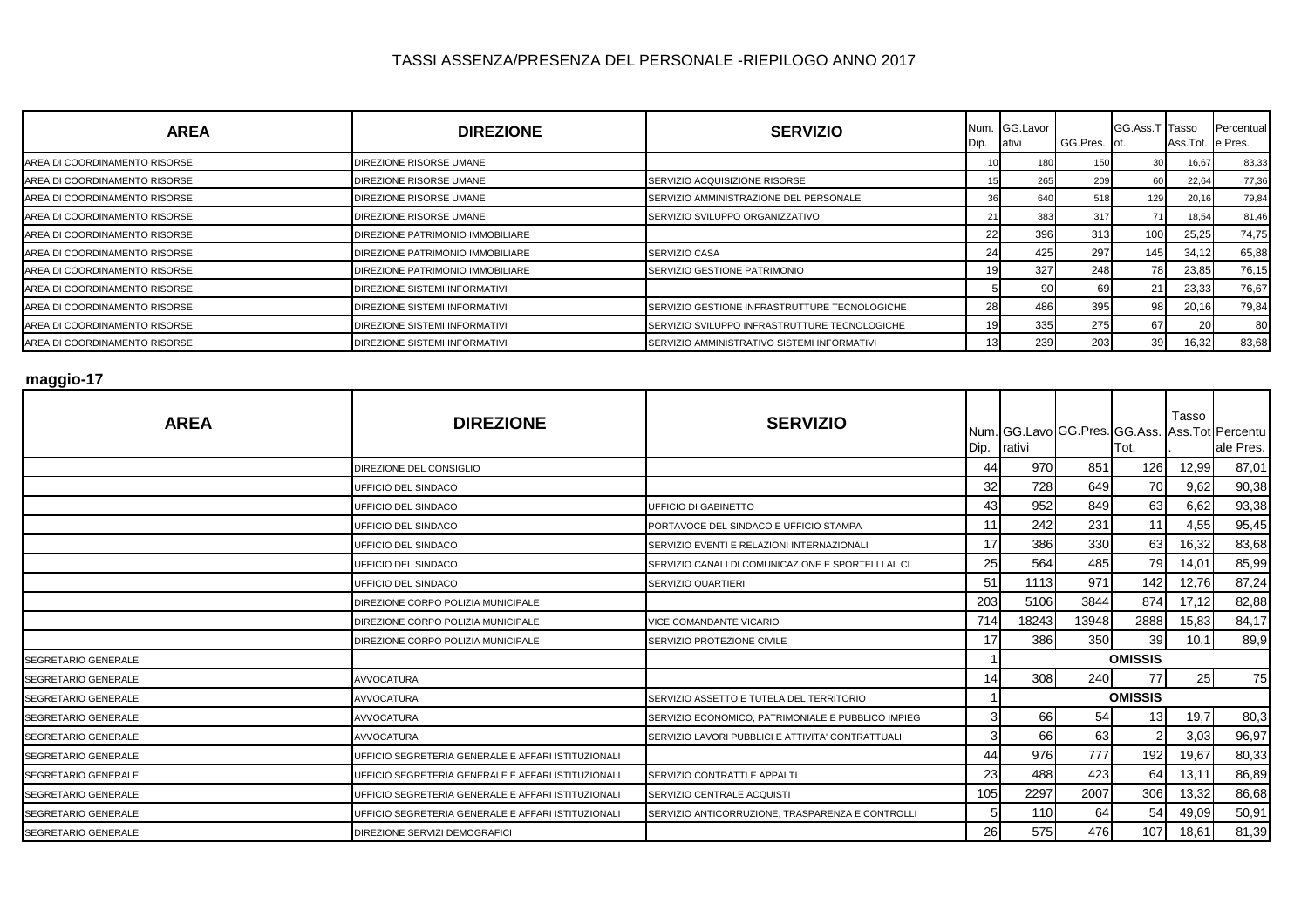| <b>AREA</b>                                        | <b>DIREZIONE</b>                           | <b>SERVIZIO</b>                                    | Num.<br>Dip. | GG.Lavor<br>ativi | GG.Pres. | GG.Ass.T Tasso<br>ot. | Ass.Tot. | Percentual<br>e Pres. |
|----------------------------------------------------|--------------------------------------------|----------------------------------------------------|--------------|-------------------|----------|-----------------------|----------|-----------------------|
| <b>SEGRETARIO GENERALE</b>                         | DIREZIONE SERVIZI DEMOGRAFICI              | SERVIZIO ANAGRAFE E STATO CIVILE                   | 112          | 2463              | 2118     | 356                   | 14,45    | 85,55                 |
| <b>DIREZIONE GENERALE</b>                          |                                            |                                                    | 8            | 176               | 160      | 16                    | 9,09     | 90,91                 |
| DIREZIONE GENERALE                                 |                                            | SERVIZIO PIANIFICAZIONE CONTROLLO E QUALITA'       | 7            | 154               | 143      | 12                    | 7,79     | 92,21                 |
| DIREZIONE GENERALE                                 |                                            | SERVIZIO EURO PROGETTAZIONE E RICERCA FINANZIAMEN  | $\mathbf{Q}$ | 198               | 179      | 20                    | 10.1     | 89,9                  |
| DIREZIONE GENERALE                                 |                                            | SERVIZIO STATISTICA E TOPONOMASTICA                | 14           | 317               | 298      | 18                    | 5,68     | 94,32                 |
| DIREZIONE GENERALE                                 |                                            | SERVIZIO PREVENZIONE E PROTEZIONE                  | 13           | 286               | 257      | 25                    | 8,74     | 91,26                 |
| AREA DI COORDINAMENTO SVILUPPO URBANO              |                                            |                                                    |              |                   |          | <b>OMISSIS</b>        |          |                       |
| AREA DI COORDINAMENTO SVILUPPO URBANO              | DIREZIONE NUOVE INFRASTRUTTURE E MOBILITA' |                                                    | 6            | 128               | 113      | 15                    | 11,72    | 88,28                 |
| AREA DI COORDINAMENTO SVILUPPO URBANO              | DIREZIONE NUOVE INFRASTRUTTURE E MOBILITA' | SERVIZIO UFFICIO TRAMVIA/INTERVENTI TAV E AUTOSTRA | 17           | 374               | 340      | 28                    | 7,49     | 92,51                 |
| AREA DI COORDINAMENTO SVILUPPO URBANO              | DIREZIONE NUOVE INFRASTRUTTURE E MOBILITA' | <b>SERVIZIO MOBILITA'</b>                          | 38           | 815               | 702      | 116                   | 14,23    | 85,77                 |
| AREA DI COORDINAMENTO SVILUPPO URBANO              | DIREZIONE NUOVE INFRASTRUTTURE E MOBILITA' | SERVIZIO VIABILITA'                                | 43           | 938               | 765      | 199                   | 21,22    | 78,78                 |
| AREA DI COORDINAMENTO SVILUPPO URBANO              | DIREZIONE NUOVE INFRASTRUTTURE E MOBILITA' | SERVIZIO PROGRAMMAZIONE MOBILITA' E PISTE CICLABIL | 22           | 480               | 401      | 80                    | 16,67    | 83,33                 |
| AREA DI COORDINAMENTO SVILUPPO URBANO              | DIREZIONE NUOVE INFRASTRUTTURE E MOBILITA' | SERVIZIO AMMINISTRATIVO NUOVE INFRASTRUTTURE E MOB | 29           | 638               | 591      | 46                    | 7,21     | 92,79                 |
| AREA DI COORDINAMENTO SVILUPPO URBANO              | DIREZIONE URBANISTICA                      |                                                    | 4            | 92                | 82       | 10                    | 10,87    | 89,13                 |
| AREA DI COORDINAMENTO SVILUPPO URBANO              | DIREZIONE URBANISTICA                      | SERVIZIO EDILIZIA PRIVATA                          | 46           | 1008              | 906      | 113                   | 11,21    | 88,79                 |
| AREA DI COORDINAMENTO SVILUPPO URBANO              | DIREZIONE URBANISTICA                      | SERVIZIO PIANIFICAZIONE URBANISTICA                | 12           | 264               | 247      | 16                    | 6,06     | 93,94                 |
| AREA DI COORDINAMENTO SVILUPPO URBANO              | DIREZIONE URBANISTICA                      | SERVIZIO AMMINISTRATIVO URBANISTICA                | 50           | 1083              | 967      | 116                   | 10,71    | 89,29                 |
| AREA DI COORDINAMENTO SVILUPPO URBANO              | DIREZIONE SERVIZI TECNICI                  |                                                    | 51           | 1104              | 897      | 225                   | 20,38    | 79,62                 |
| AREA DI COORDINAMENTO SVILUPPO URBANO              | DIREZIONE SERVIZI TECNICI                  | SERVIZIO GESTIONE E MANUTENZIONE                   | 72           | 1588              | 1375     | 224                   | 14,11    | 85,89                 |
| AREA DI COORDINAMENTO SVILUPPO URBANO              | DIREZIONE SERVIZI TECNICI                  | SERVIZIO SUPPORTO TECNICO QUARTIERI E IMPIANTI SPO | 37           | 817               | 755      | 62                    | 7,59     | 92,41                 |
| AREA DI COORDINAMENTO SVILUPPO URBANO              | DIREZIONE SERVIZI TECNICI                  | SERVIZIO BELLE ARTI E FABBRICA DI PALAZZO VECCHIO  | 31           | 678               | 615      | 55                    | 8,11     | 91,89                 |
| AREA DI COORDINAMENTO SVILUPPO URBANO              | DIREZIONE AMBIENTE                         |                                                    | 33           | 726               | 575      | 165                   | 22,73    | 77,27                 |
| AREA DI COORDINAMENTO SVILUPPO URBANO              | DIREZIONE AMBIENTE                         | SERVIZIO SOSTENIBILITA', VALUTAZIONE AMBIENTALE, G | 18           | 388               | 329      | 64                    | 16,49    | 83,51                 |
| AREA DI COORDINAMENTO SVILUPPO URBANO              | DIREZIONE AMBIENTE                         | SERVIZIO PARCHI GIARDINI ED AREE VERDI             | 130          | 2977              | 2638     | 356                   | 11,96    | 88,04                 |
| AREA DI COORDINAMENTO SVILUPPO URBANO              | DIREZIONE AMBIENTE                         | SERVIZIO RIFIUTI, IGIENE PUBBLICA, AMBIENTALE E DE | 13           | 277               | 251      | 24                    | 8,66     | 91,34                 |
| AREA DI COORDINAMENTO WELFARE E PROMOZIONE ECONOMI |                                            |                                                    |              | 44                | 38       |                       | 13,64    | 86,36                 |
| AREA DI COORDINAMENTO WELFARE E PROMOZIONE ECONOMI | DIREZIONE ISTRUZIONE                       |                                                    | 24           | 517               | 406      | 140                   | 27.08    | 72,92                 |
| AREA DI COORDINAMENTO WELFARE E PROMOZIONE ECONOMI | DIREZIONE ISTRUZIONE                       | SERVIZIO SERVIZI ALL' INFANZIA                     | 763          | 18434             | 13650    | 3567                  | 19,35    | 80,65                 |
| AREA DI COORDINAMENTO WELFARE E PROMOZIONE ECONOMI | DIREZIONE ISTRUZIONE                       | SERVIZIO SUPPORTO ALLA SCUOLA                      | 48           | 1067              | 910      | 178                   | 16,68    | 83,32                 |
| AREA DI COORDINAMENTO WELFARE E PROMOZIONE ECONOMI | DIREZIONE ISTRUZIONE                       | SERVIZIO ATTIVITA' EDUCATIVE E FORMATIVE           | 77           | 1712              | 1505     | 219                   | 12,79    | 87,21                 |
| AREA DI COORDINAMENTO WELFARE E PROMOZIONE ECONOMI | DIREZIONE CULTURA E SPORT                  |                                                    | 24           | 511               | 394      | 134                   | 26,22    | 73,78                 |
| AREA DI COORDINAMENTO WELFARE E PROMOZIONE ECONOMI | DIREZIONE CULTURA E SPORT                  | SERVIZIO BIBLIOTECHE, ARCHIVI E POLITICHE GIOVAN   | 99           | 2270              | 1884     | 419                   | 18,46    | 81,54                 |
| AREA DI COORDINAMENTO WELFARE E PROMOZIONE ECONOMI | DIREZIONE CULTURA E SPORT                  | SERVIZIO MUSEI COMUNALI ED ATTIVITA' CULTURALI     | 45           | 1008              | 832      | 192                   | 19,05    | 80,95                 |
| AREA DI COORDINAMENTO WELFARE E PROMOZIONE ECONOMI | DIREZIONE CULTURA E SPORT                  | <b>SERVIZIO SPORT</b>                              | 82           | 1952              | 1685     | 252                   | 12,91    | 87,09                 |
| AREA DI COORDINAMENTO WELFARE E PROMOZIONE ECONOMI | DIREZIONE SERVIZI SOCIALI                  |                                                    | 22           | 476               | 390      | 77                    | 16,18    | 83,82                 |
| AREA DI COORDINAMENTO WELFARE E PROMOZIONE ECONOMI | DIREZIONE SERVIZI SOCIALI                  | SERVIZIO SOCIALE PROFESSIONALE                     | 129          | 2813              | 2346     | 547                   | 19,45    | 80,55                 |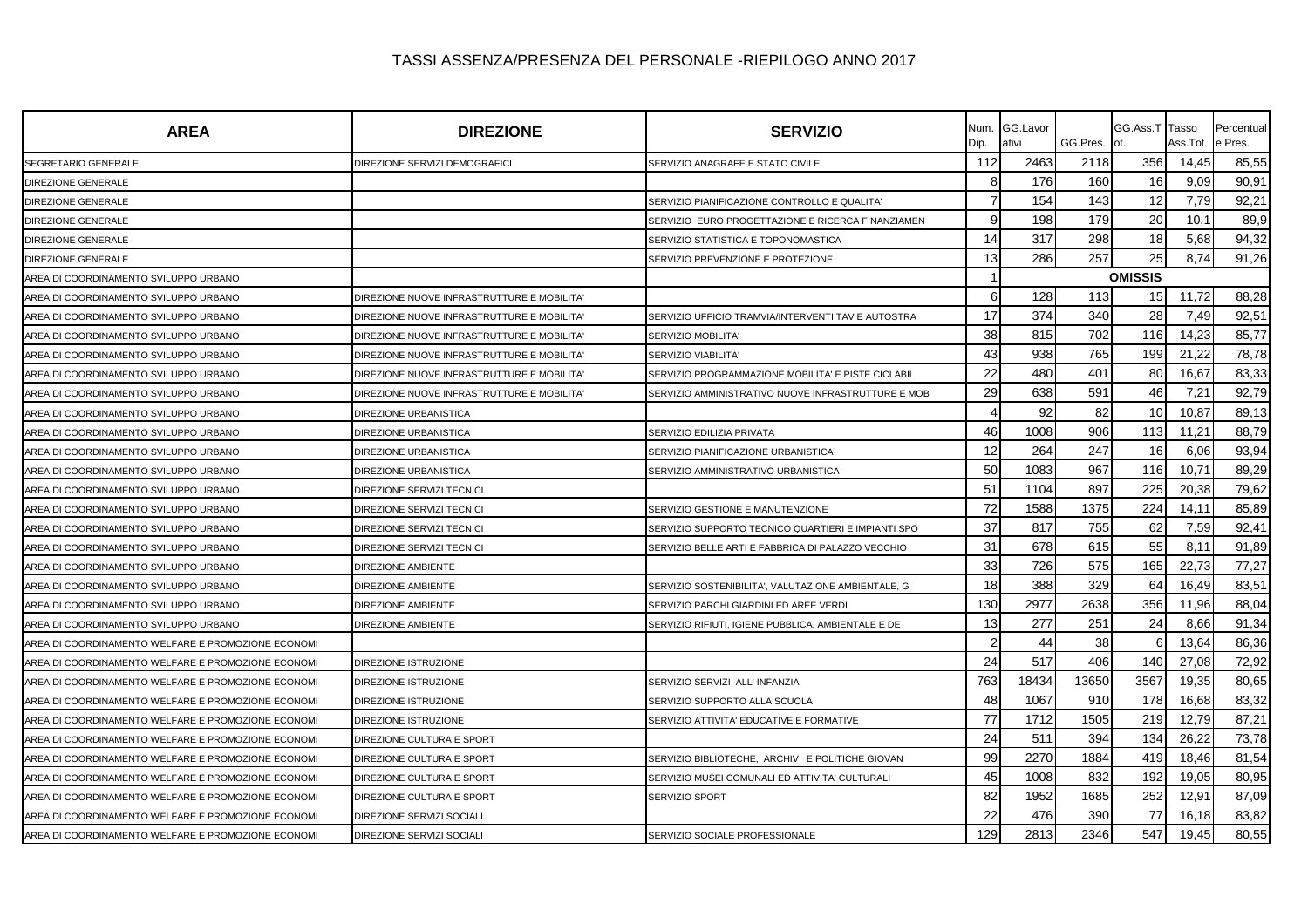| <b>AREA</b>                                        | <b>DIREZIONE</b>                         | <b>SERVIZIO</b>                                    | Dip.            | Num. GG.Lavor<br>ativi | GG.Pres. ot. | GG.Ass.T Tasso  | Ass.Tot. | Percentual<br>e Pres. |
|----------------------------------------------------|------------------------------------------|----------------------------------------------------|-----------------|------------------------|--------------|-----------------|----------|-----------------------|
| AREA DI COORDINAMENTO WELFARE E PROMOZIONE ECONOMI | DIREZIONE SERVIZI SOCIALI                | SERVIZIO SERVIZI CIMITERIALI                       | 76              | 1936                   | 1571         | 269             | 13,89    | 86,11                 |
| AREA DI COORDINAMENTO WELFARE E PROMOZIONE ECONOMI | DIREZIONE SERVIZI SOCIALI                | SERVIZIO SOCIALE AMMINISTRATIVO                    | 143             | 3091                   | 2617         | 512             | 16,56    | 83,44                 |
| AREA DI COORDINAMENTO WELFARE E PROMOZIONE ECONOMI | DIREZIONE ATTIVITA' ECONOMICHE E TURISMO |                                                    | 25              | 553                    | 485          | 70              | 12,66    | 87,34                 |
| AREA DI COORDINAMENTO WELFARE E PROMOZIONE ECONOMI | DIREZIONE ATTIVITA' ECONOMICHE E TURISMO | SERVIZIO ATTIVITA' PRODUTTIVE                      | 26              | 563                    | 514          | 41              | 7,28     | 92,72                 |
| AREA DI COORDINAMENTO WELFARE E PROMOZIONE ECONOMI | DIREZIONE ATTIVITA' ECONOMICHE E TURISMO | SERVIZIO COMMERCIO AREE PUBBLICHE OCCUPAZIONE SUOL | 38              | 836                    | 760          | 76              | 9,09     | 90,91                 |
| AREA DI COORDINAMENTO WELFARE E PROMOZIONE ECONOMI | DIREZIONE ATTIVITA' ECONOMICHE E TURISMO | SERVIZIO PROMOZIONE ECONOMICA, TURISTICA E LAVORO  |                 | 150                    | 144          | 61              |          | 96                    |
| AREA DI COORDINAMENTO RISORSE                      |                                          |                                                    | 3               | 66                     | 64           |                 | 3,03     | 96,97                 |
| AREA DI COORDINAMENTO RISORSE                      | DIREZIONE RISORSE FINANZIARIE            |                                                    | 14              | 308                    | 262          | 40              | 12,99    | 87,01                 |
| AREA DI COORDINAMENTO RISORSE                      | DIREZIONE RISORSE FINANZIARIE            | SERVIZIO ECONOMICO FINANZIARIO                     | 37              | 802                    | 689          | 115             | 14,34    | 85,66                 |
| AREA DI COORDINAMENTO RISORSE                      | DIREZIONE RISORSE FINANZIARIE            | SERVIZIO RISCOSSIONE COATTIVA, CONTENZIOSO E RECUP | 15              | 326                    | 260          | 83              | 25,46    | 74,54                 |
| AREA DI COORDINAMENTO RISORSE                      | DIREZIONE RISORSE FINANZIARIE            | <b>SERVIZIO ENTRATE</b>                            | 40              | 880                    | 774          | 105             | 11,93    | 88,07                 |
| AREA DI COORDINAMENTO RISORSE                      | DIREZIONE RISORSE FINANZIARIE            | SERVIZIO SOCIETA' PARTECIPATE, ASSOCIAZIONI E FOND | 5               | 101                    | 84           | 17              | 16,83    | 83,17                 |
| AREA DI COORDINAMENTO RISORSE                      | DIREZIONE RISORSE UMANE                  |                                                    | 10              | 223                    | 200          | 23              | 10,31    | 89,69                 |
| AREA DI COORDINAMENTO RISORSE                      | DIREZIONE RISORSE UMANE                  | SERVIZIO ACQUISIZIONE RISORSE                      | 8               | 176                    | 157          | 19              | 10,8     | 89,2                  |
| AREA DI COORDINAMENTO RISORSE                      | DIREZIONE RISORSE UMANE                  | SERVIZIO AMMINISTRAZIONE DEL PERSONALE             | 38              | 833                    | 733          | 106             | 12,73    | 87,27                 |
| AREA DI COORDINAMENTO RISORSE                      | DIREZIONE RISORSE UMANE                  | SERVIZIO SVILUPPO ORGANIZZATIVO                    | 24              | 524                    | 463          | 67              | 12,79    | 87,21                 |
| AREA DI COORDINAMENTO RISORSE                      | DIREZIONE PATRIMONIO IMMOBILIARE         |                                                    | 23              | 497                    | 442          | 54              | 10,87    | 89,13                 |
| AREA DI COORDINAMENTO RISORSE                      | DIREZIONE PATRIMONIO IMMOBILIARE         | SERVIZIO CASA                                      | 24              | 511                    | 427          | 90 <sup>°</sup> | 17,61    | 82,39                 |
| AREA DI COORDINAMENTO RISORSE                      | DIREZIONE PATRIMONIO IMMOBILIARE         | SERVIZIO GESTIONE PATRIMONIO                       | 19              | 400                    | 375          | 24              |          | 94                    |
| AREA DI COORDINAMENTO RISORSE                      | DIREZIONE SISTEMI INFORMATIVI            |                                                    | 5               | 110                    | 100          | 10 <sup>1</sup> | 9,09     | 90,91                 |
| AREA DI COORDINAMENTO RISORSE                      | DIREZIONE SISTEMI INFORMATIVI            | SERVIZIO GESTIONE INFRASTRUTTURE TECNOLOGICHE      | 28              | 593                    | 501          | 87              | 14,67    | 85,33                 |
| AREA DI COORDINAMENTO RISORSE                      | DIREZIONE SISTEMI INFORMATIVI            | SERVIZIO SVILUPPO INFRASTRUTTURE TECNOLOGICHE      | 19              | 409                    | 374          | 30 <sup>l</sup> | 7,33     | 92,67                 |
| AREA DI COORDINAMENTO RISORSE                      | DIREZIONE SISTEMI INFORMATIVI            | SERVIZIO AMMINISTRATIVO SISTEMI INFORMATIVI        | 13 <sub>1</sub> | 290                    | 264          | 27              | 9,31     | 90,69                 |

**giugno-17**

| ູ່<br><b>AREA</b> | <b>DIREZIONE</b>        | <b>SERVIZIO</b>                                    | Dip. | rativi |     | Tot. | Tasso | Num. GG.Lavo GG.Pres. GG.Ass. Ass.Tot Percentu<br>ale Pres. |
|-------------------|-------------------------|----------------------------------------------------|------|--------|-----|------|-------|-------------------------------------------------------------|
|                   | DIREZIONE DEL CONSIGLIO |                                                    |      | 937    | 781 | 167  | 17,82 | 82,18                                                       |
|                   | UFFICIO DEL SINDACO     |                                                    | 33   | 704    | 590 | 96   | 13,64 | 86,36                                                       |
|                   | UFFICIO DEL SINDACO     | <b>UFFICIO DI GABINETTO</b>                        |      | 908    | 768 | 119  | 13,11 | 86,89                                                       |
|                   | UFFICIO DEL SINDACO     | PORTAVOCE DEL SINDACO E UFFICIO STAMPA             |      | 231    | 192 | 20   | 8,66  | 91,34                                                       |
|                   | UFFICIO DEL SINDACO     | SERVIZIO EVENTI E RELAZIONI INTERNAZIONALI         |      | 355    | 289 | 64   | 18,03 | 81,97                                                       |
|                   | UFFICIO DEL SINDACO     | SERVIZIO CANALI DI COMUNICAZIONE E SPORTELLI AL CI | 25   | 545    | 424 | 129  | 23,67 | 76,33                                                       |
|                   | UFFICIO DEL SINDACO     | SERVIZIO QUARTIERI                                 | 51   | 1052   | 818 | 224  | 21,29 | 78,71                                                       |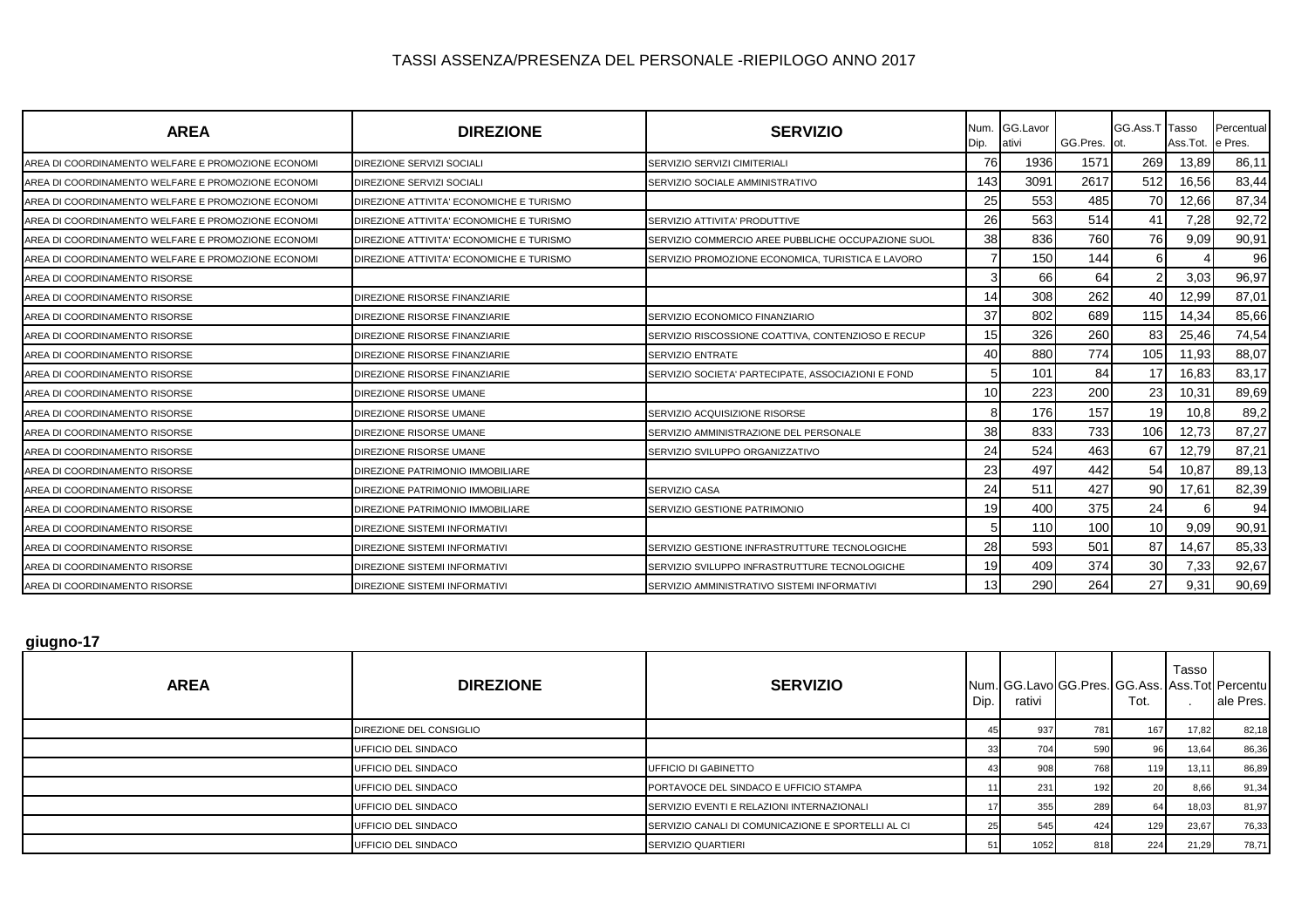| <b>AREA</b>                           | <b>DIREZIONE</b>                                   | <b>SERVIZIO</b>                                    | Num.<br>Dip. | GG.Lavor<br>ativi | GG.Pres. | GG.Ass.T Tasso<br>ot. | Ass.Tot. | Percentual<br>e Pres. |
|---------------------------------------|----------------------------------------------------|----------------------------------------------------|--------------|-------------------|----------|-----------------------|----------|-----------------------|
|                                       | DIREZIONE CORPO POLIZIA MUNICIPALE                 |                                                    | 205          | 4787              | 3182     | 1182                  | 24,69    | 75,31                 |
|                                       | DIREZIONE CORPO POLIZIA MUNICIPALE                 | VICE COMANDANTE VICARIO                            | 708          | 16702             | 10991    | 4668                  | 27,95    | 72,05                 |
|                                       | DIREZIONE CORPO POLIZIA MUNICIPALE                 | SERVIZIO PROTEZIONE CIVILE                         | 17           | 366               | 330      | 33                    | 9,02     | 90,98                 |
| <b>SEGRETARIO GENERALE</b>            |                                                    |                                                    |              |                   |          | <b>OMISSIS</b>        |          |                       |
| SEGRETARIO GENERALE                   | <b>AVVOCATURA</b>                                  |                                                    | 14           | 294               | 224      |                       | 24,15    | 75,85                 |
| SEGRETARIO GENERALE                   | AVVOCATURA                                         | SERVIZIO ASSETTO E TUTELA DEL TERRITORIO           |              |                   |          | <b>OMISSIS</b>        |          |                       |
| <b>SEGRETARIO GENERALE</b>            | AVVOCATURA                                         | SERVIZIO ECONOMICO, PATRIMONIALE E PUBBLICO IMPIEG |              | 63                | 55       |                       | 12,7     | 87,3                  |
| SEGRETARIO GENERALE                   | AVVOCATURA                                         | SERVIZIO LAVORI PUBBLICI E ATTIVITA' CONTRATTUALI  |              | 63                | 62       |                       | 1,59     | 98,41                 |
| SEGRETARIO GENERALE                   | UFFICIO SEGRETERIA GENERALE E AFFARI ISTITUZIONALI |                                                    |              | 947               | 745      | 194                   | 20,49    | 79,51                 |
| SEGRETARIO GENERALE                   | JFFICIO SEGRETERIA GENERALE E AFFARI ISTITUZIONALI | SERVIZIO CONTRATTI E APPALTI                       | 23           | 465               | 380      | 76                    | 16,34    | 83,66                 |
| SEGRETARIO GENERALE                   | UFFICIO SEGRETERIA GENERALE E AFFARI ISTITUZIONALI | SERVIZIO CENTRALE ACQUISTI                         | 104          | 2179              | 1832     | 360                   | 16,52    | 83,48                 |
| SEGRETARIO GENERALE                   | UFFICIO SEGRETERIA GENERALE E AFFARI ISTITUZIONALI | SERVIZIO ANTICORRUZIONE, TRASPARENZA E CONTROLLI   |              | 105               | 67       | 47                    | 44,76    | 55,24                 |
| SEGRETARIO GENERALE                   | DIREZIONE SERVIZI DEMOGRAFICI                      |                                                    | 26           | 542               | 396      | 128                   | 23,62    | 76,38                 |
| SEGRETARIO GENERALE                   | DIREZIONE SERVIZI DEMOGRAFICI                      | SERVIZIO ANAGRAFE E STATO CIVILE                   | 113          | 2356              | 1859     | 511                   | 21,69    | 78,31                 |
| DIREZIONE GENERALE                    |                                                    |                                                    |              | 168               | 134      | 33                    | 19,64    | 80,36                 |
| DIREZIONE GENERALE                    |                                                    | SERVIZIO PIANIFICAZIONE CONTROLLO E QUALITA'       |              | 147               | 126      | 21                    | 14,29    | 85,71                 |
| DIREZIONE GENERALE                    |                                                    | SERVIZIO EURO PROGETTAZIONE E RICERCA FINANZIAMEN  |              | 189               | 164      | 25                    | 13,23    | 86,77                 |
| <b>DIREZIONE GENERALE</b>             |                                                    | SERVIZIO STATISTICA E TOPONOMASTICA                | 14           | 294               | 265      | 21                    | 7,14     | 92,86                 |
| DIREZIONE GENERALE                    |                                                    | SERVIZIO PREVENZIONE E PROTEZIONE                  | 13           | 273               | 213      | 60                    | 21,98    | 78,02                 |
| AREA DI COORDINAMENTO SVILUPPO URBANO |                                                    |                                                    |              |                   |          | <b>OMISSIS</b>        |          |                       |
| AREA DI COORDINAMENTO SVILUPPO URBANO | DIREZIONE NUOVE INFRASTRUTTURE E MOBILITA'         |                                                    |              | 80                | 68       | 11                    | 13,75    | 86,25                 |
| AREA DI COORDINAMENTO SVILUPPO URBANO | DIREZIONE NUOVE INFRASTRUTTURE E MOBILITA'         | SERVIZIO UFFICIO TRAMVIA/INTERVENTI TAV E AUTOSTRA | 17           | 357               | 298      | 59                    | 16,53    | 83,47                 |
| AREA DI COORDINAMENTO SVILUPPO URBANO | DIREZIONE NUOVE INFRASTRUTTURE E MOBILITA'         | SERVIZIO MOBILITA'                                 | 40           | 819               | 671      | 150                   | 18,32    | 81,68                 |
| AREA DI COORDINAMENTO SVILUPPO URBANO | DIREZIONE NUOVE INFRASTRUTTURE E MOBILITA'         | <b>SERVIZIO VIABILITA'</b>                         | 43           | 895               | 697      | 210                   | 23,46    | 76,54                 |
| AREA DI COORDINAMENTO SVILUPPO URBANO | DIREZIONE NUOVE INFRASTRUTTURE E MOBILITA'         | SERVIZIO PROGRAMMAZIONE MOBILITA' E PISTE CICLABIL | 22           | 458               | 356      | 112                   | 24,45    | 75,55                 |
| AREA DI COORDINAMENTO SVILUPPO URBANO | DIREZIONE NUOVE INFRASTRUTTURE E MOBILITA'         | SERVIZIO AMMINISTRATIVO NUOVE INFRASTRUTTURE E MOB | 29           | 609               | 442      | 164                   | 26,93    | 73,07                 |
| AREA DI COORDINAMENTO SVILUPPO URBANO | DIREZIONE URBANISTICA                              |                                                    |              | 92                | 80       |                       | 15,22    | 84,78                 |
| AREA DI COORDINAMENTO SVILUPPO URBANO | DIREZIONE URBANISTICA                              | SERVIZIO EDILIZIA PRIVATA                          | 46           | 961               | 771      | 212                   | 22,06    | 77,94                 |
| AREA DI COORDINAMENTO SVILUPPO URBANO | DIREZIONE URBANISTICA                              | SERVIZIO PIANIFICAZIONE URBANISTICA                | 12           | 250               | 211      | 41                    | 16,4     | 83,6                  |
| AREA DI COORDINAMENTO SVILUPPO URBANO | DIREZIONE URBANISTICA                              | SERVIZIO AMMINISTRATIVO URBANISTICA                | 48           | 1007              | 824      | 186                   | 18,47    | 81,53                 |
| AREA DI COORDINAMENTO SVILUPPO URBANO | DIREZIONE SERVIZI TECNICI                          |                                                    | 50           | 1038              | 810      | 247                   | 23,8     | 76,2                  |
| AREA DI COORDINAMENTO SVILUPPO URBANO | DIREZIONE SERVIZI TECNICI                          | SERVIZIO GESTIONE E MANUTENZIONE                   | 72           | 1509              | 1219     | 290                   | 19,22    | 80,78                 |
| AREA DI COORDINAMENTO SVILUPPO URBANO | DIREZIONE SERVIZI TECNICI                          | SERVIZIO SUPPORTO TECNICO QUARTIERI E IMPIANTI SPO | 37           | 787               | 677      | 105                   | 13,34    | 86,66                 |
| AREA DI COORDINAMENTO SVILUPPO URBANO | DIREZIONE SERVIZI TECNICI                          | SERVIZIO BELLE ARTI E FABBRICA DI PALAZZO VECCHIO  | $3^{\circ}$  | 653               | 549      | 98                    | 15,01    | 84,99                 |
| AREA DI COORDINAMENTO SVILUPPO URBANO | DIREZIONE AMBIENTE                                 |                                                    | 33           | 680               | 512      | 163                   | 23,97    | 76,03                 |
| AREA DI COORDINAMENTO SVILUPPO URBANO | DIREZIONE AMBIENTE                                 | SERVIZIO SOSTENIBILITA', VALUTAZIONE AMBIENTALE, G | 18           | 376               | 317      | 59                    | 15,69    | 84,31                 |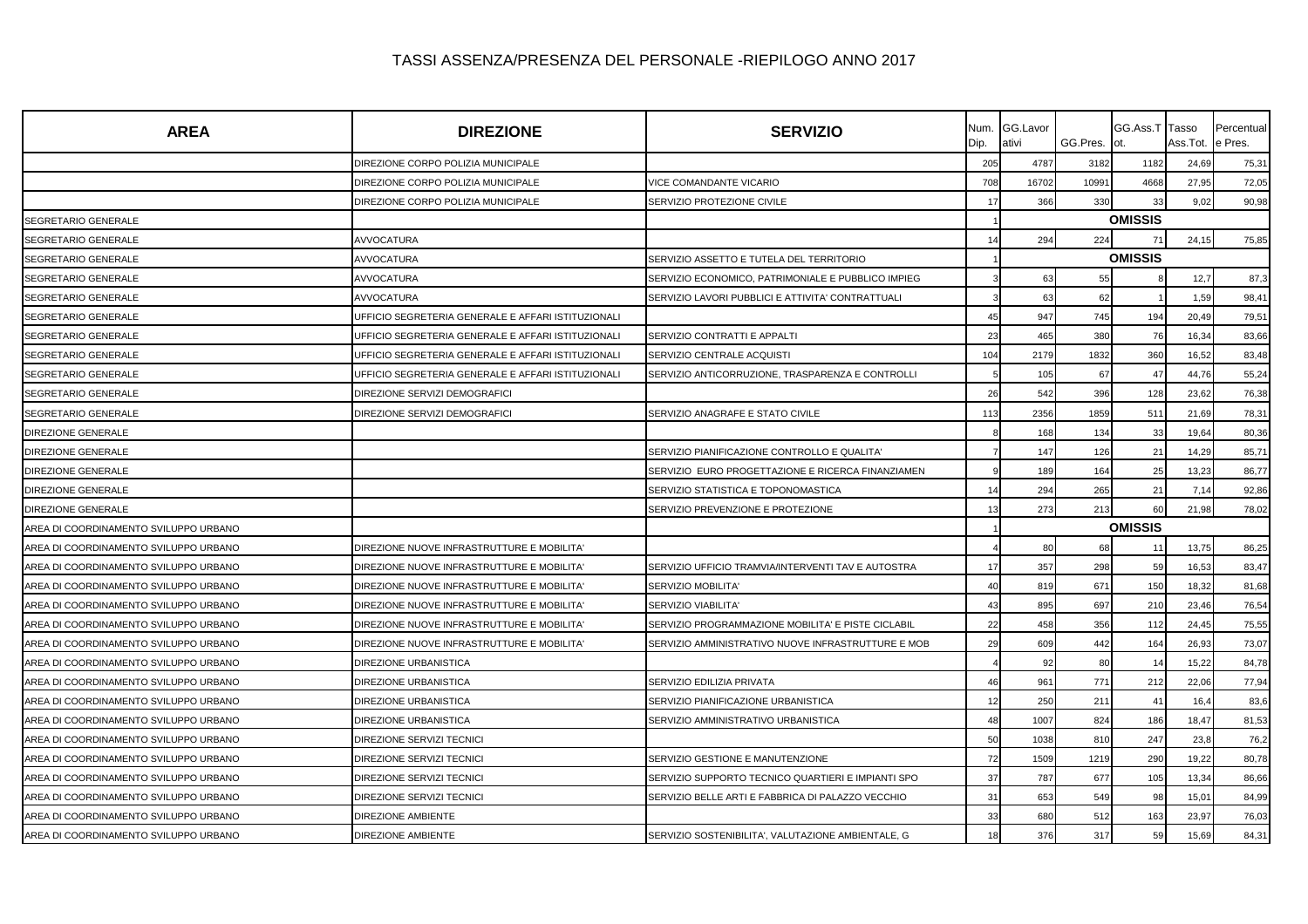| <b>AREA</b>                                        | <b>DIREZIONE</b>                         | <b>SERVIZIO</b>                                    | Num.<br>Dip. | GG.Lavor<br>ativi | GG.Pres. | GG.Ass.T Tasso<br>ot. | Ass.Tot | Percentual<br>e Pres. |
|----------------------------------------------------|------------------------------------------|----------------------------------------------------|--------------|-------------------|----------|-----------------------|---------|-----------------------|
| AREA DI COORDINAMENTO SVILUPPO URBANO              | DIREZIONE AMBIENTE                       | SERVIZIO PARCHI GIARDINI ED AREE VERDI             | 129          | 2798              | 2250     | 556                   | 19,87   | 80,13                 |
| AREA DI COORDINAMENTO SVILUPPO URBANO              | DIREZIONE AMBIENTE                       | SERVIZIO RIFIUTI, IGIENE PUBBLICA, AMBIENTALE E DE | 13           | 264               | 203      | 53                    | 20,08   | 79,92                 |
| AREA DI COORDINAMENTO WELFARE E PROMOZIONE ECONOMI |                                          |                                                    |              | 42                | 41       |                       | 2,38    | 97,62                 |
| AREA DI COORDINAMENTO WELFARE E PROMOZIONE ECONOMI | DIREZIONE ISTRUZIONE                     |                                                    | 24           | 490               | 362      | 160                   | 32,65   | 67,35                 |
| AREA DI COORDINAMENTO WELFARE E PROMOZIONE ECONOMI | DIREZIONE ISTRUZIONE                     | SERVIZIO SERVIZI ALL' INFANZIA                     | 760          | 17169             | 13117    | 3165                  | 18,43   | 81,57                 |
| AREA DI COORDINAMENTO WELFARE E PROMOZIONE ECONOMI | DIREZIONE ISTRUZIONE                     | SERVIZIO SUPPORTO ALLA SCUOLA                      | 49           | 1032              | 846      | 196                   | 18,99   | 81,01                 |
| AREA DI COORDINAMENTO WELFARE E PROMOZIONE ECONOMI | DIREZIONE ISTRUZIONE                     | SERVIZIO ATTIVITA' EDUCATIVE E FORMATIVE           | 77           | 1620              | 1296     | 330                   | 20,3    | 79,63                 |
| AREA DI COORDINAMENTO WELFARE E PROMOZIONE ECONOMI | DIREZIONE CULTURA E SPORT                |                                                    | 24           | 490               | 355      | 147                   | 30      | 70                    |
| AREA DI COORDINAMENTO WELFARE E PROMOZIONE ECONOMI | DIREZIONE CULTURA E SPORT                | SERVIZIO BIBLIOTECHE, ARCHIVI E POLITICHE GIOVAN   | 99           | 2149              | 1594     | 563                   | 26,2    | 73,8                  |
| AREA DI COORDINAMENTO WELFARE E PROMOZIONE ECONOMI | DIREZIONE CULTURA E SPORT                | SERVIZIO MUSEI COMUNALI ED ATTIVITA' CULTURALI     | 45           | 939               | 693      | 266                   | 28,33   | 71,67                 |
| AREA DI COORDINAMENTO WELFARE E PROMOZIONE ECONOMI | DIREZIONE CULTURA E SPORT                | SERVIZIO SPORT                                     | 82           | 1825              | 1457     | 353                   | 19,34   | 80,66                 |
| AREA DI COORDINAMENTO WELFARE E PROMOZIONE ECONOMI | DIREZIONE SERVIZI SOCIALI                |                                                    | 22           | 450               | 338      | 99                    | 22      | 78                    |
| AREA DI COORDINAMENTO WELFARE E PROMOZIONE ECONOMI | DIREZIONE SERVIZI SOCIALI                | SERVIZIO SOCIALE PROFESSIONALE                     | 127          | 2638              | 2008     | 706                   | 26,76   | 73,24                 |
| AREA DI COORDINAMENTO WELFARE E PROMOZIONE ECONOMI | DIREZIONE SERVIZI SOCIALI                | SERVIZIO SERVIZI CIMITERIALI                       | 76           | 1793              | 1408     | 310                   | 17,29   | 82,71                 |
| AREA DI COORDINAMENTO WELFARE E PROMOZIONE ECONOMI | DIREZIONE SERVIZI SOCIALI                | SERVIZIO SOCIALE AMMINISTRATIVO                    | 143          | 2947              | 2289     | 704                   | 23.89   | 76,11                 |
| AREA DI COORDINAMENTO WELFARE E PROMOZIONE ECONOMI | DIREZIONE ATTIVITA' ECONOMICHE E TURISMO |                                                    | 26           | 546               | 433      | 117                   | 21,43   | 78,57                 |
| AREA DI COORDINAMENTO WELFARE E PROMOZIONE ECONOMI | DIREZIONE ATTIVITA' ECONOMICHE E TURISMO | SERVIZIO ATTIVITA' PRODUTTIVE                      | 26           | 537               | 420      | 109                   | 20.3    | 79,7                  |
| AREA DI COORDINAMENTO WELFARE E PROMOZIONE ECONOMI | DIREZIONE ATTIVITA' ECONOMICHE E TURISMO | SERVIZIO COMMERCIO AREE PUBBLICHE OCCUPAZIONE SUOL | 37           | 777               | 640      | 137                   | 17,63   | 82,37                 |
| AREA DI COORDINAMENTO WELFARE E PROMOZIONE ECONOMI | DIREZIONE ATTIVITA' ECONOMICHE E TURISMO | SERVIZIO PROMOZIONE ECONOMICA, TURISTICA E LAVORO  |              | 143               | 135      |                       | 5,59    | 94,41                 |
| AREA DI COORDINAMENTO RISORSE                      |                                          |                                                    |              | 63                | 55       |                       | 12,7    | 87,3                  |
| AREA DI COORDINAMENTO RISORSE                      | DIREZIONE RISORSE FINANZIARIE            |                                                    | 14           | 294               | 247      | 40                    | 13,61   | 86,39                 |
| AREA DI COORDINAMENTO RISORSE                      | DIREZIONE RISORSE FINANZIARIE            | SERVIZIO ECONOMICO FINANZIARIO                     | 37           | 764               | 623      | 140                   | 18,32   | 81,68                 |
| AREA DI COORDINAMENTO RISORSE                      | DIREZIONE RISORSE FINANZIARIE            | SERVIZIO RISCOSSIONE COATTIVA, CONTENZIOSO E RECUP | 15           | 311               | 247      | 77                    | 24,76   | 75,24                 |
| AREA DI COORDINAMENTO RISORSE                      | DIREZIONE RISORSE FINANZIARIE            | SERVIZIO ENTRATE                                   | 39           | 819               | 673      | 145                   | 17,7    | 82,3                  |
| AREA DI COORDINAMENTO RISORSE                      | DIREZIONE RISORSE FINANZIARIE            | SERVIZIO SOCIETA' PARTECIPATE, ASSOCIAZIONI E FOND |              | 96                | 62       | 34                    | 35,42   | 64,58                 |
| AREA DI COORDINAMENTO RISORSE                      | DIREZIONE RISORSE UMANE                  |                                                    | 10           | 199               | 133      | 65                    | 32.66   | 67,34                 |
| AREA DI COORDINAMENTO RISORSE                      | DIREZIONE RISORSE UMANE                  | SERVIZIO ACQUISIZIONE RISORSE                      |              | 168               | 143      | 25                    | 14,88   | 85,12                 |
| AREA DI COORDINAMENTO RISORSE                      | DIREZIONE RISORSE UMANE                  | SERVIZIO AMMINISTRAZIONE DEL PERSONALE             | 38           | 794               | 583      | 215                   | 27,08   | 72,92                 |
| AREA DI COORDINAMENTO RISORSE                      | DIREZIONE RISORSE UMANE                  | SERVIZIO SVILUPPO ORGANIZZATIVO                    | 24           | 500               | 392      | 116                   | 23,2    | 76,8                  |
| AREA DI COORDINAMENTO RISORSE                      | DIREZIONE PATRIMONIO IMMOBILIARE         |                                                    | 23           | 483               | 402      | 80                    | 16,56   | 83,44                 |
| AREA DI COORDINAMENTO RISORSE                      | DIREZIONE PATRIMONIO IMMOBILIARE         | SERVIZIO CASA                                      | 23           | 474               | 407      | 77                    | 16,24   | 83,76                 |
| AREA DI COORDINAMENTO RISORSE                      | DIREZIONE PATRIMONIO IMMOBILIARE         | SERVIZIO GESTIONE PATRIMONIO                       | 19           | 382               | 325      | 62                    | 16,23   | 83,77                 |
| AREA DI COORDINAMENTO RISORSE                      | DIREZIONE SISTEMI INFORMATIVI            |                                                    |              | 105               | 79       | 26                    | 24,76   | 75,24                 |
| AREA DI COORDINAMENTO RISORSE                      | DIREZIONE SISTEMI INFORMATIVI            | SERVIZIO GESTIONE INFRASTRUTTURE TECNOLOGICHE      | 28           | 567               | 450      | 114                   | 20,1'   | 79,89                 |
| AREA DI COORDINAMENTO RISORSE                      | DIREZIONE SISTEMI INFORMATIVI            | SERVIZIO SVILUPPO INFRASTRUTTURE TECNOLOGICHE      | 19           | 390               | 343      | 46                    | 11,79   | 88,21                 |
| AREA DI COORDINAMENTO RISORSE                      | DIREZIONE SISTEMI INFORMATIVI            | SERVIZIO AMMINISTRATIVO SISTEMI INFORMATIVI        | 13           | 276               | 234      | 42                    | 15,22   | 84,78                 |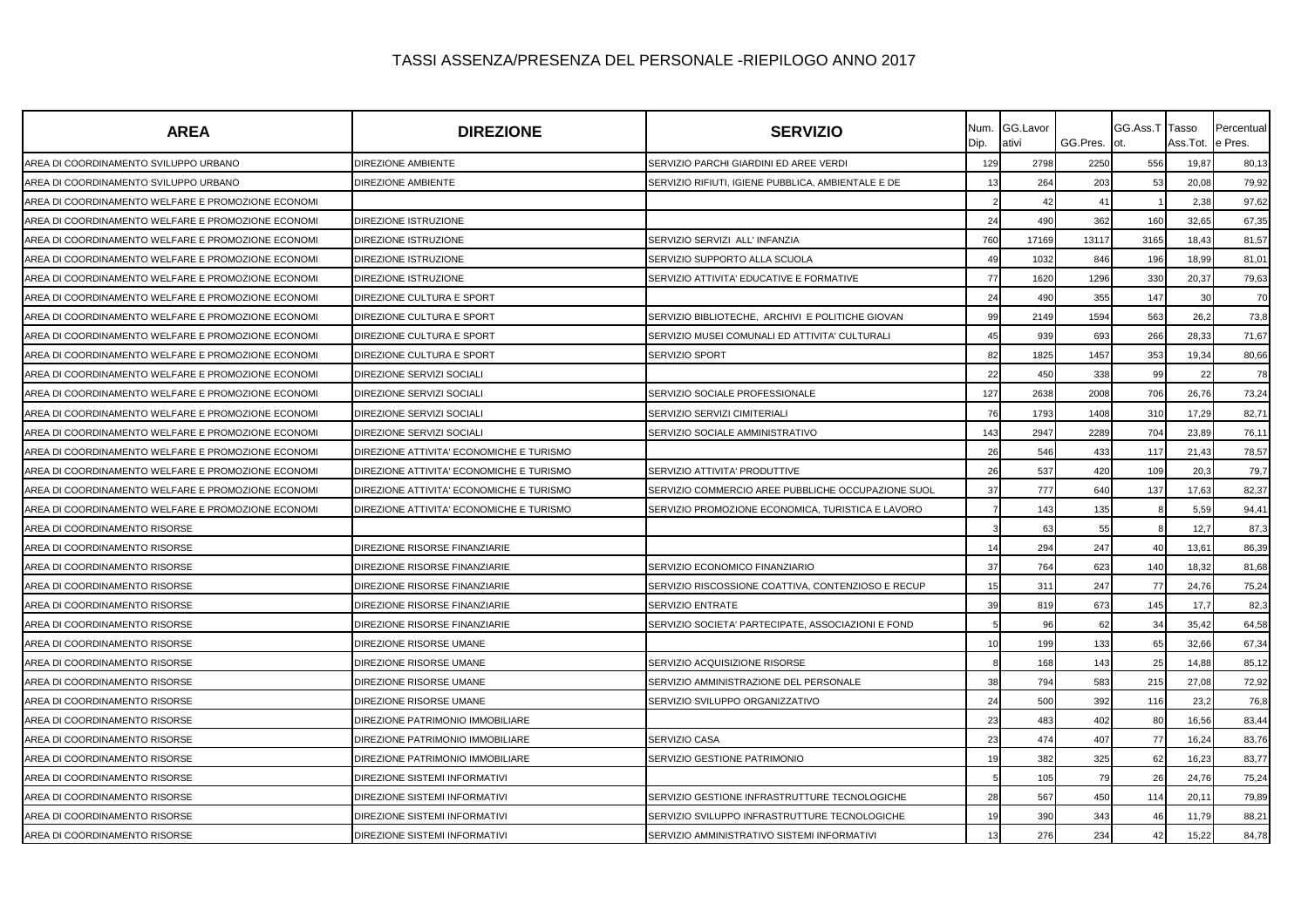| <b>AREA</b><br>DIR'<br><b>ZIONL</b> | <b>SERVIZIC</b> | INI.<br><br><b>IDip</b> | .Lavo<br>.<br>ativi | $\sim$ $\sim$<br>טט '.<br>55.101 | $\sim$ | Tass<br>ASS. I O' | .<br>. шан<br>. |
|-------------------------------------|-----------------|-------------------------|---------------------|----------------------------------|--------|-------------------|-----------------|
|-------------------------------------|-----------------|-------------------------|---------------------|----------------------------------|--------|-------------------|-----------------|

**luglio-17**

| <b>AREA</b>                           | <b>DIREZIONE</b>                                   | <b>SERVIZIO</b>                                    | Num.<br>Dip. | GG.Lavor<br>ativi | GG.Pres. | GG.Ass.T       | Tasso<br>Ass.Tot. | Percentual<br>e Pres. |
|---------------------------------------|----------------------------------------------------|----------------------------------------------------|--------------|-------------------|----------|----------------|-------------------|-----------------------|
|                                       | DIREZIONE DEL CONSIGLIO                            |                                                    | 45           | 938               | 758      | 180            | 19,19             | 80,81                 |
|                                       | UFFICIO DEL SINDACO                                |                                                    | 33           | 723               | 527      | 180            | 24,9              | 75,1                  |
|                                       | UFFICIO DEL SINDACO                                | <b>UFFICIO DI GABINETTO</b>                        | 43           | 911               | 695      | 192            | 21,08             | 78,92                 |
|                                       | UFFICIO DEL SINDACO                                | PORTAVOCE DEL SINDACO E UFFICIO STAMPA             | 11           | 231               | 168      | 60             | 25,97             | 74,03                 |
|                                       | UFFICIO DEL SINDACO                                | SERVIZIO EVENTI E RELAZIONI INTERNAZIONALI         | 16           | 362               | 258      | 90             | 24,86             | 75,14                 |
|                                       | UFFICIO DEL SINDACO                                | SERVIZIO CANALI DI COMUNICAZIONE E SPORTELLI AL CI | 27           | 582               | 406      | 178            | 30,58             | 69,42                 |
|                                       | UFFICIO DEL SINDACO                                | <b>SERVIZIO QUARTIERI</b>                          | 50           | 1042              | 731      | 317            | 30,42             | 69,58                 |
|                                       | DIREZIONE CORPO POLIZIA MUNICIPALE                 |                                                    | 207          | 5206              | 2803     | 1904           | 36,57             | 63,43                 |
|                                       | DIREZIONE CORPO POLIZIA MUNICIPALE                 | VICE COMANDANTE VICARIO                            | 704          | 17936             | 10247    | 6064           | 33,81             | 66,19                 |
|                                       | DIREZIONE CORPO POLIZIA MUNICIPALE                 | SERVIZIO PROTEZIONE CIVILE                         | 17           | 372               | 275      | 94             | 25,27             | 74,73                 |
| SEGRETARIO GENERALE                   |                                                    |                                                    |              |                   |          | <b>OMISSIS</b> |                   |                       |
| <b>SEGRETARIO GENERALE</b>            | <b>AVVOCATURA</b>                                  |                                                    | 14           | 294               | 229      | 67             | 22,79             | 77,21                 |
| SEGRETARIO GENERALE                   | AVVOCATURA                                         | SERVIZIO ASSETTO E TUTELA DEL TERRITORIO           |              |                   |          | <b>OMISSIS</b> |                   |                       |
| SEGRETARIO GENERALE                   | AVVOCATURA                                         | SERVIZIO ECONOMICO, PATRIMONIALE E PUBBLICO IMPIEG |              | 63                |          | 16             | 25,4              | 74,6                  |
| SEGRETARIO GENERALE                   | AVVOCATURA                                         | SERVIZIO LAVORI PUBBLICI E ATTIVITA' CONTRATTUALI  |              | 63                |          | 23             | 36,51             | 63,49                 |
| SEGRETARIO GENERALE                   | UFFICIO SEGRETERIA GENERALE E AFFARI ISTITUZIONALI |                                                    | 44           | 938               | 632      | 301            | 32,09             | 67,91                 |
| SEGRETARIO GENERALE                   | UFFICIO SEGRETERIA GENERALE E AFFARI ISTITUZIONALI | SERVIZIO CONTRATTI E APPALTI                       | 23           | 467               | 325      | 138            | 29,55             | 70,45                 |
| <b>SEGRETARIO GENERALE</b>            | UFFICIO SEGRETERIA GENERALE E AFFARI ISTITUZIONALI | SERVIZIO CENTRALE ACQUISTI                         | 102          | 2146              | 1321     | 829            | 38,63             | 61,37                 |
| SEGRETARIO GENERALE                   | UFFICIO SEGRETERIA GENERALE E AFFARI ISTITUZIONALI | SERVIZIO ANTICORRUZIONE, TRASPARENZA E CONTROLLI   |              | 105               | 45       | 66             | 62,86             | 37,14                 |
| SEGRETARIO GENERALE                   | DIREZIONE SERVIZI DEMOGRAFICI                      |                                                    | 26           | 543               | 377      | 158            | 29,1              | 70,9                  |
| SEGRETARIO GENERALE                   | DIREZIONE SERVIZI DEMOGRAFICI                      | SERVIZIO ANAGRAFE E STATO CIVILE                   | 113          | 2382              | 1635     | 771            | 32,37             | 67,63                 |
| <b>DIREZIONE GENERALE</b>             |                                                    |                                                    |              | 168               | 127      | 39             | 23,21             | 76,79                 |
| <b>DIREZIONE GENERALE</b>             |                                                    | SERVIZIO PIANIFICAZIONE CONTROLLO E QUALITA'       |              | 147               | 99       | 51             | 34,69             | 65,31                 |
| <b>DIREZIONE GENERALE</b>             |                                                    | SERVIZIO EURO PROGETTAZIONE E RICERCA FINANZIAMEN  |              | 189               | 92       | 105            | 55,56             | 44,44                 |
| DIREZIONE GENERALE                    |                                                    | SERVIZIO STATISTICA E TOPONOMASTICA                | 14           | 294               | 162      | 130            | 44,22             | 55,78                 |
| <b>DIREZIONE GENERALE</b>             |                                                    | SERVIZIO PREVENZIONE E PROTEZIONE                  | 13           | 273               | 217      | 56             | 20,51             | 79,49                 |
| AREA DI COORDINAMENTO SVILUPPO URBANO |                                                    |                                                    |              |                   |          | <b>OMISSIS</b> |                   |                       |
| AREA DI COORDINAMENTO SVILUPPO URBANO | DIREZIONE NUOVE INFRASTRUTTURE E MOBILITA'         |                                                    |              | 101               | 64       | 23             | 22,77             | 77,23                 |
| AREA DI COORDINAMENTO SVILUPPO URBANO | DIREZIONE NUOVE INFRASTRUTTURE E MOBILITA'         | SERVIZIO UFFICIO TRAMVIA/INTERVENTI TAV E AUTOSTRA | 16           | 336               | 205      | 132            | 39,29             | 60,71                 |
| AREA DI COORDINAMENTO SVILUPPO URBANO | DIREZIONE NUOVE INFRASTRUTTURE E MOBILITA'         | SERVIZIO MOBILITA'                                 | 40           | 819               | 561      | 259            | 31,62             | 68,38                 |
| AREA DI COORDINAMENTO SVILUPPO URBANO | DIREZIONE NUOVE INFRASTRUTTURE E MOBILITA'         | SERVIZIO VIABILITA'                                | 43           | 894               | 638      | 281            | 31,43             | 68,57                 |
| AREA DI COORDINAMENTO SVILUPPO URBANO | DIREZIONE NUOVE INFRASTRUTTURE E MOBILITA'         | SERVIZIO PROGRAMMAZIONE MOBILITA' E PISTE CICLABIL | 22           | 458               | 307      | 162            | 35,37             | 64,63                 |
| AREA DI COORDINAMENTO SVILUPPO URBANO | DIREZIONE NUOVE INFRASTRUTTURE E MOBILITA'         | SERVIZIO AMMINISTRATIVO NUOVE INFRASTRUTTURE E MOB | 29           | 609               | 454      | 154            | 25,29             | 74,71                 |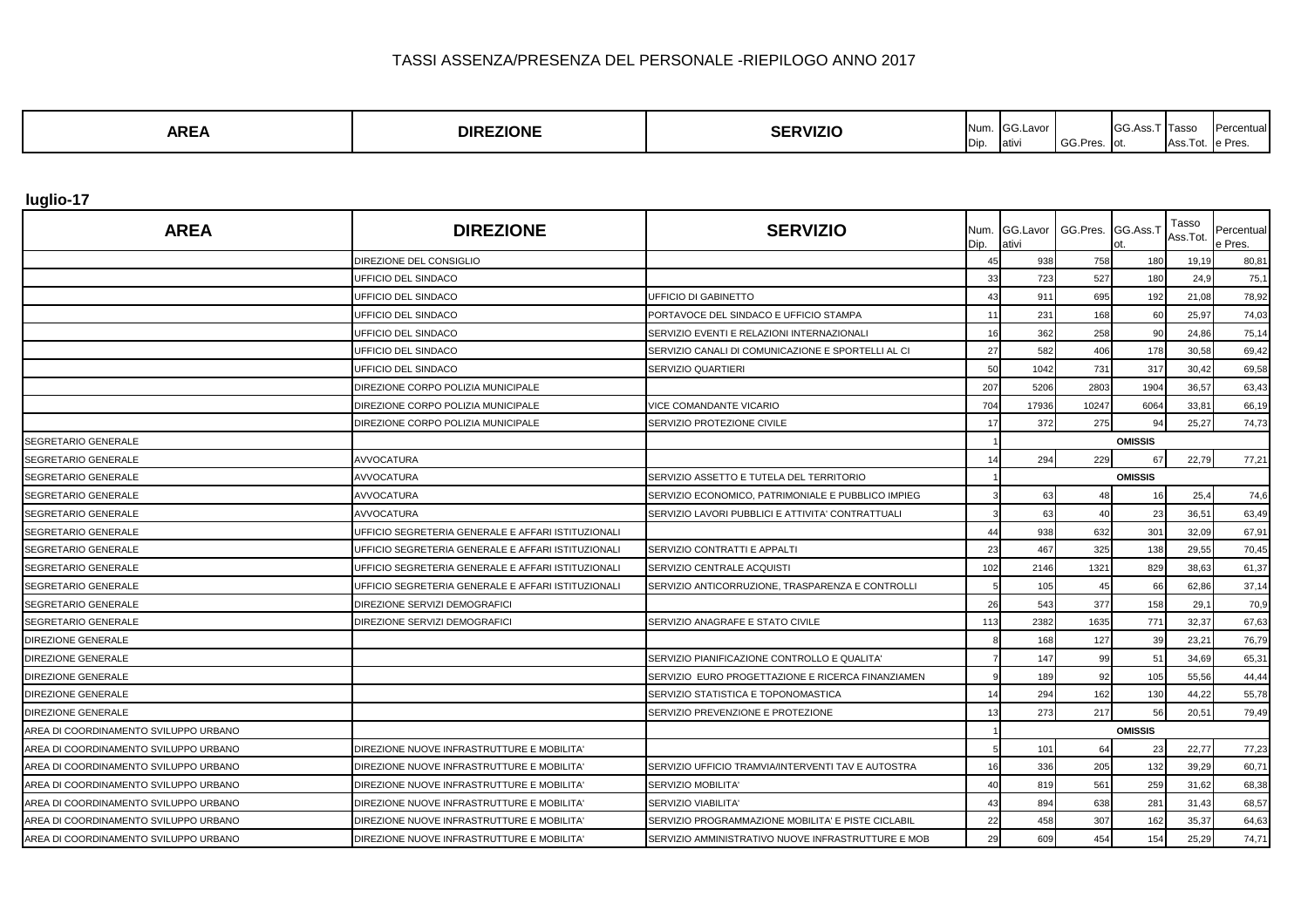| <b>AREA</b>                                        | <b>DIREZIONE</b>                         | <b>SERVIZIO</b>                                    | Num.<br>Dip. | GG.Lavor<br>ativi | GG.Pres. | GG.Ass.T Tasso<br>lot. | Ass.Tot | Percentual<br>e Pres. |
|----------------------------------------------------|------------------------------------------|----------------------------------------------------|--------------|-------------------|----------|------------------------|---------|-----------------------|
| AREA DI COORDINAMENTO SVILUPPO URBANO              | DIREZIONE URBANISTICA                    |                                                    |              | 84                |          |                        | 46,43   | 53,57                 |
| AREA DI COORDINAMENTO SVILUPPO URBANO              | DIREZIONE URBANISTICA                    | SERVIZIO EDILIZIA PRIVATA                          | 46           | 962               | 715      | 263                    | 27,34   | 72,66                 |
| AREA DI COORDINAMENTO SVILUPPO URBANO              | DIREZIONE URBANISTICA                    | SERVIZIO PIANIFICAZIONE URBANISTICA                | 12           | 242               | 196      | 48                     | 19,83   | 80,17                 |
| AREA DI COORDINAMENTO SVILUPPO URBANO              | DIREZIONE URBANISTICA                    | SERVIZIO AMMINISTRATIVO URBANISTICA                | 48           | 1004              | 775      | 243                    | 24,2    | 75,8                  |
| AREA DI COORDINAMENTO SVILUPPO URBANO              | DIREZIONE SERVIZI TECNICI                |                                                    | 50           | 1033              | 718      | 333                    | 32,24   | 67,76                 |
| AREA DI COORDINAMENTO SVILUPPO URBANO              | DIREZIONE SERVIZI TECNICI                | SERVIZIO GESTIONE E MANUTENZIONE                   | 72           | 1521              | 1099     | 426                    | 28,01   | 71,99                 |
| AREA DI COORDINAMENTO SVILUPPO URBANO              | DIREZIONE SERVIZI TECNICI                | SERVIZIO SUPPORTO TECNICO QUARTIERI E IMPIANTI SPO | 38           | 806               | 583      | 217                    | 26,92   | 73,08                 |
| AREA DI COORDINAMENTO SVILUPPO URBANO              | DIREZIONE SERVIZI TECNICI                | SERVIZIO BELLE ARTI E FABBRICA DI PALAZZO VECCHIO  | 31           | 654               | 477      | 174                    | 26,61   | 73,39                 |
| AREA DI COORDINAMENTO SVILUPPO URBANO              | DIREZIONE AMBIENTE                       |                                                    | 32           | 673               | 499      | 173                    | 25.7'   | 74,29                 |
| AREA DI COORDINAMENTO SVILUPPO URBANO              | DIREZIONE AMBIENTE                       | SERVIZIO SOSTENIBILITA', VALUTAZIONE AMBIENTALE, G | 18           | 378               | 270      | 111                    | 29,37   | 70,63                 |
| AREA DI COORDINAMENTO SVILUPPO URBANO              | DIREZIONE AMBIENTE                       | SERVIZIO PARCHI GIARDINI ED AREE VERDI             | 128          | 2898              | 2169     | 752                    | 25,95   | 74,05                 |
| AREA DI COORDINAMENTO SVILUPPO URBANO              | DIREZIONE AMBIENTE                       | SERVIZIO RIFIUTI, IGIENE PUBBLICA, AMBIENTALE E DE | 13           | 265               | 173      | 75                     | 28,3    | 71,7                  |
| AREA DI COORDINAMENTO WELFARE E PROMOZIONE ECONOMI |                                          |                                                    |              | 42                | 39       |                        | 7,14    | 92,86                 |
| AREA DI COORDINAMENTO WELFARE E PROMOZIONE ECONOMI | DIREZIONE ISTRUZIONE                     |                                                    | 24           | 492               | 303      | 211                    | 42,89   | 57,11                 |
| AREA DI COORDINAMENTO WELFARE E PROMOZIONE ECONOMI | DIREZIONE ISTRUZIONE                     | SERVIZIO SERVIZI ALL' INFANZIA                     | 755          | 17907             | 8631     | 7410                   | 41,38   | 58,62                 |
| AREA DI COORDINAMENTO WELFARE E PROMOZIONE ECONOMI | DIREZIONE ISTRUZIONE                     | SERVIZIO SUPPORTO ALLA SCUOLA                      | 49           | 1034              | 684      | 330                    | 31,91   | 68,09                 |
| AREA DI COORDINAMENTO WELFARE E PROMOZIONE ECONOMI | DIREZIONE ISTRUZIONE                     | SERVIZIO ATTIVITA' EDUCATIVE E FORMATIVE           | 77           | 1608              | 1114     | 517                    | 32,15   | 67,85                 |
| AREA DI COORDINAMENTO WELFARE E PROMOZIONE ECONOMI | DIREZIONE CULTURA E SPORT                |                                                    | 24           | 487               | 314      | 182                    | 37,37   | 62,63                 |
| AREA DI COORDINAMENTO WELFARE E PROMOZIONE ECONOMI | DIREZIONE CULTURA E SPORT                | SERVIZIO BIBLIOTECHE, ARCHIVI E POLITICHE GIOVAN   | 99           | 2190              | 1461     | 739                    | 33,74   | 66,26                 |
| AREA DI COORDINAMENTO WELFARE E PROMOZIONE ECONOMI | DIREZIONE CULTURA E SPORT                | SERVIZIO MUSEI COMUNALI ED ATTIVITA' CULTURALI     | 45           | 989               | 674      | 332                    | 33,57   | 66,43                 |
| AREA DI COORDINAMENTO WELFARE E PROMOZIONE ECONOMI | DIREZIONE CULTURA E SPORT                | SERVIZIO SPORT                                     | 82           | 1918              | 1267     | 659                    | 34,36   | 65,64                 |
| AREA DI COORDINAMENTO WELFARE E PROMOZIONE ECONOMI | DIREZIONE SERVIZI SOCIALI                |                                                    | 22           | 453               | 275      | 180                    | 39,74   | 60,26                 |
| AREA DI COORDINAMENTO WELFARE E PROMOZIONE ECONOMI | DIREZIONE SERVIZI SOCIALI                | SERVIZIO SOCIALE PROFESSIONALE                     | 127          | 2633              | 1575     | 1195                   | 45,39   | 54,61                 |
| AREA DI COORDINAMENTO WELFARE E PROMOZIONE ECONOMI | DIREZIONE SERVIZI SOCIALI                | SERVIZIO SERVIZI CIMITERIALI                       | 76           | 1925              | 1288     | 555                    | 28,83   | 71,17                 |
| AREA DI COORDINAMENTO WELFARE E PROMOZIONE ECONOMI | DIREZIONE SERVIZI SOCIALI                | SERVIZIO SOCIALE AMMINISTRATIVO                    | 142          | 2936              | 1910     | 1125                   | 38,32   | 61,68                 |
| AREA DI COORDINAMENTO WELFARE E PROMOZIONE ECONOMI | DIREZIONE ATTIVITA' ECONOMICHE E TURISMO |                                                    | 26           | 546               | 423      | 123                    | 22,53   | 77,47                 |
| AREA DI COORDINAMENTO WELFARE E PROMOZIONE ECONOMI | DIREZIONE ATTIVITA' ECONOMICHE E TURISMO | SERVIZIO ATTIVITA' PRODUTTIVE                      | 26           | 538               | 360      | 176                    | 32,71   | 67,29                 |
| AREA DI COORDINAMENTO WELFARE E PROMOZIONE ECONOMI | DIREZIONE ATTIVITA' ECONOMICHE E TURISMO | SERVIZIO COMMERCIO AREE PUBBLICHE OCCUPAZIONE SUOL | 37           | 777               | 545      | 226                    | 29,09   | 70,91                 |
| AREA DI COORDINAMENTO WELFARE E PROMOZIONE ECONOMI | DIREZIONE ATTIVITA' ECONOMICHE E TURISMO | SERVIZIO PROMOZIONE ECONOMICA, TURISTICA E LAVORO  |              | 142               | 88       | 52                     | 36,62   | 63,38                 |
| AREA DI COORDINAMENTO RISORSE                      |                                          |                                                    |              | 63                | 47       | 16                     | 25,4    | 74,6                  |
| AREA DI COORDINAMENTO RISORSE                      | DIREZIONE RISORSE FINANZIARIE            |                                                    | 14           | 299               | 227      | 64                     | 21,4    | 78,6                  |
| AREA DI COORDINAMENTO RISORSE                      | DIREZIONE RISORSE FINANZIARIE            | SERVIZIO ECONOMICO FINANZIARIO                     | 37           | 764               | 573      | 190                    | 24,87   | 75,13                 |
| AREA DI COORDINAMENTO RISORSE                      | DIREZIONE RISORSE FINANZIARIE            | SERVIZIO RISCOSSIONE COATTIVA, CONTENZIOSO E RECUP | 15           | 311               | 178      | 146                    | 46,95   | 53,05                 |
| AREA DI COORDINAMENTO RISORSE                      | DIREZIONE RISORSE FINANZIARIE            | <b>SERVIZIO ENTRATE</b>                            | 38           | 793               | 550      | 244                    | 30,77   | 69,23                 |
| AREA DI COORDINAMENTO RISORSE                      | DIREZIONE RISORSE FINANZIARIE            | SERVIZIO SOCIETA' PARTECIPATE, ASSOCIAZIONI E FOND |              | 97                | 76       | 21                     | 21,65   | 78,35                 |
| AREA DI COORDINAMENTO RISORSE                      | DIREZIONE RISORSE UMANE                  |                                                    |              | 189               | 150      | 37                     | 19,58   | 80,42                 |
| AREA DI COORDINAMENTO RISORSE                      | DIREZIONE RISORSE UMANE                  | SERVIZIO ACQUISIZIONE RISORSE                      |              | 168               | 121      | 51                     | 30,36   | 69,64                 |
| AREA DI COORDINAMENTO RISORSE                      | DIREZIONE RISORSE UMANE                  | SERVIZIO AMMINISTRAZIONE DEL PERSONALE             | 38           | 794               | 585      | 222                    | 27,96   | 72,04                 |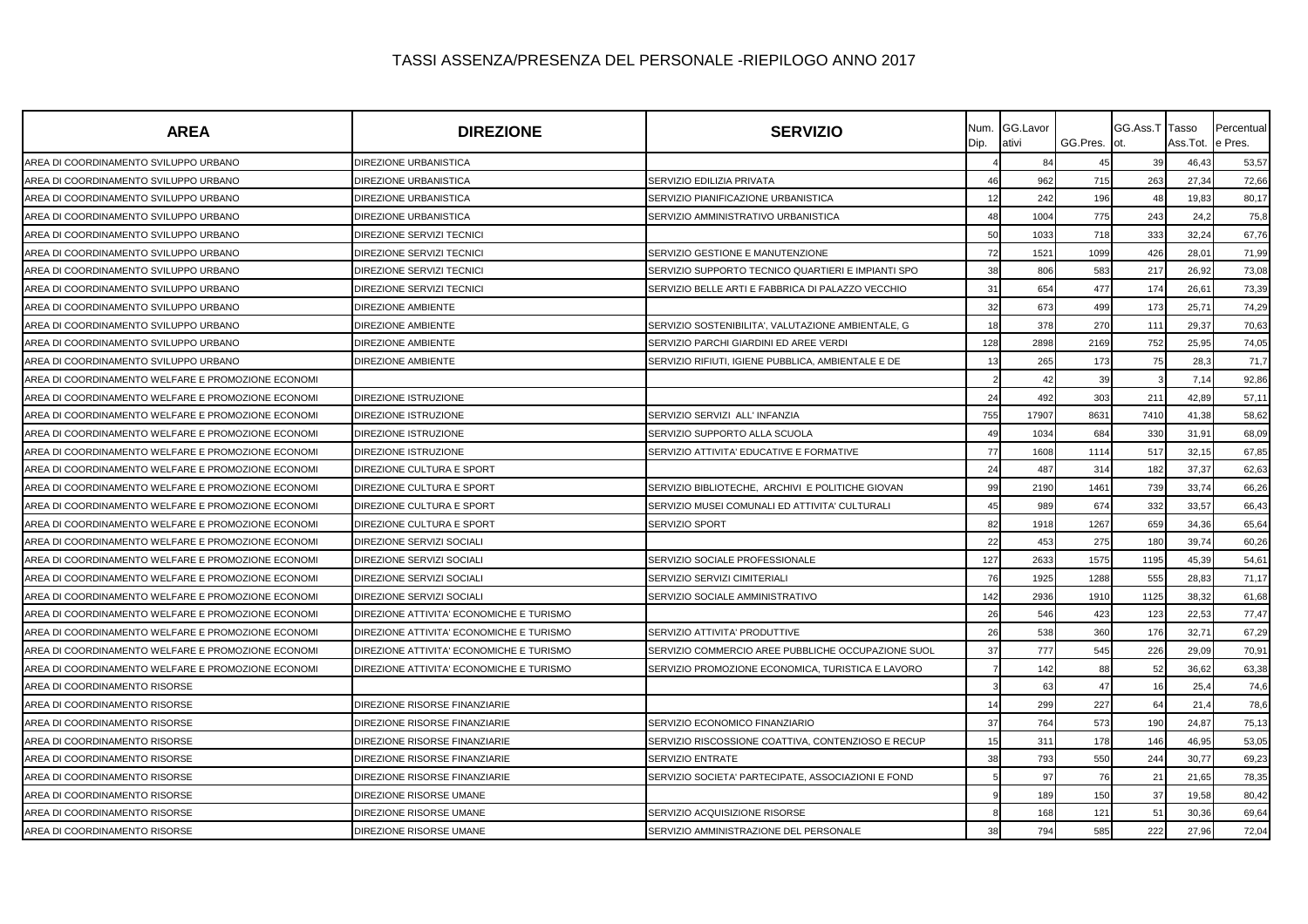| <b>AREA</b>                   | <b>DIREZIONE</b>                     | <b>SERVIZIO</b>                               | Dip. | Num. GG.Lavor<br>lativi | GG.Pres. ot. | <b>GG.Ass.T Tasso</b> | Ass.Tot. e Pres. | Percentual |
|-------------------------------|--------------------------------------|-----------------------------------------------|------|-------------------------|--------------|-----------------------|------------------|------------|
| AREA DI COORDINAMENTO RISORSE | DIREZIONE RISORSE UMANE              | SERVIZIO SVILUPPO ORGANIZZATIVO               |      |                         | 295          | 225                   |                  | 55         |
| AREA DI COORDINAMENTO RISORSE | DIREZIONE PATRIMONIO IMMOBILIARE     |                                               |      | 483                     | 361          | 121                   | 25,05            | 74,95      |
| AREA DI COORDINAMENTO RISORSE | DIREZIONE PATRIMONIO IMMOBILIARE     | SERVIZIO CASA                                 |      |                         | 326          | 153                   | 32,21            | 67,79      |
| AREA DI COORDINAMENTO RISORSE | DIREZIONE PATRIMONIO IMMOBILIARE     | SERVIZIO GESTIONE PATRIMONIO                  |      | 383                     | 320          | 63                    | 16,45            | 83,55      |
| AREA DI COORDINAMENTO RISORSE | <b>DIREZIONE SISTEMI INFORMATIVI</b> |                                               |      | 105                     |              |                       | 13,33            | 86,67      |
| AREA DI COORDINAMENTO RISORSE | DIREZIONE SISTEMI INFORMATIVI        | SERVIZIO GESTIONE INFRASTRUTTURE TECNOLOGICHE |      | 579                     | 377          | 214                   | 36,96            | 63,04      |
| AREA DI COORDINAMENTO RISORSE | DIREZIONE SISTEMI INFORMATIVI        | SERVIZIO SVILUPPO INFRASTRUTTURE TECNOLOGICHE |      | 380                     | 276          | 106                   | 27,89            | 72,11      |
| AREA DI COORDINAMENTO RISORSE | <b>DIREZIONE SISTEMI INFORMATIVI</b> | SERVIZIO AMMINISTRATIVO SISTEMI INFORMATIVI   |      | 278                     | 209          | 73                    | 26,26            | 73,74      |

### **agosto-17**

| <b>AREA</b>               | <b>DIREZIONE</b>                                   | <b>SERVIZIO</b>                                    | Dip. | Num. GG.Lavo GG.Pres.I<br>rativi |       | Tot.           | Tasso | GG.Ass. Ass.Tot Percentu<br>ale Pres. |
|---------------------------|----------------------------------------------------|----------------------------------------------------|------|----------------------------------|-------|----------------|-------|---------------------------------------|
|                           | DIREZIONE DEL CONSIGLIO                            |                                                    |      | 983                              | 539   | 459            | 46,69 | 53,31                                 |
|                           | UFFICIO DEL SINDACO                                |                                                    | 32   | 716                              | 403   | 294            | 41,06 | 58,94                                 |
|                           | UFFICIO DEL SINDACO                                | UFFICIO DI GABINETTO                               | 43   | 952                              | 494   | 430            | 45,17 | 54,83                                 |
|                           | UFFICIO DEL SINDACO                                | PORTAVOCE DEL SINDACO E UFFICIO STAMPA             | 11   | 242                              | 124   | 109            | 45,04 | 54,96                                 |
|                           | UFFICIO DEL SINDACO                                | SERVIZIO EVENTI E RELAZIONI INTERNAZIONALI         | 17   | 387                              | 235   | 142            | 36,69 | 63,31                                 |
|                           | UFFICIO DEL SINDACO                                | SERVIZIO CANALI DI COMUNICAZIONE E SPORTELLI AL CI | 27   | 610                              | 348   | 277            | 45,41 | 54,59                                 |
|                           | UFFICIO DEL SINDACO                                | SERVIZIO QUARTIERI                                 | 50   | 1100                             | 643   | 485            | 44,09 | 55,91                                 |
|                           | DIREZIONE CORPO POLIZIA MUNICIPALE                 |                                                    | 204  | 5110                             | 2869  | 1785           | 34,93 | 65,07                                 |
|                           | DIREZIONE CORPO POLIZIA MUNICIPALE                 | VICE COMANDANTE VICARIO                            | 702  | 17923                            | 10177 | 6351           | 35,43 | 64,57                                 |
|                           | DIREZIONE CORPO POLIZIA MUNICIPALE                 | SERVIZIO PROTEZIONE CIVILE                         | 17   | 385                              | 219   | 161            | 41,82 | 58,18                                 |
| SEGRETARIO GENERALE       |                                                    |                                                    |      |                                  |       | <b>OMISSIS</b> |       |                                       |
| SEGRETARIO GENERALE       | <b>AVVOCATURA</b>                                  |                                                    | 14   | 299                              | 148   | 167            | 55,85 | 44,15                                 |
| SEGRETARIO GENERALE       | <b>AVVOCATURA</b>                                  | SERVIZIO ASSETTO E TUTELA DEL TERRITORIO           |      |                                  |       | <b>OMISSIS</b> |       |                                       |
| SEGRETARIO GENERALE       | <b>AVVOCATURA</b>                                  | SERVIZIO ECONOMICO, PATRIMONIALE E PUBBLICO IMPIEG |      | 66                               | 33    | 32             | 48,48 | 51,52                                 |
| SEGRETARIO GENERALE       | <b>AVVOCATURA</b>                                  | SERVIZIO LAVORI PUBBLICI E ATTIVITA' CONTRATTUALI  |      | 66                               | 34    | 32             | 48,48 | 51,52                                 |
| SEGRETARIO GENERALE       | UFFICIO SEGRETERIA GENERALE E AFFARI ISTITUZIONALI |                                                    | 43   | 954                              | 572   | 371            | 38,89 | 61,11                                 |
| SEGRETARIO GENERALE       | UFFICIO SEGRETERIA GENERALE E AFFARI ISTITUZIONALI | SERVIZIO CONTRATTI E APPALTI                       | 23   | 488                              | 277   | 210            | 43,03 | 56,97                                 |
| SEGRETARIO GENERALE       | UFFICIO SEGRETERIA GENERALE E AFFARI ISTITUZIONALI | SERVIZIO CENTRALE ACQUISTI                         | 102  | 2233                             | 1162  | 974            | 43,62 | 56,38                                 |
| SEGRETARIO GENERALE       | UFFICIO SEGRETERIA GENERALE E AFFARI ISTITUZIONALI | SERVIZIO ANTICORRUZIONE, TRASPARENZA E CONTROLLI   |      | 110                              | 52    | 64             | 58,18 | 41,82                                 |
| SEGRETARIO GENERALE       | DIREZIONE SERVIZI DEMOGRAFICI                      |                                                    | 26   | 568                              | 384   | 168            | 29,58 | 70,42                                 |
| SEGRETARIO GENERALE       | DIREZIONE SERVIZI DEMOGRAFICI                      | SERVIZIO ANAGRAFE E STATO CIVILE                   | 113  | 2475                             | 1595  | 897            | 36,24 | 63,76                                 |
| DIREZIONE GENERALE        |                                                    |                                                    |      | 176                              | 129   |                | 24,43 | 75,57                                 |
| <b>DIREZIONE GENERALE</b> |                                                    | SERVIZIO PIANIFICAZIONE CONTROLLO E QUALITA'       |      | 176                              | 79    | 108            | 61,36 | 38,64                                 |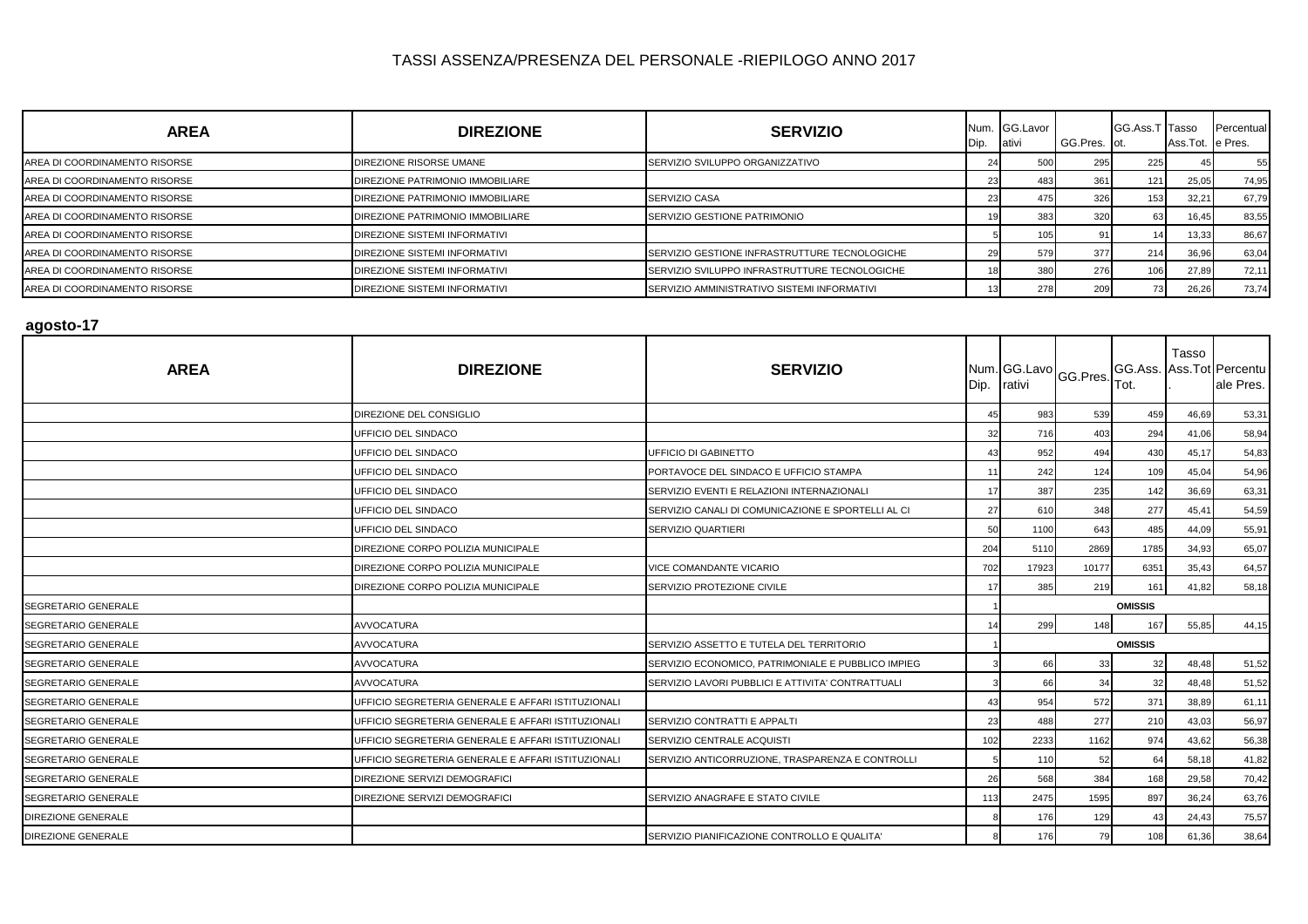| <b>AREA</b>                                        | <b>DIREZIONE</b>                           | <b>SERVIZIO</b>                                    | Num.<br>Dip. | GG.Lavor<br>ativi | GG.Pres. | GG.Ass.T Tasso<br>lot. | Ass.Tot. | Percentual<br>e Pres. |
|----------------------------------------------------|--------------------------------------------|----------------------------------------------------|--------------|-------------------|----------|------------------------|----------|-----------------------|
| DIREZIONE GENERALE                                 |                                            | SERVIZIO EURO PROGETTAZIONE E RICERCA FINANZIAMEN  |              | 176               | 93       | 91                     | 51,      | 48,3                  |
| DIREZIONE GENERALE                                 |                                            | SERVIZIO STATISTICA E TOPONOMASTICA                | 14           | 308               | 198      | 110                    | 35,71    | 64,29                 |
| <b>DIREZIONE GENERALE</b>                          |                                            | SERVIZIO PREVENZIONE E PROTEZIONE                  | 13           | 286               | 170      | 116                    | 40,56    | 59,44                 |
| AREA DI COORDINAMENTO SVILUPPO URBANO              |                                            |                                                    |              |                   |          | <b>OMISSIS</b>         |          |                       |
| AREA DI COORDINAMENTO SVILUPPO URBANO              | DIREZIONE NUOVE INFRASTRUTTURE E MOBILITA' |                                                    |              | 106               | 34       | 54                     | 50,94    | 49,06                 |
| AREA DI COORDINAMENTO SVILUPPO URBANO              | DIREZIONE NUOVE INFRASTRUTTURE E MOBILITA' | SERVIZIO UFFICIO TRAMVIA/INTERVENTI TAV E AUTOSTRA | 16           | 352               | 207      | 146                    | 41,48    | 58,52                 |
| AREA DI COORDINAMENTO SVILUPPO URBANO              | DIREZIONE NUOVE INFRASTRUTTURE E MOBILITA' | SERVIZIO MOBILITA'                                 | 40           | 859               | 555      | 302                    | 35,16    | 64,84                 |
| AREA DI COORDINAMENTO SVILUPPO URBANO              | DIREZIONE NUOVE INFRASTRUTTURE E MOBILITA' | SERVIZIO VIABILITA'                                | 43           | 938               | 592      | 355                    | 37,85    | 62,15                 |
| AREA DI COORDINAMENTO SVILUPPO URBANO              | DIREZIONE NUOVE INFRASTRUTTURE E MOBILITA' | SERVIZIO PROGRAMMAZIONE MOBILITA' E PISTE CICLABIL | 22           | 480               | 257      | 224                    | 46,67    | 53,33                 |
| AREA DI COORDINAMENTO SVILUPPO URBANO              | DIREZIONE NUOVE INFRASTRUTTURE E MOBILITA' | SERVIZIO AMMINISTRATIVO NUOVE INFRASTRUTTURE E MOB | 29           | 638               | 394      | 243                    | 38,09    | 61,91                 |
| AREA DI COORDINAMENTO SVILUPPO URBANO              | DIREZIONE URBANISTICA                      |                                                    |              | 88                | 55       | 33                     | 37,5     | 62,5                  |
| AREA DI COORDINAMENTO SVILUPPO URBANO              | DIREZIONE URBANISTICA                      | SERVIZIO EDILIZIA PRIVATA                          | 46           | 1007              | 576      | 465                    | 46,18    | 53,82                 |
| AREA DI COORDINAMENTO SVILUPPO URBANO              | DIREZIONE URBANISTICA                      | SERVIZIO PIANIFICAZIONE URBANISTICA                | 12           | 264               | 162      | 102                    | 38,64    | 61,36                 |
| AREA DI COORDINAMENTO SVILUPPO URBANO              | DIREZIONE URBANISTICA                      | SERVIZIO AMMINISTRATIVO URBANISTICA                | 48           | 1052              | 628      | 430                    | 40,87    | 59,13                 |
| AREA DI COORDINAMENTO SVILUPPO URBANO              | <b>DIREZIONE SERVIZI TECNICI</b>           |                                                    | 51           | 1105              | 641      | 462                    | 41,81    | 58,19                 |
| AREA DI COORDINAMENTO SVILUPPO URBANO              | DIREZIONE SERVIZI TECNICI                  | SERVIZIO GESTIONE E MANUTENZIONE                   | 72           | 1586              | 945      | 638                    | 40,23    | 59,77                 |
| AREA DI COORDINAMENTO SVILUPPO URBANO              | DIREZIONE SERVIZI TECNICI                  | SERVIZIO SUPPORTO TECNICO QUARTIERI E IMPIANTI SPO | 37           | 817               | 526      | 287                    | 35,13    | 64,87                 |
| AREA DI COORDINAMENTO SVILUPPO URBANO              | DIREZIONE SERVIZI TECNICI                  | SERVIZIO BELLE ARTI E FABBRICA DI PALAZZO VECCHIO  | 31           | 684               | 400      | 281                    | 41,08    | 58,92                 |
| AREA DI COORDINAMENTO SVILUPPO URBANO              | <b>DIREZIONE AMBIENTE</b>                  |                                                    | 32           | 704               | 445      | 249                    | 35,37    | 64,63                 |
| AREA DI COORDINAMENTO SVILUPPO URBANO              | <b>DIREZIONE AMBIENTE</b>                  | SERVIZIO SOSTENIBILITA', VALUTAZIONE AMBIENTALE, G | 18           | 396               | 229      | 169                    | 42,68    | 57,32                 |
| AREA DI COORDINAMENTO SVILUPPO URBANO              | <b>DIREZIONE AMBIENTE</b>                  | SERVIZIO PARCHI GIARDINI ED AREE VERDI             | 128          | 2949              | 1999     | 973                    | 32,99    | 67,01                 |
| AREA DI COORDINAMENTO SVILUPPO URBANO              | <b>DIREZIONE AMBIENTE</b>                  | SERVIZIO RIFIUTI, IGIENE PUBBLICA, AMBIENTALE E DE | 13           | 277               | 163      | 116                    | 41,88    | 58,12                 |
| AREA DI COORDINAMENTO WELFARE E PROMOZIONE ECONOMI |                                            |                                                    |              | 44                | 16       | 28                     | 63,64    | 36,36                 |
| AREA DI COORDINAMENTO WELFARE E PROMOZIONE ECONOMI | DIREZIONE ISTRUZIONE                       |                                                    | 23           | 493               | 291      | 220                    | 44,62    | 55,38                 |
| AREA DI COORDINAMENTO WELFARE E PROMOZIONE ECONOMI | DIREZIONE ISTRUZIONE                       | SERVIZIO SERVIZI ALL'INFANZIA                      | 752          | 18167             | 2984     | 14942                  | 82,25    | 17,75                 |
| AREA DI COORDINAMENTO WELFARE E PROMOZIONE ECONOMI | DIREZIONE ISTRUZIONE                       | SERVIZIO SUPPORTO ALLA SCUOLA                      | 48           | 1060              | 556      | 514                    | 48,49    | 51,51                 |
| AREA DI COORDINAMENTO WELFARE E PROMOZIONE ECONOMI | DIREZIONE ISTRUZIONE                       | SERVIZIO ATTIVITA' EDUCATIVE E FORMATIVE           | 76           | 1671              | 675      | 1019                   | 60,98    | 39,02                 |
| AREA DI COORDINAMENTO WELFARE E PROMOZIONE ECONOMI | DIREZIONE CULTURA E SPORT                  |                                                    | 23           | 505               | 257      | 256                    | 50,69    | 49,31                 |
| AREA DI COORDINAMENTO WELFARE E PROMOZIONE ECONOMI | DIREZIONE CULTURA E SPORT                  | SERVIZIO BIBLIOTECHE, ARCHIVI E POLITICHE GIOVAN   | 98           | 2244              | 1088     | 1149                   | 51,2     | 48,8                  |
| AREA DI COORDINAMENTO WELFARE E PROMOZIONE ECONOMI | DIREZIONE CULTURA E SPORT                  | SERVIZIO MUSEI COMUNALI ED ATTIVITA' CULTURALI     | 45           | 1000              | 568      | 433                    | 43,3     | 56,7                  |
| AREA DI COORDINAMENTO WELFARE E PROMOZIONE ECONOMI | DIREZIONE CULTURA E SPORT                  | SERVIZIO SPORT                                     | 82           | 1950              | 1109     | 851                    | 43,64    | 56,36                 |
| AREA DI COORDINAMENTO WELFARE E PROMOZIONE ECONOMI | DIREZIONE SERVIZI SOCIALI                  |                                                    | 22           | 476               | 287      | 179                    | 37,61    | 62,39                 |
| AREA DI COORDINAMENTO WELFARE E PROMOZIONE ECONOMI | DIREZIONE SERVIZI SOCIALI                  | SERVIZIO SOCIALE PROFESSIONALE                     | 126          | 2741              | 1546     | 1328                   | 48,45    | 51,55                 |
| AREA DI COORDINAMENTO WELFARE E PROMOZIONE ECONOMI | DIREZIONE SERVIZI SOCIALI                  | SERVIZIO SERVIZI CIMITERIALI                       | 76           | 1936              | 1209     | 624                    | 32,23    | 67,77                 |
| AREA DI COORDINAMENTO WELFARE E PROMOZIONE ECONOMI | DIREZIONE SERVIZI SOCIALI                  | SERVIZIO SOCIALE AMMINISTRATIVO                    | 142          | 3077              | 1824     | 131'                   | 42,6'    | 57,39                 |
| AREA DI COORDINAMENTO WELFARE E PROMOZIONE ECONOMI | DIREZIONE ATTIVITA' ECONOMICHE E TURISMO   |                                                    | 25           | 550               | 289      | 276                    | 50,18    | 49,82                 |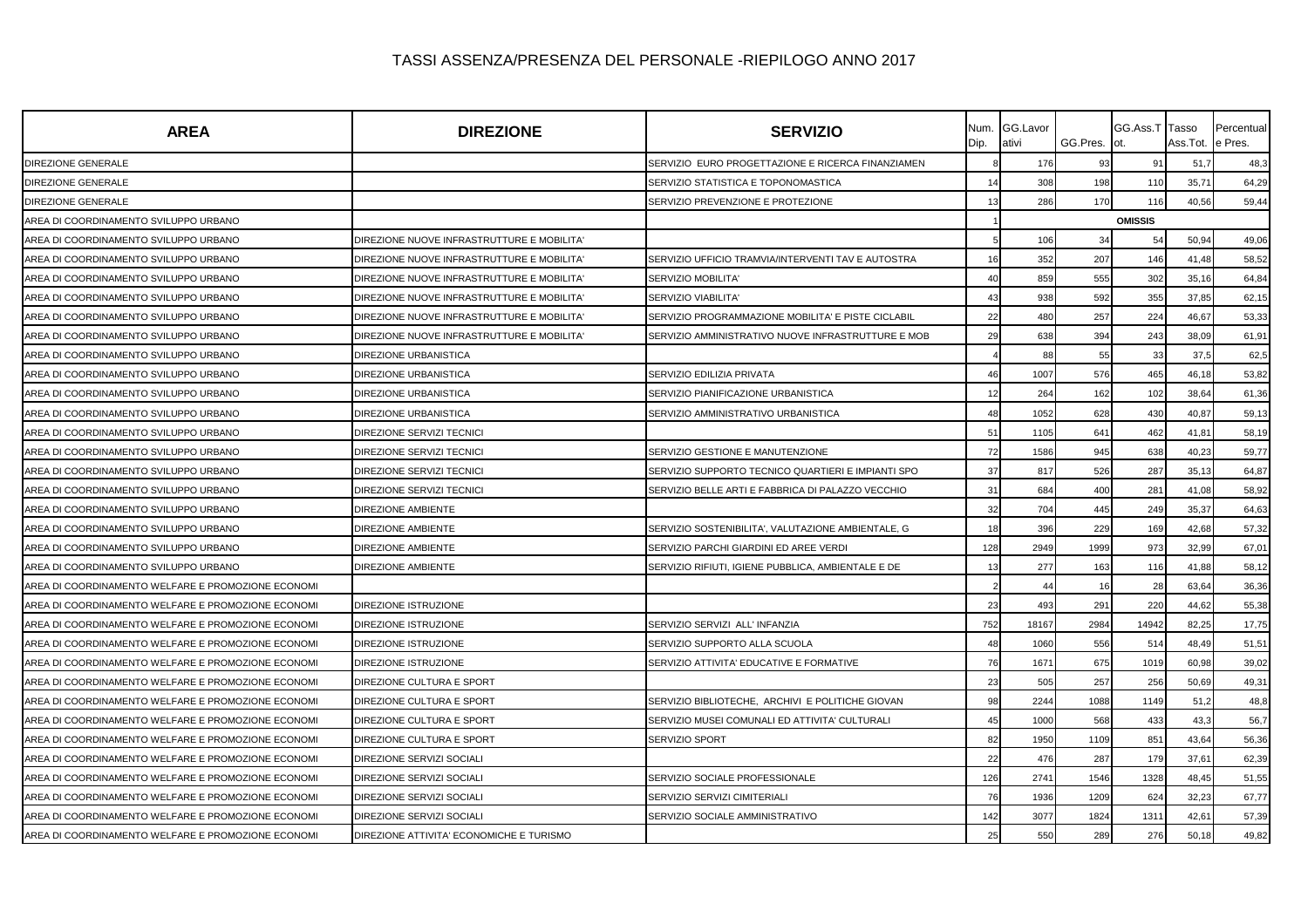| <b>AREA</b>                                        | <b>DIREZIONE</b>                         | <b>SERVIZIO</b>                                    | Dip. | Num. GG.Lavor<br>ativi | GG.Pres. | GG.Ass.T Tasso | Ass.Tot. | Percentual<br>e Pres. |
|----------------------------------------------------|------------------------------------------|----------------------------------------------------|------|------------------------|----------|----------------|----------|-----------------------|
| AREA DI COORDINAMENTO WELFARE E PROMOZIONE ECONOMI | DIREZIONE ATTIVITA' ECONOMICHE E TURISMO | SERVIZIO ATTIVITA' PRODUTTIVE                      | 26   | 563                    | 349      | 225            | 39,96    | 60,04                 |
| AREA DI COORDINAMENTO WELFARE E PROMOZIONE ECONOMI | DIREZIONE ATTIVITA' ECONOMICHE E TURISMO | SERVIZIO COMMERCIO AREE PUBBLICHE OCCUPAZIONE SUOL | 37   | 814                    | 502      | 317            | 38,94    | 61,06                 |
| AREA DI COORDINAMENTO WELFARE E PROMOZIONE ECONOMI | DIREZIONE ATTIVITA' ECONOMICHE E TURISMO | SERVIZIO PROMOZIONE ECONOMICA, TURISTICA E LAVORO  |      | 150                    | 92       | 58             | 38,67    | 61,33                 |
| AREA DI COORDINAMENTO RISORSE                      |                                          |                                                    |      | 66                     | 33       | 33             | 50       | 50                    |
| AREA DI COORDINAMENTO RISORSE                      | DIREZIONE RISORSE FINANZIARIE            |                                                    | 14   | 308                    | 200      | 99             | 32,14    | 67,86                 |
| AREA DI COORDINAMENTO RISORSE                      | DIREZIONE RISORSE FINANZIARIE            | SERVIZIO ECONOMICO FINANZIARIO                     | 37   | 801                    | 473      | 338            | 42.2     | 57,8                  |
| AREA DI COORDINAMENTO RISORSE                      | DIREZIONE RISORSE FINANZIARIE            | SERVIZIO RISCOSSIONE COATTIVA, CONTENZIOSO E RECUP | 15   | 326                    | 188      | 152            | 46,63    | 53,37                 |
| AREA DI COORDINAMENTO RISORSE                      | DIREZIONE RISORSE FINANZIARIE            | <b>SERVIZIO ENTRATE</b>                            | 38   | 836                    | 494      | 341            | 40,79    | 59,21                 |
| AREA DI COORDINAMENTO RISORSE                      | DIREZIONE RISORSE FINANZIARIE            | SERVIZIO SOCIETA' PARTECIPATE, ASSOCIAZIONI E FOND |      | 101                    | 65       | 36             | 35,64    | 64,36                 |
| AREA DI COORDINAMENTO RISORSE                      | DIREZIONE RISORSE UMANE                  |                                                    |      | 198                    | 90       | 108            | 54,55    | 45,45                 |
| AREA DI COORDINAMENTO RISORSE                      | DIREZIONE RISORSE UMANE                  | SERVIZIO ACQUISIZIONE RISORSE                      |      | 172                    | 104      | 68             | 39,53    | 60,47                 |
| AREA DI COORDINAMENTO RISORSE                      | DIREZIONE RISORSE UMANE                  | SERVIZIO AMMINISTRAZIONE DEL PERSONALE             | 37   | 809                    | 479      | 339            | 41,9     | 58,1                  |
| AREA DI COORDINAMENTO RISORSE                      | DIREZIONE RISORSE UMANE                  | SERVIZIO SVILUPPO ORGANIZZATIVO                    | 24   | 524                    | 302      | 236            | 45,04    | 54,96                 |
| AREA DI COORDINAMENTO RISORSE                      | DIREZIONE PATRIMONIO IMMOBILIARE         |                                                    | 23   | 506                    | 290      | 213            | 42,09    | 57,91                 |
| AREA DI COORDINAMENTO RISORSE                      | DIREZIONE PATRIMONIO IMMOBILIARE         | <b>SERVIZIO CASA</b>                               | 23   | 497                    | 274      | 251            | 50,5     | 49,5                  |
| AREA DI COORDINAMENTO RISORSE                      | DIREZIONE PATRIMONIO IMMOBILIARE         | SERVIZIO GESTIONE PATRIMONIO                       | 19   | 400                    | 217      | 182            | 45,5     | 54,5                  |
| AREA DI COORDINAMENTO RISORSE                      | DIREZIONE SISTEMI INFORMATIVI            |                                                    |      | 110                    | 4(       | 70             | 63,64    | 36,36                 |
| AREA DI COORDINAMENTO RISORSE                      | DIREZIONE SISTEMI INFORMATIVI            | SERVIZIO GESTIONE INFRASTRUTTURE TECNOLOGICHE      | 29   | 607                    | 334      | 281            | 46,29    | 53,71                 |
| AREA DI COORDINAMENTO RISORSE                      | DIREZIONE SISTEMI INFORMATIVI            | SERVIZIO SVILUPPO INFRASTRUTTURE TECNOLOGICHE      | 17   | 374                    | 232      | 140            | 37,43    | 62,57                 |
| AREA DI COORDINAMENTO RISORSE                      | <b>DIREZIONE SISTEMI INFORMATIVI</b>     | SERVIZIO AMMINISTRATIVO SISTEMI INFORMATIVI        | 13   | 290                    | 175      | 113            | 38,97    | 61,03                 |

#### **settembre-17**

| <b>AREA</b> | <b>DIREZIONE</b>                   | <b>SERVIZIO</b>                                    | Dip. | rativi | Num. GG.Lavo GG.Pres. <sup>PV</sup> |      | Tasso | G.Ass.TdAss.Tot Percentu<br>ale Pres. |
|-------------|------------------------------------|----------------------------------------------------|------|--------|-------------------------------------|------|-------|---------------------------------------|
|             | DIREZIONE DEL CONSIGLIO            |                                                    |      | 940    | 804                                 | 139  | 14,79 | 85,21                                 |
|             | UFFICIO DEL SINDACO                |                                                    | 31   | 675    | 572                                 | 84   | 12,44 | 87,56                                 |
|             | UFFICIO DEL SINDACO                | UFFICIO DI GABINETTO                               |      | 953    | 799                                 | 151  | 15,84 | 84,16                                 |
|             | UFFICIO DEL SINDACO                | PORTAVOCE DEL SINDACO E UFFICIO STAMPA             |      | 238    | 212                                 | 25   | 10,5  | 89,5                                  |
|             | UFFICIO DEL SINDACO                | SERVIZIO CANALI DI COMUNICAZIONE                   | 25   | 523    | 385                                 | 147  | 28,11 | 71,89                                 |
|             | UFFICIO DEL SINDACO                | SERVIZIO EVENTI E RELAZIONI INTERNAZIONALI         |      | 368    | 323                                 | 38   | 10,33 | 89,67                                 |
|             | UFFICIO DEL SINDACO                | SERVIZIO PROTEZIONE CIVILE                         |      | 71     | 69                                  |      | 2,82  | 97,18                                 |
|             | UFFICIO DEL SINDACO                | SERVIZIO QUARTIERI E SPORTELLI AL CITTADINO        | 41   | 844    | 680                                 | 179  | 21,21 | 78,79                                 |
|             | DIREZIONE CORPO POLIZIA MUNICIPALE |                                                    | 321  | 8538   | 6366                                | 1299 | 15,21 | 84,79                                 |
|             | DIREZIONE CORPO POLIZIA MUNICIPALE | SERVIZIO SUPPORTO GIURIDICO AMMINISTRATIVO POLIZIA | 583  | 14374  | 10109                               | 2862 | 19,91 | 80,09                                 |
|             | DIREZIONE CORPO POLIZIA MUNICIPALE | SERVIZIO PROTEZIONE CIVILE                         | IΔ   | 305    | 267                                 | 341  | 11,15 | 88,85                                 |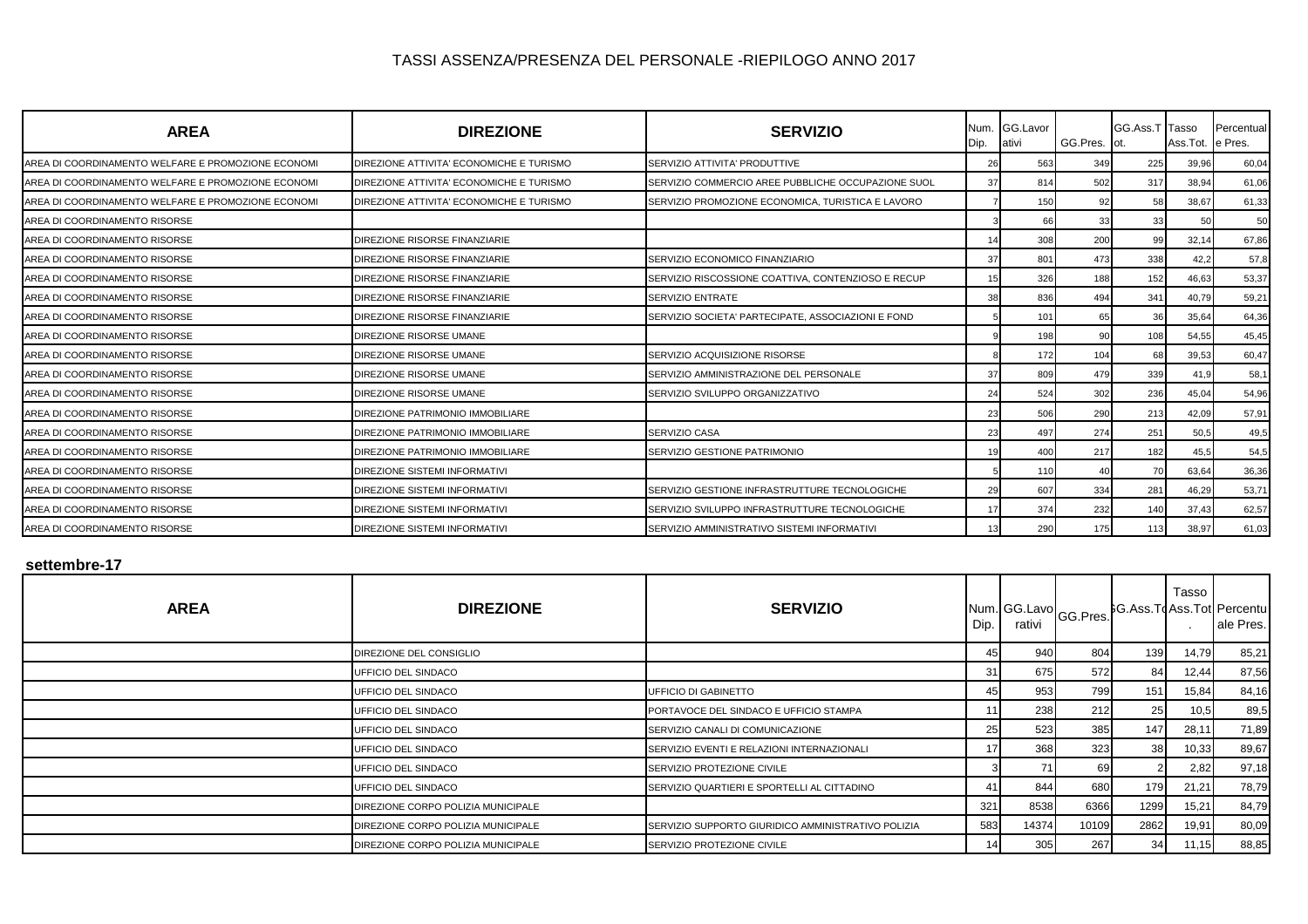| <b>AREA</b>                          | <b>DIREZIONE</b>                                   | <b>SERVIZIO</b>                                    | Num.<br>Dip. | GG.Lavor<br>ativi | GG.Pres. ot. | GG.Ass.T Tasso | Ass.Tot. | Percentual<br>e Pres. |
|--------------------------------------|----------------------------------------------------|----------------------------------------------------|--------------|-------------------|--------------|----------------|----------|-----------------------|
| SEGRETARIO GENERALE                  |                                                    |                                                    |              |                   |              | <b>OMISSIS</b> |          |                       |
| SEGRETARIO GENERALE                  | AVVOCATURA                                         |                                                    | 14           | 286               | 190          | 104            | 36,36    | 63,64                 |
| SEGRETARIO GENERALE                  | AVVOCATURA                                         | SERVIZIO ASSETTO E TUTELA DEL TERRITORIO           |              |                   |              | <b>OMISSIS</b> |          |                       |
| SEGRETARIO GENERALE                  | AVVOCATURA                                         | SERVIZIO ECONOMICO, PATRIMONIALE E PUBBLICO IMPIEG |              | 63                | 58           |                | 7,94     | 92,06                 |
| SEGRETARIO GENERALE                  | AVVOCATURA                                         | SERVIZIO LAVORI PUBBLICI E ATTIVITA' CONTRATTUALI  |              | 63                | 60           |                | 4,76     | 95,24                 |
| SEGRETARIO GENERALE                  | UFFICIO SEGRETERIA GENERALE E AFFARI ISTITUZIONALI |                                                    | 46           | 977               | 738          | 226            | 23,13    | 76,87                 |
| SEGRETARIO GENERALE                  | UFFICIO SEGRETERIA GENERALE E AFFARI ISTITUZIONALI | SERVIZIO CENTRALE ACQUISTI                         | 100          | 2107              | 1643         | 366            | 17,37    | 82,63                 |
| SEGRETARIO GENERALE                  | UFFICIO SEGRETERIA GENERALE E AFFARI ISTITUZIONALI | SERVIZIO ANTICORRUZIONE, TRASPARENZA E CONTROLLI   |              | 105               | 71           |                | 40,95    | 59,05                 |
| SEGRETARIO GENERALE                  | UFFICIO SEGRETERIA GENERALE E AFFARI ISTITUZIONALI | SERVIZIO SOCIETA' PARTECIPATE, ASSOCIAZIONI E FOND |              |                   |              | <b>OMISSIS</b> |          |                       |
| <b>SEGRETARIO GENERALE</b>           | UFFICIO SEGRETERIA GENERALE E AFFARI ISTITUZIONALI | SERVIZIO CONTRATTI E APPALTI                       | 19           | 379               | 306          | 74             | 19,53    | 80,47                 |
| SEGRETARIO GENERALE                  | DIREZIONE SERVIZI TERRITORIALI INTEGRATI           |                                                    | 21           | 422               | 339          | 82             | 19,43    | 80,57                 |
| <b>SEGRETARIO GENERALE</b>           | DIREZIONE SERVIZI TERRITORIALI INTEGRATI           | SERVIZIO SERVIZI DEMOGRAFICI                       | 95           | 1932              | 1599         | 335            | 17,34    | 82,66                 |
| <b>DIREZIONE GENERALE</b>            |                                                    |                                                    |              | 171               | 135          | 32             | 18,71    | 81,29                 |
| DIREZIONE GENERALE                   | DIREZIONE SERVIZI TERRITORIALI INTEGRATI           |                                                    |              | 36                | 24           | 12             | 33,33    | 66,67                 |
| <b>DIREZIONE GENERALE</b>            | DIREZIONE SERVIZI TERRITORIALI INTEGRATI           | SERVIZIO SERVIZI DEMOGRAFICI                       | 22           | 519               | 447          | 69             | 13,29    | 86,71                 |
| <b>DIREZIONE GENERALE</b>            | DIREZIONE SERVIZI TERRITORIALI INTEGRATI           | SERVIZIO QUARTIERI E SPORTELLI AL CITTADINO        | 11           | 263               | 223          | 41             | 15,59    | 84,41                 |
| DIREZIONE GENERALE                   |                                                    | SERVIZIO EURO PROGETTAZIONE E RICERCA FINANZIAMEN  |              | 168               | 142          | 27             | 16,07    | 83,93                 |
| <b>DIREZIONE GENERALE</b>            |                                                    | SERVIZIO PIANIFICAZIONE CONTROLLO E QUALITA'       |              | 168               | 144          | 26             | 15,48    | 84,52                 |
| DIREZIONE GENERALE                   |                                                    | SERVIZIO PREVENZIONE E PROTEZIONE                  | 13           | 273               | 242          | 30             | 10,99    | 89,01                 |
| DIREZIONE GENERALE                   |                                                    | SERVIZIO STATISTICA E TOPONOMASTICA                | 12           | 238               | 185          | 49             | 20,59    | 79,41                 |
| <b>DIREZIONE GENERALE</b>            | DIREZIONE RISORSE FINANZIARIE                      |                                                    |              | 56                | 51           |                | 3,57     | 96,43                 |
| DIREZIONE GENERALE                   | DIREZIONE RISORSE FINANZIARIE                      | SERVIZIO ECONOMICO FINANZIARIO                     |              | 146               | 116          | 33             | 22,6     | 77,4                  |
| DIREZIONE GENERALE                   | DIREZIONE RISORSE FINANZIARIE                      | SERVIZIO ENTRATE                                   |              | 152               | 136          | 18             | 11,84    | 88,16                 |
| DIREZIONE GENERALE                   | DIREZIONE RISORSE FINANZIARIE                      | SERVIZIO RISCOSSIONE COATTIVA, CONTENZIOSO E RECUP |              | 59                | 53           |                | 13,56    | 86,44                 |
| DIREZIONE GENERALE                   | DIREZIONE RISORSE FINANZIARIE                      |                                                    |              | 56                | 50           |                | 10,71    | 89,29                 |
| DIREZIONE GENERALE                   | DIREZIONE RISORSE UMANE                            |                                                    |              | 36                | 27           |                | 25       | 75                    |
| DIREZIONE GENERALE                   | DIREZIONE RISORSE UMANE                            | SERVIZIO ACQUISIZIONE RISORSE                      |              |                   |              | <b>OMISSIS</b> |          |                       |
| DIREZIONE GENERALE                   | DIREZIONE RISORSE UMANE                            | SERVIZIO AMMINISTRAZIONE DEL PERSONALE             |              | 143               | 137          | 6              | 4,2      | 95,8                  |
| <b>DIREZIONE GENERALE</b>            | DIREZIONE RISORSE UMANE                            | SERVIZIO SVILUPPO ORGANIZZATIVO                    |              | 92                | 73           | 20             | 21,74    | 78,26                 |
| AREA DI COORDINAMENTO AMMINISTRATIVA |                                                    |                                                    |              | 50                | 49           |                |          | 100                   |
| AREA DI COORDINAMENTO AMMINISTRATIVA | DIREZIONE ATTIVITA' ECONOMICHE E TURISMO           |                                                    | 25           | 525               | 455          | 80             | 15,24    | 84,76                 |
| AREA DI COORDINAMENTO AMMINISTRATIVA | DIREZIONE ATTIVITA' ECONOMICHE E TURISMO           | SERVIZIO ATTIVITA' PRODUTTIVE                      | 25           | 517               | 410          | 104            | 20,12    | 79,88                 |
| AREA DI COORDINAMENTO AMMINISTRATIVA | DIREZIONE ATTIVITA' ECONOMICHE E TURISMO           | SERVIZIO COMMERCIO AREE PUBBLICHE OCCUPAZIONE SUOL | 37           | 777               | 665          | 119            | 15,32    | 84,68                 |
| AREA DI COORDINAMENTO AMMINISTRATIVA | DIREZIONE ATTIVITA' ECONOMICHE E TURISMO           | SERVIZIO PROMOZIONE ECONOMICA, TURISTICA E LAVORO  |              | 143               | 122          | 26             | 18,18    | 81,82                 |
| AREA DI COORDINAMENTO AMMINISTRATIVA | DIREZIONE CULTURA E SPORT                          |                                                    | 23           | 491               | 386          | 112            | 22,81    | 77,19                 |
| AREA DI COORDINAMENTO AMMINISTRATIVA | DIREZIONE CULTURA E SPORT                          | SERVIZIO BIBLIOTECHE, ARCHIVI E POLITICHE GIOVAN   | 99           | 2179              | 1690         | 520            | 23,86    | 76,14                 |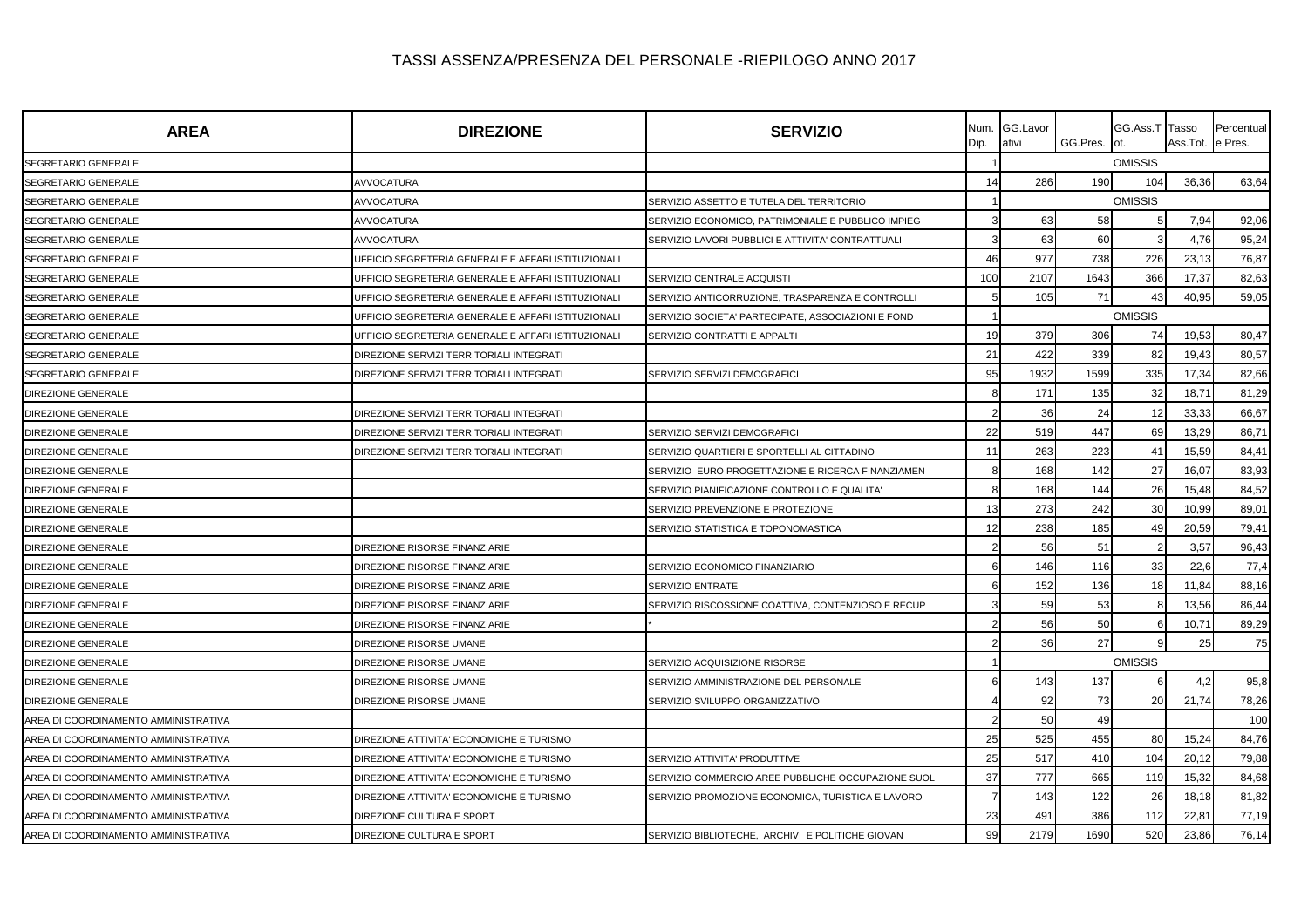| <b>AREA</b>                          | <b>DIREZIONE</b>                 | <b>SERVIZIO</b>                                    | Num.<br>Dip. | GG.Lavor<br>ativi | GG.Pres. | GG.Ass.T Tasso<br>ot. | Ass.Tot. | Percentual<br>e Pres. |
|--------------------------------------|----------------------------------|----------------------------------------------------|--------------|-------------------|----------|-----------------------|----------|-----------------------|
| AREA DI COORDINAMENTO AMMINISTRATIVA | DIREZIONE CULTURA E SPORT        | SERVIZIO MUSEI COMUNALI ED ATTIVITA' CULTURALI     | 45           | 990               | 781      | 226                   | 22,83    | 77,17                 |
| AREA DI COORDINAMENTO AMMINISTRATIVA | DIREZIONE CULTURA E SPORT        | SERVIZIO SPORT                                     | 78           | 1840              | 1444     | 395                   | 21,47    | 78,53                 |
| AREA DI COORDINAMENTO AMMINISTRATIVA | DIREZIONE ISTRUZIONE             |                                                    | 23           | 471               | 388      | 102                   | 21,66    | 78,34                 |
| AREA DI COORDINAMENTO AMMINISTRATIVA | DIREZIONE ISTRUZIONE             | SERVIZIO SERVIZI ALL'INFANZIA                      | 740          | 17451             | 13346    | 2420                  | 13,87    | 86,13                 |
| AREA DI COORDINAMENTO AMMINISTRATIVA | DIREZIONE ISTRUZIONE             | SERVIZIO SUPPORTO ALLA SCUOLA                      | 48           | 1005              | 872      | 146                   | 14,53    | 85,47                 |
| AREA DI COORDINAMENTO AMMINISTRATIVA | DIREZIONE ISTRUZIONE             | SERVIZIO ATTIVITA' EDUCATIVE E FORMATIVE           | 73           | 1536              | 1317     | 212                   | 13,8     | 86,2                  |
| AREA DI COORDINAMENTO AMMINISTRATIVA | DIREZIONE PATRIMONIO IMMOBILIARE |                                                    |              | 116               | 101      | 15                    | 12,93    | 87,07                 |
| AREA DI COORDINAMENTO AMMINISTRATIVA | DIREZIONE PATRIMONIO IMMOBILIARE | SERVIZIO CASA                                      |              | 90                | 83       |                       | 8,89     | 91,11                 |
| AREA DI COORDINAMENTO AMMINISTRATIVA | DIREZIONE PATRIMONIO IMMOBILIARE | SERVIZIO GESTIONE PATRIMONIO                       |              | 72                | 69       |                       | 4.17     | 95,83                 |
| AREA DI COORDINAMENTO AMMINISTRATIVA | DIREZIONE SERVIZI SOCIALI        |                                                    | 22           | 453               | 356      | 92                    | 20,31    | 79,69                 |
| AREA DI COORDINAMENTO AMMINISTRATIVA | DIREZIONE SERVIZI SOCIALI        | SERVIZIO SOCIALE AMMINISTRATIVO                    | 141          | 2923              | 2393     | 564                   | 19,3     | 80,7                  |
| AREA DI COORDINAMENTO AMMINISTRATIVA | DIREZIONE SERVIZI SOCIALI        | SERVIZIO SOCIALE PROFESSIONALE                     | 125          | 2581              | 1991     | 691                   | 26,77    | 73,23                 |
| AREA DI COORDINAMENTO AMMINISTRATIVA | DIREZIONE SERVIZI SOCIALI        | SERVIZIO SERVIZI CIMITERIALI                       | 76           | 1927              | 1423     | 394                   | 20,45    | 79,55                 |
| AREA DI COORDINAMENTO RISORSE        |                                  |                                                    |              | 51                | 38       | 12                    | 23,53    | 76,47                 |
| AREA DI COORDINAMENTO RISORSE        | DIREZIONE PATRIMONIO IMMOBILIARE |                                                    | 19           | 391               | 337      | 60                    | 15,35    | 84,65                 |
| AREA DI COORDINAMENTO RISORSE        | DIREZIONE PATRIMONIO IMMOBILIARE | SERVIZIO CASA                                      | 19           | 385               | 307      | 82                    | 21,3     | 78,7                  |
| AREA DI COORDINAMENTO RISORSE        | DIREZIONE PATRIMONIO IMMOBILIARE | SERVIZIO GESTIONE PATRIMONIO                       | 16           | 310               | 244      | 65                    | 20,97    | 79,03                 |
| AREA DI COORDINAMENTO RISORSE        | DIREZIONE RISORSE FINANZIARIE    |                                                    | 12           | 238               | 193      | 42                    | 17,65    | 82,35                 |
| AREA DI COORDINAMENTO RISORSE        | DIREZIONE RISORSE FINANZIARIE    | SERVIZIO ECONOMICO FINANZIARIO                     | 31           | 618               | 508      | 116                   | 18,77    | 81,23                 |
| AREA DI COORDINAMENTO RISORSE        | DIREZIONE RISORSE FINANZIARIE    | <b>SERVIZIO ENTRATE</b>                            | 32           | 646               | 530      | 113                   | 17,49    | 82,51                 |
| AREA DI COORDINAMENTO RISORSE        | DIREZIONE RISORSE FINANZIARIE    | SERVIZIO RISCOSSIONE COATTIVA, CONTENZIOSO E RECUP | 13           | 251               | 198      | 66                    | 26,29    | 73,71                 |
| AREA DI COORDINAMENTO RISORSE        | DIREZIONE RISORSE FINANZIARIE    | SERVIZIO SOCIETA' PARTECIPATE, ASSOCIAZIONI E FOND |              | 79                | 52       | 27                    | 34,18    | 65,82                 |
| AREA DI COORDINAMENTO RISORSE        | DIREZIONE RISORSE UMANE          |                                                    |              | 154               | 143      | 11                    | 7,14     | 92,86                 |
| AREA DI COORDINAMENTO RISORSE        | DIREZIONE RISORSE UMANE          | SERVIZIO ACQUISIZIONE RISORSE                      |              | 125               | 101      | 28                    | 22,4     | 77,6                  |
| AREA DI COORDINAMENTO RISORSE        | DIREZIONE RISORSE UMANE          | SERVIZIO AMMINISTRAZIONE DEL PERSONALE             | 30           | 609               | 519      | 98                    | 16,09    | 83,91                 |
| AREA DI COORDINAMENTO RISORSE        | DIREZIONE RISORSE UMANE          | SERVIZIO SVILUPPO ORGANIZZATIVO                    | 20           | 398               | 276      | 137                   | 34,42    | 65,58                 |
| AREA DI COORDINAMENTO RISORSE        | DIREZIONE SISTEMI INFORMATIVI    |                                                    |              | 85                | 76       |                       | 10,59    | 89,41                 |
| AREA DI COORDINAMENTO RISORSE        | DIREZIONE SISTEMI INFORMATIVI    | SERVIZIO AMMINISTRATIVO SISTEMI INFORMATIVI        | 11           | 225               | 190      | 38                    | 16,89    | 83,11                 |
| AREA DI COORDINAMENTO RISORSE        | DIREZIONE SISTEMI INFORMATIVI    | SERVIZIO GESTIONE INFRASTRUTTURE TECNOLOGICHE      | 24           | 471               | 352      | 128                   | 27,18    | 72,82                 |
| AREA DI COORDINAMENTO RISORSE        | DIREZIONE SISTEMI INFORMATIVI    | SERVIZIO SVILUPPO INFRASTRUTTURE TECNOLOGICHE      | 13           | 272               | 243      | 27                    | 9,93     | 90,07                 |
| AREA DI COORDINAMENTO TECNICA        |                                  |                                                    |              |                   |          | <b>OMISSIS</b>        |          |                       |
| AREA DI COORDINAMENTO TECNICA        |                                  | SERVIZIO AMMINISTRATIVO OPERE E LAVORI PUBBLICI    |              | 112               | 91       | 21                    | 18,75    | 81,25                 |
| AREA DI COORDINAMENTO TECNICA        | DIREZIONE AMBIENTE               |                                                    | 32           | 673               | 526      | 135                   | 20,06    | 79,94                 |
| AREA DI COORDINAMENTO TECNICA        | <b>DIREZIONE AMBIENTE</b>        | SERVIZIO SOSTENIBILITA', VALUTAZIONE AMBIENTALE, G | 18           | 378               | 292      | 87                    | 23,02    | 76,98                 |
| AREA DI COORDINAMENTO TECNICA        | DIREZIONE AMBIENTE               | SERVIZIO PARCHI GIARDINI ED AREE VERDI             | 128          | 2927              | 2419     | 509                   | 17,39    | 82,61                 |
| AREA DI COORDINAMENTO TECNICA        | DIREZIONE AMBIENTE               | SERVIZIO RIFIUTI, IGIENE PUBBLICA, AMBIENTALE E DE | 12           | 252               | 180      | 65                    | 25,79    | 74,21                 |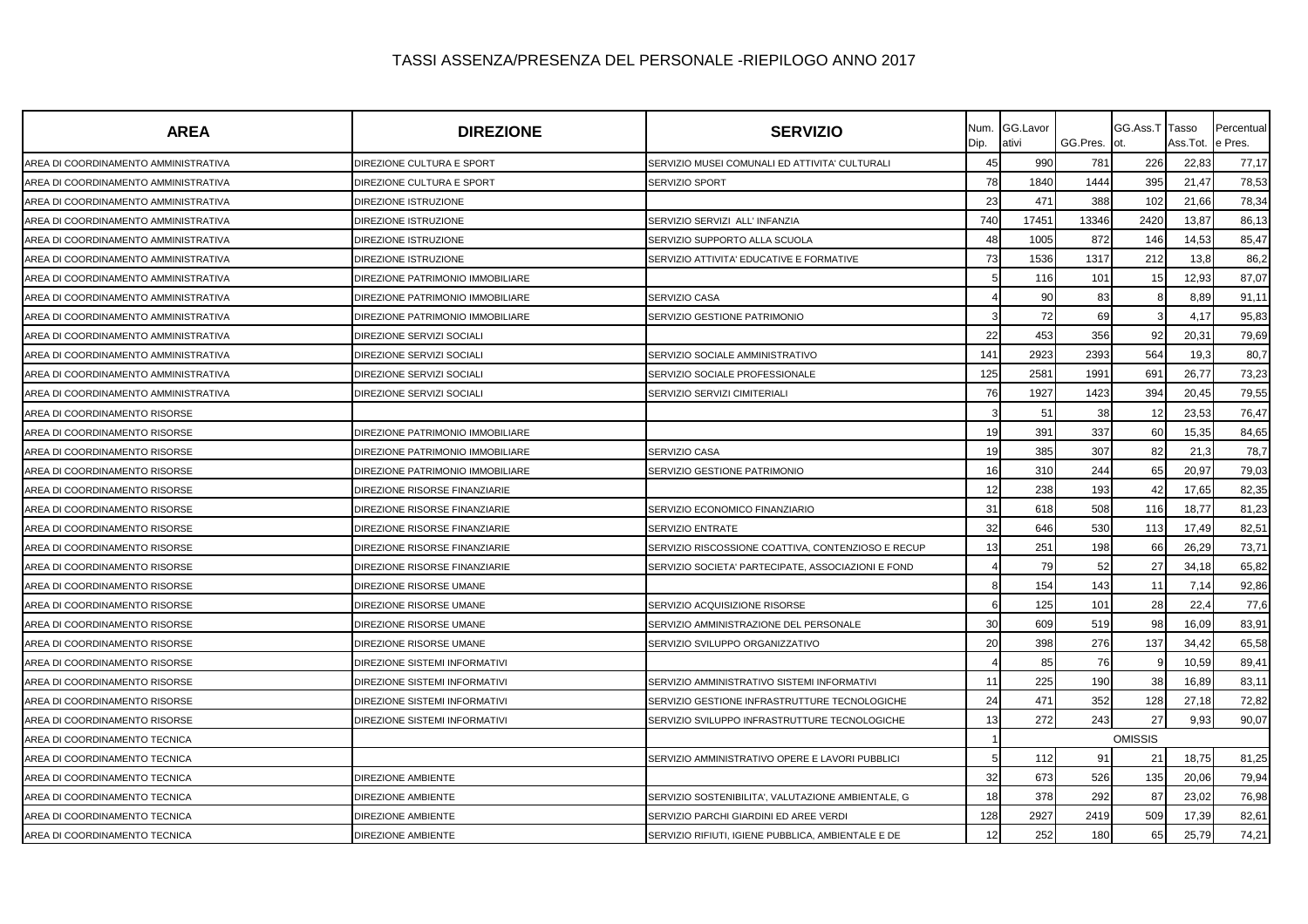| <b>AREA</b>                   | <b>DIREZIONE</b>                                  | <b>SERVIZIO</b>                                    | Num.<br>Dip. | GG.Lavor<br>ativi | GG.Pres. ot. | GG.Ass.T Tasso | Ass. Tot. e Pres. | Percentual |
|-------------------------------|---------------------------------------------------|----------------------------------------------------|--------------|-------------------|--------------|----------------|-------------------|------------|
| AREA DI COORDINAMENTO TECNICA | DIREZIONE NUOVE INFRASTRUTTURE E MOBILITA'        |                                                    |              | 80                | 67           | 12             |                   | 85         |
| AREA DI COORDINAMENTO TECNICA | DIREZIONE NUOVE INFRASTRUTTURE E MOBILITA'        | SERVIZIO UFFICIO TRAMVIA/INTERVENTI TAV E AUTOSTRA | 16           | 336               | 305          | 28             | 8,33              | 91,67      |
| AREA DI COORDINAMENTO TECNICA | DIREZIONE NUOVE INFRASTRUTTURE E MOBILITA'        | <b>SERVIZIO MOBILITA'</b>                          | 40           | 818               | 688          | 122            | 14,91             | 85,09      |
| AREA DI COORDINAMENTO TECNICA | <b>DIREZIONE NUOVE INFRASTRUTTURE E MOBILITA'</b> | <b>SERVIZIO VIABILITA'</b>                         | 43           | 894               | 725          | 188            | 21,03             | 78,97      |
| AREA DI COORDINAMENTO TECNICA | DIREZIONE NUOVE INFRASTRUTTURE E MOBILITA'        | SERVIZIO AMMINISTRATIVO OPERE E LAVORI PUBBLICI    | 24           | 493               | 420          | 78             | 15,82             | 84,18      |
| AREA DI COORDINAMENTO TECNICA | DIREZIONE NUOVE INFRASTRUTTURE E MOBILITA'        | SERVIZIO PROGRAMMAZIONE MOBILITA' E PISTE CICLABIL | 22           | 438               | 385          | 53             | 12,1              | 87,9       |
| AREA DI COORDINAMENTO TECNICA | DIREZIONE SERVIZI TECNICI                         |                                                    | 51           | 1058              | 880          | 170            | 16,07             | 83,93      |
| AREA DI COORDINAMENTO TECNICA | DIREZIONE SERVIZI TECNICI                         | SERVIZIO GESTIONE E MANUTENZIONE                   | 71           | 1495              | 1193         | 300            | 20,07             | 79,93      |
| AREA DI COORDINAMENTO TECNICA | DIREZIONE SERVIZI TECNICI                         | SERVIZIO BELLE ARTI E FABBRICA DI PALAZZO VECCHIO  | 31           | 653               | 589          | 58             | 8,88              | 91,12      |
| AREA DI COORDINAMENTO TECNICA | DIREZIONE SERVIZI TECNICI                         | SERVIZIO SUPPORTO TECNICO QUARTIERI E IMPIANTI SPO | 37           | 784I              | 672          | 109            | 13,9              | 86,1       |
| AREA DI COORDINAMENTO TECNICA | DIREZIONE SISTEMI INFORMATIVI                     |                                                    |              |                   |              | <b>OMISSIS</b> |                   |            |
| AREA DI COORDINAMENTO TECNICA | <b>DIREZIONE SISTEMI INFORMATIVI</b>              | SERVIZIO GESTIONE INFRASTRUTTURE TECNOLOGICHE      |              | 109               | 91           | 22             | 20,18             | 79,82      |
| AREA DI COORDINAMENTO TECNICA | <b>DIREZIONE SISTEMI INFORMATIVI</b>              | SERVIZIO SVILUPPO INFRASTRUTTURE TECNOLOGICHE      |              | 64                | 56           |                | 12,5              | 87,5       |
| AREA DI COORDINAMENTO TECNICA | <b>DIREZIONE SISTEMI INFORMATIVI</b>              | SERVIZIO AMMINISTRATIVO SISTEMI INFORMATIVI        |              | 53                | 52           |                | 1,89              | 98,11      |
| AREA DI COORDINAMENTO TECNICA | <b>DIREZIONE URBANISTICA</b>                      |                                                    |              | 89                | 76           | 12             | 13,48             | 86,52      |
| AREA DI COORDINAMENTO TECNICA | DIREZIONE URBANISTICA                             | SERVIZIO EDILIZIA PRIVATA                          | 45           | 941               | 774          | 182            | 19,34             | 80,66      |
| AREA DI COORDINAMENTO TECNICA | DIREZIONE URBANISTICA                             | SERVIZIO PIANIFICAZIONE URBANISTICA                | 12           | 252               | 225          | 27             | 10,71             | 89,29      |
| AREA DI COORDINAMENTO TECNICA | DIREZIONE URBANISTICA                             | SERVIZIO AMMINISTRATIVO URBANISTICA                | 48           | 1003              | 837          | 168            | 16,75             | 83,25      |

### **ottobre-17**

| <b>AREA</b>                 | <b>ZONA</b>                                                                | <b>SERVIZIO</b>                                    | Dip. | Num. GG.Lavor<br>ativi | GG.Pres. ot. | GG.Ass.T Tasso | Ass. Tot. e Pres. | Percentual |
|-----------------------------|----------------------------------------------------------------------------|----------------------------------------------------|------|------------------------|--------------|----------------|-------------------|------------|
|                             | DIREZIONE DEL CONSIGLIO                                                    |                                                    |      | 979                    | 869          | 119            | 12,16             | 87,84      |
|                             | UFFICIO DEL SINDACO                                                        |                                                    | 31   | 699                    | 597          | 97             | 13,88             | 86,12      |
|                             | UFFICIO DEL SINDACO                                                        | UFFICIO DI GABINETTO                               |      | 1018                   | 911          | 109            | 10,71             | 89,29      |
|                             | UFFICIO DEL SINDACO                                                        | PORTAVOCE DEL SINDACO E UFFICIO STAMPA             |      | 264                    | 250          |                | 5,3               | 94,7       |
|                             | UFFICIO DEL SINDACO                                                        | SERVIZIO CANALI DI COMUNICAZIONE                   |      | 264                    | 225          | 37             | 14,02             | 85,98      |
|                             | UFFICIO DEL SINDACO                                                        | SERVIZIO EVENTI E RELAZIONI INTERNAZIONALI         |      | 382                    | 328          | 39             | 10,21             | 89,79      |
|                             | UFFICIO DEL SINDACO                                                        | SERVIZIO PROTEZIONE CIVILE                         | 17   | 385                    | 364          | 20             | 5,19              | 94,81      |
|                             | DIREZIONE CORPO POLIZIA MUNICIPALE                                         |                                                    | 843  | 21487                  | 16526        | 2719           | 12,65             | 87,35      |
|                             | DIREZIONE CORPO POLIZIA MUNICIPALE                                         | SERVIZIO SUPPORTO GIURIDICO AMMINISTRATIVO POLIZIA |      | 68                     | 42           | 25             | 36,76             | 63,24      |
| <b>SEGRETARIO GENERALE</b>  |                                                                            |                                                    |      | 22                     | 18           |                | 18,18             | 81,82      |
| <b>SEGRETARIO GENERALE</b>  | <b>AVVOCATURA</b>                                                          |                                                    |      | 299                    | 208          | 105            | 35,12             | 64,88      |
| <b>SEGRETARIO GENERALE</b>  | <b>AVVOCATURA</b>                                                          | SERVIZIO ASSETTO E TUTELA DEL TERRITORIO           |      | 22                     | 22           |                |                   | 100        |
| <b>SEGRETARIO GENERALE</b>  | <b>AVVOCATURA</b>                                                          | SERVIZIO ECONOMICO, PATRIMONIALE E PUBBLICO IMPIEG |      | 66                     | 64           |                | 3,03              | 96,97      |
| <b>ISEGRETARIO GENERALE</b> | <b>AVVOCATURA</b>                                                          | SERVIZIO LAVORI PUBBLICI E ATTIVITA' CONTRATTUALI  |      | 66                     | 61           |                | 6,06              | 93,94      |
| <b>ISEGRETARIO GENERALE</b> | UFFICIO SEGRETERIA GENERALE E AFFARI ISTITUZIONALI                         |                                                    | 54   | 1172                   | 1012         | 148            | 12,63             | 87,37      |
| <b>ISEGRETARIO GENERALE</b> | UFFICIO SEGRETERIA GENERALE E AFFARI ISTITUZION SERVIZIO CENTRALE ACQUISTI |                                                    | 100  | 2199                   | 1927         | 293            | 13,32             | 86,68      |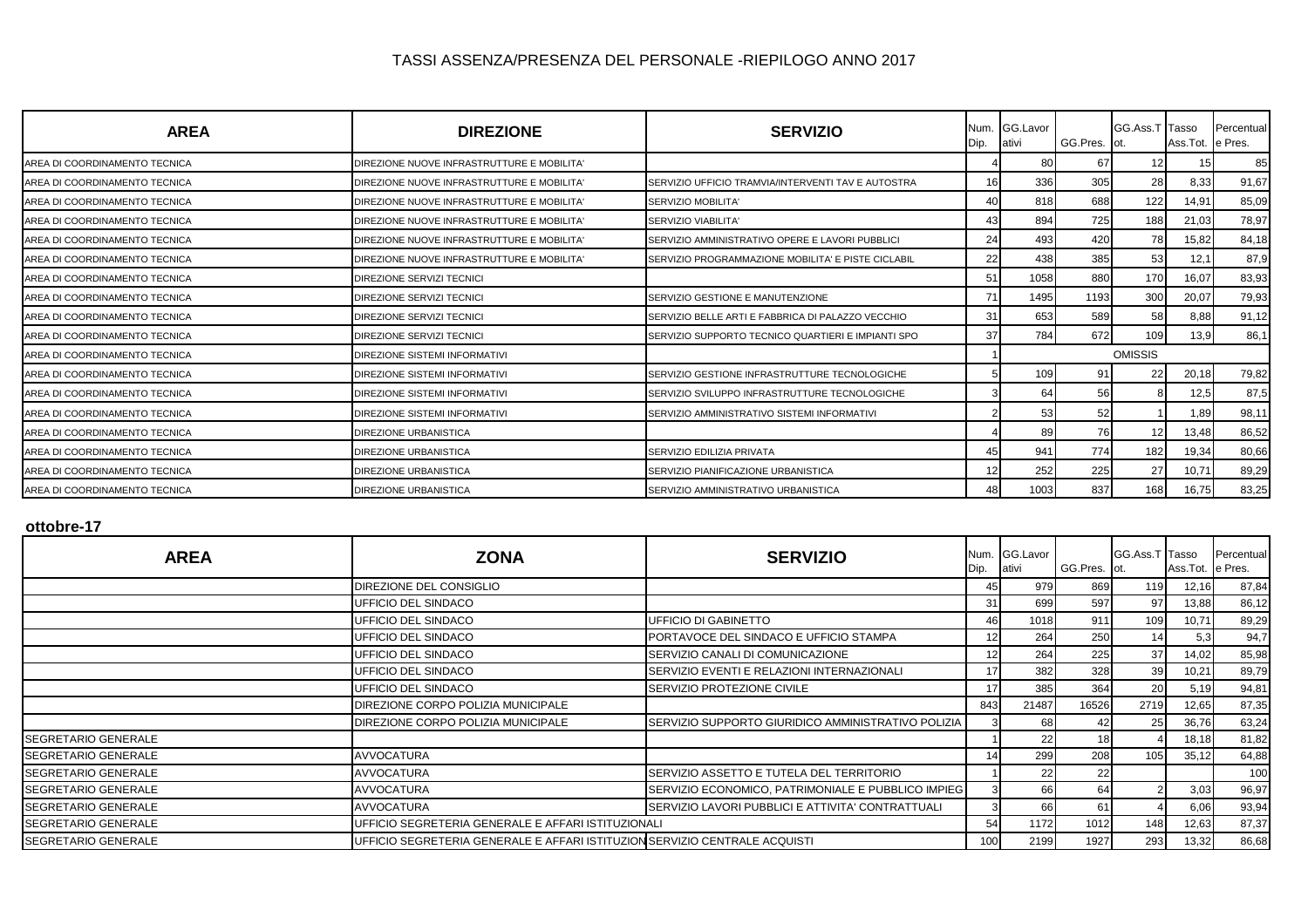| <b>AREA</b>                   | <b>DIREZIONE</b>                           | <b>SERVIZIO</b>                                                                                    | Num.<br>Dip.    | GG.Lavor<br>ativi | GG.Pres. | GG.Ass.T Tasso<br>lot. | Ass.Tot. | Percentual<br>e Pres. |
|-------------------------------|--------------------------------------------|----------------------------------------------------------------------------------------------------|-----------------|-------------------|----------|------------------------|----------|-----------------------|
| SEGRETARIO GENERALE           |                                            | UFFICIO SEGRETERIA GENERALE E AFFARI ISTITUZION SERVIZIO ANTICORRUZIONE, TRASPARENZA E CONTROLLI   |                 | 110               | 79       | 40                     | 36,36    | 63,64                 |
| SEGRETARIO GENERALE           |                                            | UFFICIO SEGRETERIA GENERALE E AFFARI ISTITUZION SERVIZIO SOCIETA' PARTECIPATE, ASSOCIAZIONI E FOND | $5\overline{5}$ | 101               | 96       | 5                      | 4,95     | 95,05                 |
| DIREZIONE GENERALE            | DIREZIONE SERVIZI TERRITORIALI INTEGRATI   |                                                                                                    | 9               | 198               | 170      | 28                     | 14,14    | 85,86                 |
| <b>DIREZIONE GENERALE</b>     | DIREZIONE SERVIZI TERRITORIALI INTEGRATI   | SERVIZIO SERVIZI DEMOGRAFICI                                                                       | 130             | 2837              | 2457     | 365                    | 12,87    | 87,13                 |
| <b>DIREZIONE GENERALE</b>     | DIREZIONE SERVIZI TERRITORIALI INTEGRATI   | SERVIZIO QUARTIERI E SPORTELLI AL CITTADINO                                                        | 62              | 1382              | 1150     | 230                    | 16,64    | 83,36                 |
| DIREZIONE GENERALE            | DIREZIONE SERVIZI TERRITORIALI INTEGRATI   | SERVIZIO STATISTICA E TOPONOMASTICA                                                                | 12              | 252               | 235      | 14                     | 5.56     | 94,44                 |
| <b>DIREZIONE GENERALE</b>     |                                            |                                                                                                    | 8               | 176               | 163      | 12                     | 6,82     | 93,18                 |
| <b>DIREZIONE GENERALE</b>     |                                            | SERVIZIO PIANIFICAZIONE CONTROLLO E QUALITA'                                                       | 8               | 176               | 167      |                        | 5,11     | 94,89                 |
| <b>DIREZIONE GENERALE</b>     |                                            | SERVIZIO EURO PROGETTAZIONE E RICERCA FINANZIAMEI                                                  | 8               | 176               | 157      | 21                     | 11,93    | 88,07                 |
| DIREZIONE GENERALE            |                                            | SERVIZIO PREVENZIONE E PROTEZIONE                                                                  | 12              | 264               | 247      | 18                     | 6,82     | 93,18                 |
| <b>DIREZIONE GENERALE</b>     | DIREZIONE RISORSE FINANZIARIE              |                                                                                                    | 14              | 308               | 253      | 61                     | 19,81    | 80,19                 |
| <b>DIREZIONE GENERALE</b>     | DIREZIONE RISORSE FINANZIARIE              | SERVIZIO ECONOMICO FINANZIARIO                                                                     | 37              | 801               | 672      | 149                    | 18,6     | 81,4                  |
| DIREZIONE GENERALE            | DIREZIONE RISORSE FINANZIARIE              | SERVIZIO RISCOSSIONE COATTIVA, CONTENZIOSO E RECU                                                  | 15              | 326               | 271      | 70                     | 21,47    | 78,53                 |
| <b>DIREZIONE GENERALE</b>     | DIREZIONE RISORSE FINANZIARIE              | <b>SERVIZIO ENTRATE</b>                                                                            | 37              | 814               | 711      | 107                    | 13,14    | 86,86                 |
| <b>DIREZIONE GENERALE</b>     | DIREZIONE RISORSE FINANZIARIE              | SERVIZIO STATISTICA E TOPONOMASTICA                                                                | $\overline{2}$  | 56                | 51       |                        | 8,93     | 91,07                 |
| DIREZIONE GENERALE            | DIREZIONE RISORSE UMANE                    |                                                                                                    | 8               | 177               | 162      | 14                     | 7,91     | 92,09                 |
| <b>DIREZIONE GENERALE</b>     | DIREZIONE RISORSE UMANE                    | SERVIZIO SVILUPPO ORGANIZZATIVO                                                                    | 24              | 536               | 428      | 110                    | 20,52    | 79,48                 |
| <b>DIREZIONE GENERALE</b>     | DIREZIONE RISORSE UMANE                    | SERVIZIO AMMINISTRAZIONE DEL PERSONALE                                                             | 36              | 788               | 705      | 85                     | 10,79    | 89,21                 |
| <b>DIREZIONE GENERALE</b>     | DIREZIONE RISORSE UMANE                    | SERVIZIO ACQUISIZIONE RISORSE                                                                      | 8               | 176               | 149      | 33                     | 18,75    | 81,25                 |
| AREA DI COORDINAMENTO TECNICA |                                            |                                                                                                    | $\overline{2}$  | 43                | 39       |                        | 9,3      | 90,7                  |
| AREA DI COORDINAMENTO TECNICA |                                            | SERVIZIO AMMINISTRATIVO OPERE E LAVORI PUBBLICI                                                    | 28              | 616               | 540      | 87                     | 14,12    | 85,88                 |
| AREA DI COORDINAMENTO TECNICA | <b>DIREZIONE AMBIENTE</b>                  |                                                                                                    | 32              | 703               | 566      | 128                    | 18,21    | 81,79                 |
| AREA DI COORDINAMENTO TECNICA | <b>DIREZIONE AMBIENTE</b>                  | SERVIZIO SOSTENIBILITA', VALUTAZIONE AMBIENTALE, G                                                 | 18              | 396               | 324      | 65                     | 16.41    | 83,59                 |
| AREA DI COORDINAMENTO TECNICA | <b>DIREZIONE AMBIENTE</b>                  | SERVIZIO PARCHI GIARDINI ED AREE VERDI                                                             | 127             | 2929              | 2492     | 443                    | 15,12    | 84,88                 |
| AREA DI COORDINAMENTO TECNICA | <b>DIREZIONE AMBIENTE</b>                  | SERVIZIO RIFIUTI, IGIENE PUBBLICA, AMBIENTALE E DE                                                 | 12              | 264               | 196      | 54                     | 20,45    | 79,55                 |
| AREA DI COORDINAMENTO TECNICA | DIREZIONE SERVIZI TECNICI                  |                                                                                                    | 51              | 1104              | 931      | 182                    | 16,49    | 83,51                 |
| AREA DI COORDINAMENTO TECNICA | DIREZIONE SERVIZI TECNICI                  | SERVIZIO GESTIONE E MANUTENZIONE                                                                   | 71              | 1562              | 1371     | 195                    | 12,48    | 87,52                 |
| AREA DI COORDINAMENTO TECNICA | DIREZIONE SERVIZI TECNICI                  | SERVIZIO SUPPORTO TECNICO QUARTIERI E IMPIANTI SPO                                                 | 37              | 816               | 769      | 41                     | 5,02     | 94,98                 |
| AREA DI COORDINAMENTO TECNICA | DIREZIONE SERVIZI TECNICI                  | SERVIZIO BELLE ARTI E FABBRICA DI PALAZZO VECCHIO                                                  | 31              | 684               | 598      | 81                     | 11,84    | 88,16                 |
| AREA DI COORDINAMENTO TECNICA | DIREZIONE NUOVE INFRASTRUTTURE E MOBILITA' |                                                                                                    |                 | 84                | 69       |                        | 16,67    | 83,33                 |
| AREA DI COORDINAMENTO TECNICA | DIREZIONE NUOVE INFRASTRUTTURE E MOBILITA' | SERVIZIO UFFICIO TRAMVIA/INTERVENTI TAV E AUTOSTRA                                                 | 16              | 352               | 321      | 32                     | 9,09     | 90,91                 |
| AREA DI COORDINAMENTO TECNICA | DIREZIONE NUOVE INFRASTRUTTURE E MOBILITA' | <b>SERVIZIO MOBILITA'</b>                                                                          | 40              | 858               | 773      | 80                     | 9,32     | 90,68                 |
| AREA DI COORDINAMENTO TECNICA | DIREZIONE NUOVE INFRASTRUTTURE E MOBILITA' | <b>SERVIZIO VIABILITA'</b>                                                                         | 43              | 937               | 794      | 162                    | 17,29    | 82,71                 |
| AREA DI COORDINAMENTO TECNICA | DIREZIONE NUOVE INFRASTRUTTURE E MOBILITA' | SERVIZIO PROGRAMMAZIONE MOBILITA' E PISTE CICLABIL                                                 | 22              | 458               | 423      | 34                     | 7,42     | 92,58                 |
| AREA DI COORDINAMENTO TECNICA | <b>DIREZIONE URBANISTICA</b>               |                                                                                                    |                 | 88                | 81       | 6                      | 6.82     | 93,18                 |
| AREA DI COORDINAMENTO TECNICA | <b>DIREZIONE URBANISTICA</b>               | SERVIZIO EDILIZIA PRIVATA                                                                          | 46              | 1008              | 855      | 171                    | 16,96    | 83,04                 |
| AREA DI COORDINAMENTO TECNICA | DIREZIONE URBANISTICA                      | SERVIZIO PIANIFICAZIONE URBANISTICA                                                                | 12              | 264               | 254      |                        | 3,41     | 96,59                 |
| AREA DI COORDINAMENTO TECNICA | <b>DIREZIONE URBANISTICA</b>               | SERVIZIO AMMINISTRATIVO URBANISTICA                                                                | 47              | 1030              | 893      | 144                    | 13,98    | 86,02                 |
| AREA DI COORDINAMENTO TECNICA | DIREZIONE SISTEMI INFORMATIVI              |                                                                                                    | 5               | 110               | 103      |                        | 6,36     | 93,64                 |
| AREA DI COORDINAMENTO TECNICA | DIREZIONE SISTEMI INFORMATIVI              | SERVIZIO GESTIONE INFRASTRUTTURE TECNOLOGICHE                                                      | 28              | 585               | 503      | 88                     | 15,04    | 84,96                 |
| AREA DI COORDINAMENTO TECNICA | DIREZIONE SISTEMI INFORMATIVI              | SERVIZIO SVILUPPO INFRASTRUTTURE TECNOLOGICHE                                                      | 16              | 352               | 303      | 52                     | 14,77    | 85,23                 |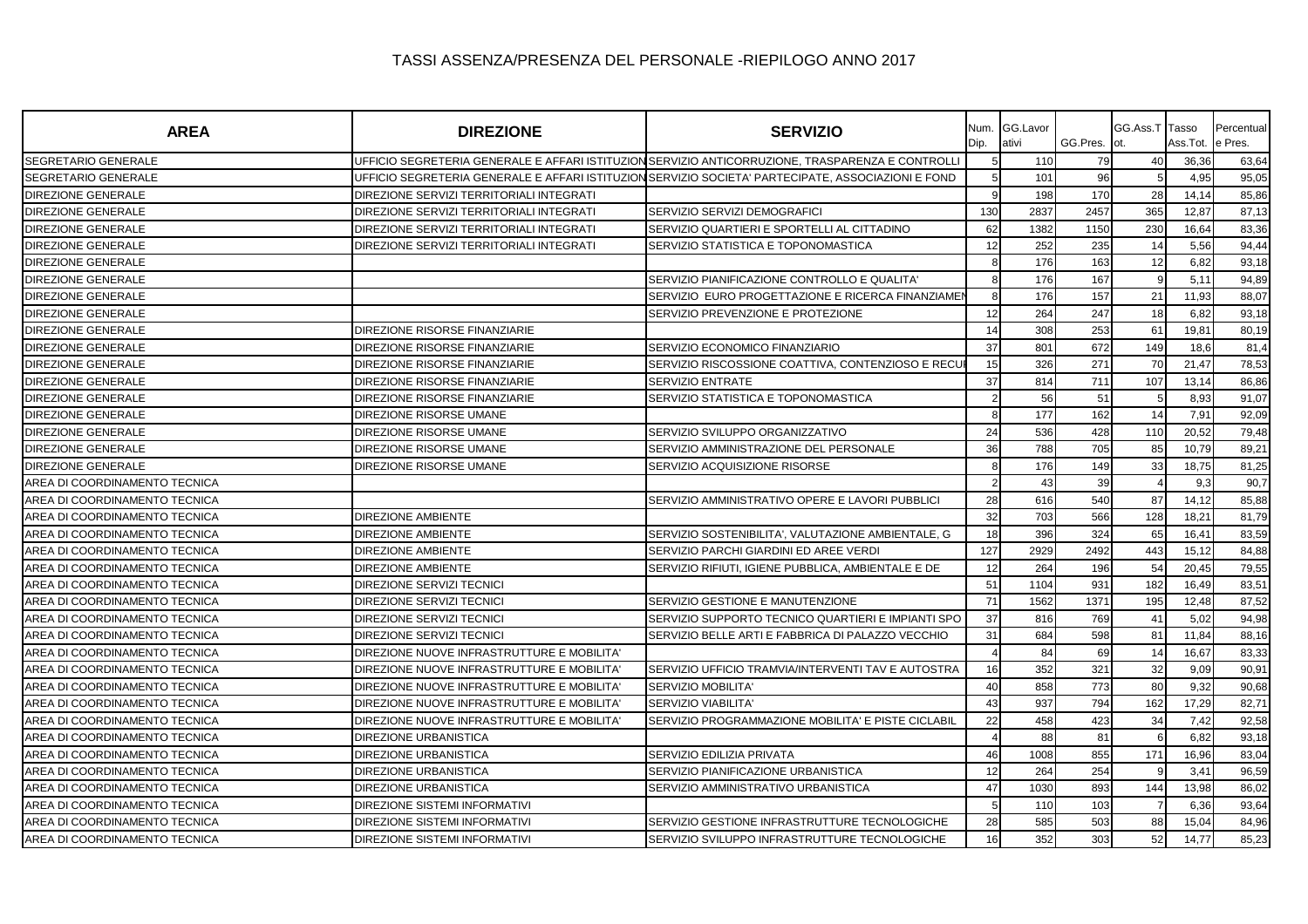| <b>AREA</b>                          | <b>DIREZIONE</b>                         | <b>SERVIZIO</b>                                   | Num.<br>Dip. | GG.Lavor<br>ativi | GG.Pres. ot. | GG.Ass.T Tasso  | Ass.Tot. | Percentual<br>le Pres. |
|--------------------------------------|------------------------------------------|---------------------------------------------------|--------------|-------------------|--------------|-----------------|----------|------------------------|
| AREA DI COORDINAMENTO TECNICA        | DIREZIONE SISTEMI INFORMATIVI            | SERVIZIO AMMINISTRATIVO SISTEMI INFORMATIVI       |              | 290               | 261          | 30 <sup>1</sup> | 10,34    | 89,66                  |
| AREA DI COORDINAMENTO AMMINISTRATIVA |                                          |                                                   |              | 194               | 172          | 30              | 15,46    | 84,54                  |
| AREA DI COORDINAMENTO AMMINISTRATIVA | DIREZIONE PATRIMONIO IMMOBILIARE         |                                                   | 29           | 628               | 573          | 55              | 8,76     | 91,24                  |
| AREA DI COORDINAMENTO AMMINISTRATIVA | DIREZIONE PATRIMONIO IMMOBILIARE         | SERVIZIO CASA                                     | 23           | 497               | 416          | 88              | 17,71    | 82,29                  |
| AREA DI COORDINAMENTO AMMINISTRATIVA | DIREZIONE PATRIMONIO IMMOBILIARE         | SERVIZIO GESTIONE PATRIMONIO                      | 19           | 401               | 370          | 32              | 7,98     | 92,02                  |
| AREA DI COORDINAMENTO AMMINISTRATIVA | DIREZIONE ATTIVITA' ECONOMICHE E TURISMO |                                                   | 25           | 550               | 450          | 106             | 19,27    | 80,73                  |
| AREA DI COORDINAMENTO AMMINISTRATIVA | DIREZIONE ATTIVITA' ECONOMICHE E TURISMO | SERVIZIO ATTIVITA' PRODUTTIVE                     | 25           | 541               | 445          | 110             | 20,33    | 79,67                  |
| AREA DI COORDINAMENTO AMMINISTRATIVA | DIREZIONE ATTIVITA' ECONOMICHE E TURISMO | SERVIZIO COMMERCIO AREE PUBBLICHE OCCUPAZIONE SU  | 36           | 792               | 715          | 74              | 9,34     | 90,66                  |
| AREA DI COORDINAMENTO AMMINISTRATIVA | DIREZIONE ATTIVITA' ECONOMICHE E TURISMO | SERVIZIO PROMOZIONE ECONOMICA, TURISTICA E LAVORO |              | 149               | 115          | 38              | 25,5     | 74,5                   |
| AREA DI COORDINAMENTO AMMINISTRATIVA | DIREZIONE ISTRUZIONE                     |                                                   | 22           | 479               | 440          | 57              | 11,9     | 88,1                   |
| AREA DI COORDINAMENTO AMMINISTRATIVA | DIREZIONE ISTRUZIONE                     | SERVIZIO SERVIZI ALL' INFANZIA                    | 733          | 17693             | 13820        | 2622            | 14,82    | 85,18                  |
| AREA DI COORDINAMENTO AMMINISTRATIVA | DIREZIONE ISTRUZIONE                     | SERVIZIO SUPPORTO ALLA SCUOLA                     | 49           | 1068              | 926          | 155             | 14,51    | 85,49                  |
| AREA DI COORDINAMENTO AMMINISTRATIVA | DIREZIONE ISTRUZIONE                     | SERVIZIO ATTIVITA' EDUCATIVE E FORMATIVE          | 72           | 1574              | 1345         | 245             | 15,57    | 84,43                  |
| AREA DI COORDINAMENTO AMMINISTRATIVA | DIREZIONE CULTURA E SPORT                |                                                   | 22           | 479               | 425          | 53              | 11,06    | 88,94                  |
| AREA DI COORDINAMENTO AMMINISTRATIVA | DIREZIONE CULTURA E SPORT                | SERVIZIO BIBLIOTECHE. ARCHIVI E POLITICHE GIOVAN  | 98           | 2235              | 1808         | 411             | 18,39    | 81,61                  |
| AREA DI COORDINAMENTO AMMINISTRATIVA | DIREZIONE CULTURA E SPORT                | SERVIZIO MUSEI COMUNALI ED ATTIVITA' CULTURALI    | 46           | 1042              | 869          | 174             | 16,7     | 83,3                   |
| AREA DI COORDINAMENTO AMMINISTRATIVA | DIREZIONE CULTURA E SPORT                | <b>SERVIZIO SPORT</b>                             | 77           | 1846              | 1521         | 295             | 15,98    | 84,02                  |
| AREA DI COORDINAMENTO AMMINISTRATIVA | DIREZIONE SERVIZI SOCIALI                |                                                   | 21           | 453               | 362          | 94              | 20,75    | 79,25                  |
| AREA DI COORDINAMENTO AMMINISTRATIVA | DIREZIONE SERVIZI SOCIALI                | SERVIZIO SOCIALE AMMINISTRATIVO                   | 141          | 3054              | 2502         | 583             | 19,09    | 80,91                  |
| AREA DI COORDINAMENTO AMMINISTRATIVA | DIREZIONE SERVIZI SOCIALI                | SERVIZIO SOCIALE PROFESSIONALE                    | 123          | 2676              | 2216         | 538             | 20,7     | 79,9                   |
| AREA DI COORDINAMENTO AMMINISTRATIVA | DIREZIONE SERVIZI SOCIALI                | SERVIZIO SERVIZI CIMITERIALI                      | 76           | 1934              | 1604         | 220             | 11,38    | 88,62                  |

#### **novembre-17**

| <b>AREA</b>                 | <b>DIREZIONE</b>                                   | <b>SERVIZIO</b>                                    | Dip.            | Num. GG.Lavor<br>ativi | GG.Pres. ot. | GG.Ass.T Tasso | Ass. Tot. e Pres. | Percentual |
|-----------------------------|----------------------------------------------------|----------------------------------------------------|-----------------|------------------------|--------------|----------------|-------------------|------------|
|                             | DIREZIONE DEL CONSIGLIO                            |                                                    | 45              | 942                    | 802          | 151            | 16,03             | 83,97      |
|                             | UFFICIO DEL SINDACO                                |                                                    | 31              | 668                    | 585          | 78             | 11,68             | 88,32      |
|                             | UFFICIO DEL SINDACO                                | UFFICIO DI GABINETTO                               | 46              | 972                    | 858          | 99             | 10,19             | 89,81      |
|                             | UFFICIO DEL SINDACO                                | PORTAVOCE DEL SINDACO E UFFICIO STAMPA             | 12 <sup>1</sup> | 252                    | 241          | 111            | 4,37              | 95,63      |
|                             | UFFICIO DEL SINDACO                                | SERVIZIO CANALI DI COMUNICAZIONE                   | 11              | 231                    | 208          | 22             | 9,52              | 90,48      |
|                             | UFFICIO DEL SINDACO                                | SERVIZIO EVENTI E RELAZIONI INTERNAZIONALI         | 17              | 365                    | 323          | 30             | 8,22              | 91,78      |
|                             | UFFICIO DEL SINDACO                                | SERVIZIO PROTEZIONE CIVILE                         | 17              | 369                    | 333          | 35             | 9,49              | 90,51      |
|                             | DIREZIONE CORPO POLIZIA MUNICIPALE                 |                                                    | 901             | 21906                  | 16736        | 3320           | 15,16             | 84,84      |
|                             | DIREZIONE CORPO POLIZIA MUNICIPALE                 | SERVIZIO SUPPORTO GIURIDICO AMMINISTRATIVO POLIZIA |                 | 121                    | 59           | 52             | 42,98             | 57,02      |
| <b>ISEGRETARIO GENERALE</b> |                                                    |                                                    |                 |                        |              | <b>OMISSIS</b> |                   |            |
| <b>ISEGRETARIO GENERALE</b> | <b>AVVOCATURA</b>                                  |                                                    | 14              | 285                    | 201          | 107            | 37,54             | 62,46      |
| <b>ISEGRETARIO GENERALE</b> | <b>AVVOCATURA</b>                                  | SERVIZIO ASSETTO E TUTELA DEL TERRITORIO           |                 | <b>OMISSIS</b>         |              |                |                   |            |
| <b>ISEGRETARIO GENERALE</b> | <b>AVVOCATURA</b>                                  | SERVIZIO ECONOMICO, PATRIMONIALE E PUBBLICO IMPIEG |                 | 63                     | 60 l         |                | 3,17              | 96,83      |
| <b>ISEGRETARIO GENERALE</b> | <b>AVVOCATURA</b>                                  | SERVIZIO LAVORI PUBBLICI E ATTIVITA' CONTRATTUALI  |                 | 63                     | 59           |                | 1,59              | 98,41      |
| <b>ISEGRETARIO GENERALE</b> | UFFICIO SEGRETERIA GENERALE E AFFARI ISTITUZIONALI |                                                    | 52              | 1078                   | 918          | 144            | 13,36             | 86,64      |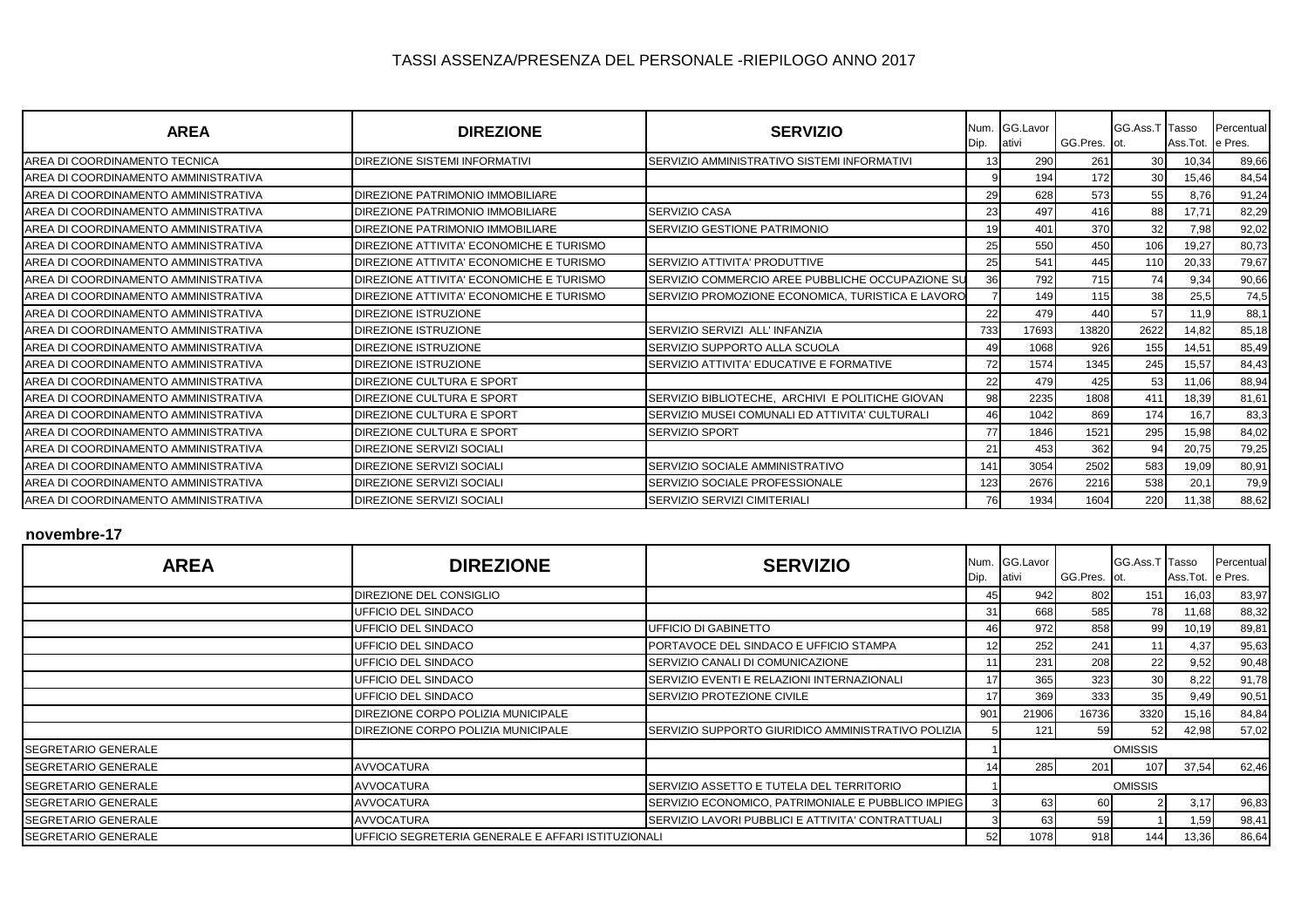| SEGRETARIO GENERALE<br>UFFICIO SEGRETERIA GENERALE E AFFARI ISTITUZION SERVIZIO CENTRALE ACQUISTI<br>2078<br>1721<br>370<br>17.8'<br>99<br>82,19<br>SEGRETARIO GENERALE<br>UFFICIO SEGRETERIA GENERALE E AFFARI ISTITUZION SERVIZIO ANTICORRUZIONE, TRASPARENZA E CONTROLLI<br>5<br>73<br>39,05<br>105<br>41<br>60,95<br>SEGRETARIO GENERALE<br>UFFICIO SEGRETERIA GENERALE E AFFARI ISTITUZION SERVIZIO SOCIETA' PARTECIPATE, ASSOCIAZIONI E FOND<br>5<br>96<br>90<br>6,25<br>93,75<br>8<br>168<br>153<br>13<br>92,26<br><b>DIREZIONE GENERALE</b><br>7,74<br>SERVIZIO PIANIFICAZIONE CONTROLLO E QUALITA'<br>$\mathbf{a}$<br>168<br>159<br>5,36<br>94,64<br><b>DIREZIONE GENERALE</b><br>DIREZIONE GENERALE<br>168<br>158<br>5,95<br>SERVIZIO EURO PROGETTAZIONE E RICERCA FINANZIAMEI<br>8<br>10<br>94,05<br>12<br>252<br>34<br><b>DIREZIONE GENERALE</b><br>SERVIZIO PREVENZIONE E PROTEZIONE<br>216<br>13,49<br>86,51<br><b>DIREZIONE GENERALE</b><br>DIREZIONE SERVIZI TERRITORIALI INTEGRATI<br>193<br>148<br>43<br>22,28<br>77,72<br>9<br><b>DIREZIONE GENERALE</b><br>DIREZIONE SERVIZI TERRITORIALI INTEGRATI<br>SERVIZIO SERVIZI DEMOGRAFICI<br>130<br>2728<br>2234<br>493<br>18,07<br>81,93<br>DIREZIONE GENERALE<br>63<br>1337<br>203<br>15,18<br>DIREZIONE SERVIZI TERRITORIALI INTEGRATI<br>SERVIZIO QUARTIERI E SPORTELLI AL CITTADINO<br>1144<br>84,82<br>14<br><b>DIREZIONE GENERALE</b><br>DIREZIONE SERVIZI TERRITORIALI INTEGRATI<br>SERVIZIO STATISTICA E TOPONOMASTICA<br>294<br>273<br>20<br>93,2<br>6,8<br>14<br>294<br>253<br>50<br>17,01<br>82,99<br><b>DIREZIONE GENERALE</b><br>DIREZIONE RISORSE FINANZIARIE<br>DIREZIONE GENERALE<br>37<br>SERVIZIO ECONOMICO FINANZIARIO<br>764<br>192<br>25,13<br>74,87<br>DIREZIONE RISORSE FINANZIARIE<br>601 | <b>AREA</b> | <b>DIREZIONE</b> | <b>SERVIZIO</b> | Num.<br>Dip. | GG.Lavor<br>ativi | GG.Pres. | GG.Ass.T Tasso<br>lot. | Ass.Tot. | Percentual<br>e Pres. |
|----------------------------------------------------------------------------------------------------------------------------------------------------------------------------------------------------------------------------------------------------------------------------------------------------------------------------------------------------------------------------------------------------------------------------------------------------------------------------------------------------------------------------------------------------------------------------------------------------------------------------------------------------------------------------------------------------------------------------------------------------------------------------------------------------------------------------------------------------------------------------------------------------------------------------------------------------------------------------------------------------------------------------------------------------------------------------------------------------------------------------------------------------------------------------------------------------------------------------------------------------------------------------------------------------------------------------------------------------------------------------------------------------------------------------------------------------------------------------------------------------------------------------------------------------------------------------------------------------------------------------------------------------------------------------------------------------------------------------------------------------------------------------------|-------------|------------------|-----------------|--------------|-------------------|----------|------------------------|----------|-----------------------|
|                                                                                                                                                                                                                                                                                                                                                                                                                                                                                                                                                                                                                                                                                                                                                                                                                                                                                                                                                                                                                                                                                                                                                                                                                                                                                                                                                                                                                                                                                                                                                                                                                                                                                                                                                                                  |             |                  |                 |              |                   |          |                        |          |                       |
|                                                                                                                                                                                                                                                                                                                                                                                                                                                                                                                                                                                                                                                                                                                                                                                                                                                                                                                                                                                                                                                                                                                                                                                                                                                                                                                                                                                                                                                                                                                                                                                                                                                                                                                                                                                  |             |                  |                 |              |                   |          |                        |          |                       |
|                                                                                                                                                                                                                                                                                                                                                                                                                                                                                                                                                                                                                                                                                                                                                                                                                                                                                                                                                                                                                                                                                                                                                                                                                                                                                                                                                                                                                                                                                                                                                                                                                                                                                                                                                                                  |             |                  |                 |              |                   |          |                        |          |                       |
|                                                                                                                                                                                                                                                                                                                                                                                                                                                                                                                                                                                                                                                                                                                                                                                                                                                                                                                                                                                                                                                                                                                                                                                                                                                                                                                                                                                                                                                                                                                                                                                                                                                                                                                                                                                  |             |                  |                 |              |                   |          |                        |          |                       |
|                                                                                                                                                                                                                                                                                                                                                                                                                                                                                                                                                                                                                                                                                                                                                                                                                                                                                                                                                                                                                                                                                                                                                                                                                                                                                                                                                                                                                                                                                                                                                                                                                                                                                                                                                                                  |             |                  |                 |              |                   |          |                        |          |                       |
|                                                                                                                                                                                                                                                                                                                                                                                                                                                                                                                                                                                                                                                                                                                                                                                                                                                                                                                                                                                                                                                                                                                                                                                                                                                                                                                                                                                                                                                                                                                                                                                                                                                                                                                                                                                  |             |                  |                 |              |                   |          |                        |          |                       |
|                                                                                                                                                                                                                                                                                                                                                                                                                                                                                                                                                                                                                                                                                                                                                                                                                                                                                                                                                                                                                                                                                                                                                                                                                                                                                                                                                                                                                                                                                                                                                                                                                                                                                                                                                                                  |             |                  |                 |              |                   |          |                        |          |                       |
|                                                                                                                                                                                                                                                                                                                                                                                                                                                                                                                                                                                                                                                                                                                                                                                                                                                                                                                                                                                                                                                                                                                                                                                                                                                                                                                                                                                                                                                                                                                                                                                                                                                                                                                                                                                  |             |                  |                 |              |                   |          |                        |          |                       |
|                                                                                                                                                                                                                                                                                                                                                                                                                                                                                                                                                                                                                                                                                                                                                                                                                                                                                                                                                                                                                                                                                                                                                                                                                                                                                                                                                                                                                                                                                                                                                                                                                                                                                                                                                                                  |             |                  |                 |              |                   |          |                        |          |                       |
|                                                                                                                                                                                                                                                                                                                                                                                                                                                                                                                                                                                                                                                                                                                                                                                                                                                                                                                                                                                                                                                                                                                                                                                                                                                                                                                                                                                                                                                                                                                                                                                                                                                                                                                                                                                  |             |                  |                 |              |                   |          |                        |          |                       |
|                                                                                                                                                                                                                                                                                                                                                                                                                                                                                                                                                                                                                                                                                                                                                                                                                                                                                                                                                                                                                                                                                                                                                                                                                                                                                                                                                                                                                                                                                                                                                                                                                                                                                                                                                                                  |             |                  |                 |              |                   |          |                        |          |                       |
|                                                                                                                                                                                                                                                                                                                                                                                                                                                                                                                                                                                                                                                                                                                                                                                                                                                                                                                                                                                                                                                                                                                                                                                                                                                                                                                                                                                                                                                                                                                                                                                                                                                                                                                                                                                  |             |                  |                 |              |                   |          |                        |          |                       |
|                                                                                                                                                                                                                                                                                                                                                                                                                                                                                                                                                                                                                                                                                                                                                                                                                                                                                                                                                                                                                                                                                                                                                                                                                                                                                                                                                                                                                                                                                                                                                                                                                                                                                                                                                                                  |             |                  |                 |              |                   |          |                        |          |                       |
| <b>DIREZIONE GENERALE</b><br>15<br>256<br>76<br>75,56<br>DIREZIONE RISORSE FINANZIARIE<br>SERVIZIO RISCOSSIONE COATTIVA, CONTENZIOSO E RECU<br>311<br>24,44                                                                                                                                                                                                                                                                                                                                                                                                                                                                                                                                                                                                                                                                                                                                                                                                                                                                                                                                                                                                                                                                                                                                                                                                                                                                                                                                                                                                                                                                                                                                                                                                                      |             |                  |                 |              |                   |          |                        |          |                       |
| 37<br>777<br>67<br>DIREZIONE RISORSE FINANZIARIE<br>708<br><b>DIREZIONE GENERALE</b><br><b>SERVIZIO ENTRATE</b><br>8.62<br>91,38                                                                                                                                                                                                                                                                                                                                                                                                                                                                                                                                                                                                                                                                                                                                                                                                                                                                                                                                                                                                                                                                                                                                                                                                                                                                                                                                                                                                                                                                                                                                                                                                                                                 |             |                  |                 |              |                   |          |                        |          |                       |
| DIREZIONE GENERALE<br>DIREZIONE RISORSE UMANE<br>9<br>189<br>170<br>19<br>10,05<br>89,95                                                                                                                                                                                                                                                                                                                                                                                                                                                                                                                                                                                                                                                                                                                                                                                                                                                                                                                                                                                                                                                                                                                                                                                                                                                                                                                                                                                                                                                                                                                                                                                                                                                                                         |             |                  |                 |              |                   |          |                        |          |                       |
| 24<br>DIREZIONE GENERALE<br>SERVIZIO SVILUPPO ORGANIZZATIVO<br>504<br>108<br>21,43<br>78,57<br>DIREZIONE RISORSE UMANE<br>401                                                                                                                                                                                                                                                                                                                                                                                                                                                                                                                                                                                                                                                                                                                                                                                                                                                                                                                                                                                                                                                                                                                                                                                                                                                                                                                                                                                                                                                                                                                                                                                                                                                    |             |                  |                 |              |                   |          |                        |          |                       |
| 36<br>758<br>695<br><b>DIREZIONE GENERALE</b><br>DIREZIONE RISORSE UMANE<br>SERVIZIO AMMINISTRAZIONE DEL PERSONALE<br>64<br>8,44<br>91,56                                                                                                                                                                                                                                                                                                                                                                                                                                                                                                                                                                                                                                                                                                                                                                                                                                                                                                                                                                                                                                                                                                                                                                                                                                                                                                                                                                                                                                                                                                                                                                                                                                        |             |                  |                 |              |                   |          |                        |          |                       |
| DIREZIONE RISORSE UMANE<br>SERVIZIO ACQUISIZIONE RISORSE<br>8<br>168<br>160<br>4,76<br>95,24<br><b>DIREZIONE GENERALE</b>                                                                                                                                                                                                                                                                                                                                                                                                                                                                                                                                                                                                                                                                                                                                                                                                                                                                                                                                                                                                                                                                                                                                                                                                                                                                                                                                                                                                                                                                                                                                                                                                                                                        |             |                  |                 |              |                   |          |                        |          |                       |
| 79<br>7,59<br>AREA DI COORDINAMENTO TECNICA<br>73<br>92,41<br>$\Delta$                                                                                                                                                                                                                                                                                                                                                                                                                                                                                                                                                                                                                                                                                                                                                                                                                                                                                                                                                                                                                                                                                                                                                                                                                                                                                                                                                                                                                                                                                                                                                                                                                                                                                                           |             |                  |                 |              |                   |          |                        |          |                       |
| AREA DI COORDINAMENTO TECNICA<br>33<br>687<br>85<br>12,37<br>SERVIZIO AMMINISTRATIVO OPERE E LAVORI PUBBLICI<br>606<br>87,63                                                                                                                                                                                                                                                                                                                                                                                                                                                                                                                                                                                                                                                                                                                                                                                                                                                                                                                                                                                                                                                                                                                                                                                                                                                                                                                                                                                                                                                                                                                                                                                                                                                     |             |                  |                 |              |                   |          |                        |          |                       |
| 31<br>655<br>519<br>131<br>20<br>AREA DI COORDINAMENTO TECNICA<br><b>DIREZIONE AMBIENTE</b><br>80                                                                                                                                                                                                                                                                                                                                                                                                                                                                                                                                                                                                                                                                                                                                                                                                                                                                                                                                                                                                                                                                                                                                                                                                                                                                                                                                                                                                                                                                                                                                                                                                                                                                                |             |                  |                 |              |                   |          |                        |          |                       |
| 18<br>378<br>77<br>AREA DI COORDINAMENTO TECNICA<br>SERVIZIO SOSTENIBILITA', VALUTAZIONE AMBIENTALE, G<br>311<br>20.37<br>79,63<br><b>DIREZIONE AMBIENTE</b>                                                                                                                                                                                                                                                                                                                                                                                                                                                                                                                                                                                                                                                                                                                                                                                                                                                                                                                                                                                                                                                                                                                                                                                                                                                                                                                                                                                                                                                                                                                                                                                                                     |             |                  |                 |              |                   |          |                        |          |                       |
| 127<br>AREA DI COORDINAMENTO TECNICA<br><b>DIREZIONE AMBIENTE</b><br>SERVIZIO PARCHI GIARDINI ED AREE VERDI<br>2802<br>2377<br>445<br>15,88<br>84,12                                                                                                                                                                                                                                                                                                                                                                                                                                                                                                                                                                                                                                                                                                                                                                                                                                                                                                                                                                                                                                                                                                                                                                                                                                                                                                                                                                                                                                                                                                                                                                                                                             |             |                  |                 |              |                   |          |                        |          |                       |
| SERVIZIO RIFIUTI. IGIENE PUBBLICA. AMBIENTALE E DE<br>12<br>252<br>30<br>AREA DI COORDINAMENTO TECNICA<br><b>DIREZIONE AMBIENTE</b><br>208<br>11,9<br>88,1                                                                                                                                                                                                                                                                                                                                                                                                                                                                                                                                                                                                                                                                                                                                                                                                                                                                                                                                                                                                                                                                                                                                                                                                                                                                                                                                                                                                                                                                                                                                                                                                                       |             |                  |                 |              |                   |          |                        |          |                       |
| 45<br>931<br>850<br>83<br>AREA DI COORDINAMENTO TECNICA<br>DIREZIONE SERVIZI TECNICI<br>8,92<br>91,08                                                                                                                                                                                                                                                                                                                                                                                                                                                                                                                                                                                                                                                                                                                                                                                                                                                                                                                                                                                                                                                                                                                                                                                                                                                                                                                                                                                                                                                                                                                                                                                                                                                                            |             |                  |                 |              |                   |          |                        |          |                       |
| 71<br>AREA DI COORDINAMENTO TECNICA<br>DIREZIONE SERVIZI TECNICI<br>SERVIZIO GESTIONE E MANUTENZIONE<br>1491<br>1301<br>196<br>13,15<br>86,85                                                                                                                                                                                                                                                                                                                                                                                                                                                                                                                                                                                                                                                                                                                                                                                                                                                                                                                                                                                                                                                                                                                                                                                                                                                                                                                                                                                                                                                                                                                                                                                                                                    |             |                  |                 |              |                   |          |                        |          |                       |
| AREA DI COORDINAMENTO TECNICA<br>SERVIZIO SUPPORTO TECNICO QUARTIERI E IMPIANTI SPO<br>36<br>757<br>713<br><b>DIREZIONE SERVIZI TECNICI</b><br>45<br>5,94<br>94,06                                                                                                                                                                                                                                                                                                                                                                                                                                                                                                                                                                                                                                                                                                                                                                                                                                                                                                                                                                                                                                                                                                                                                                                                                                                                                                                                                                                                                                                                                                                                                                                                               |             |                  |                 |              |                   |          |                        |          |                       |
| 31<br>653<br>59<br>AREA DI COORDINAMENTO TECNICA<br>SERVIZIO BELLE ARTI E FABBRICA DI PALAZZO VECCHIO<br>586<br>90,96<br>DIREZIONE SERVIZI TECNICI<br>9,04                                                                                                                                                                                                                                                                                                                                                                                                                                                                                                                                                                                                                                                                                                                                                                                                                                                                                                                                                                                                                                                                                                                                                                                                                                                                                                                                                                                                                                                                                                                                                                                                                       |             |                  |                 |              |                   |          |                        |          |                       |
| 80<br>76<br>AREA DI COORDINAMENTO TECNICA<br>DIREZIONE NUOVE INFRASTRUTTURE E MOBILITA'<br>95                                                                                                                                                                                                                                                                                                                                                                                                                                                                                                                                                                                                                                                                                                                                                                                                                                                                                                                                                                                                                                                                                                                                                                                                                                                                                                                                                                                                                                                                                                                                                                                                                                                                                    |             |                  |                 |              |                   |          |                        |          |                       |
| AREA DI COORDINAMENTO TECNICA<br>16<br>DIREZIONE NUOVE INFRASTRUTTURE E MOBILITA'<br>SERVIZIO UFFICIO TRAMVIA/INTERVENTI TAV E AUTOSTRA<br>336<br>299<br>37<br>11,01<br>88,99                                                                                                                                                                                                                                                                                                                                                                                                                                                                                                                                                                                                                                                                                                                                                                                                                                                                                                                                                                                                                                                                                                                                                                                                                                                                                                                                                                                                                                                                                                                                                                                                    |             |                  |                 |              |                   |          |                        |          |                       |
| 40<br>729<br>AREA DI COORDINAMENTO TECNICA<br>DIREZIONE NUOVE INFRASTRUTTURE E MOBILITA'<br>819<br>91<br>11,11<br>88,89<br><b>SERVIZIO MOBILITA'</b>                                                                                                                                                                                                                                                                                                                                                                                                                                                                                                                                                                                                                                                                                                                                                                                                                                                                                                                                                                                                                                                                                                                                                                                                                                                                                                                                                                                                                                                                                                                                                                                                                             |             |                  |                 |              |                   |          |                        |          |                       |
| 42<br>874<br>738<br>133<br>AREA DI COORDINAMENTO TECNICA<br>DIREZIONE NUOVE INFRASTRUTTURE E MOBILITA'<br>SERVIZIO VIABILITA'<br>15,22<br>84,78                                                                                                                                                                                                                                                                                                                                                                                                                                                                                                                                                                                                                                                                                                                                                                                                                                                                                                                                                                                                                                                                                                                                                                                                                                                                                                                                                                                                                                                                                                                                                                                                                                  |             |                  |                 |              |                   |          |                        |          |                       |
| 22<br>AREA DI COORDINAMENTO TECNICA<br>DIREZIONE NUOVE INFRASTRUTTURE E MOBILITA'<br>SERVIZIO PROGRAMMAZIONE MOBILITA' E PISTE CICLABIL<br>437<br>404<br>34<br>7,78<br>92,22                                                                                                                                                                                                                                                                                                                                                                                                                                                                                                                                                                                                                                                                                                                                                                                                                                                                                                                                                                                                                                                                                                                                                                                                                                                                                                                                                                                                                                                                                                                                                                                                     |             |                  |                 |              |                   |          |                        |          |                       |
| AREA DI COORDINAMENTO TECNICA<br>74<br>10<br><b>DIREZIONE URBANISTICA</b><br>$\overline{4}$<br>84<br>11.9<br>88,1                                                                                                                                                                                                                                                                                                                                                                                                                                                                                                                                                                                                                                                                                                                                                                                                                                                                                                                                                                                                                                                                                                                                                                                                                                                                                                                                                                                                                                                                                                                                                                                                                                                                |             |                  |                 |              |                   |          |                        |          |                       |
| 45<br>AREA DI COORDINAMENTO TECNICA<br><b>DIREZIONE URBANISTICA</b><br>SERVIZIO EDILIZIA PRIVATA<br>940<br>776<br>189<br>20,11<br>79,89                                                                                                                                                                                                                                                                                                                                                                                                                                                                                                                                                                                                                                                                                                                                                                                                                                                                                                                                                                                                                                                                                                                                                                                                                                                                                                                                                                                                                                                                                                                                                                                                                                          |             |                  |                 |              |                   |          |                        |          |                       |
| 12<br>252<br>AREA DI COORDINAMENTO TECNICA<br>SERVIZIO PIANIFICAZIONE URBANISTICA<br>235<br>17<br>6,75<br>93,25<br>DIREZIONE URBANISTICA                                                                                                                                                                                                                                                                                                                                                                                                                                                                                                                                                                                                                                                                                                                                                                                                                                                                                                                                                                                                                                                                                                                                                                                                                                                                                                                                                                                                                                                                                                                                                                                                                                         |             |                  |                 |              |                   |          |                        |          |                       |
| 47<br>AREA DI COORDINAMENTO TECNICA<br>SERVIZIO AMMINISTRATIVO URBANISTICA<br>142<br>85,55<br><b>DIREZIONE URBANISTICA</b><br>983<br>849<br>14,45                                                                                                                                                                                                                                                                                                                                                                                                                                                                                                                                                                                                                                                                                                                                                                                                                                                                                                                                                                                                                                                                                                                                                                                                                                                                                                                                                                                                                                                                                                                                                                                                                                |             |                  |                 |              |                   |          |                        |          |                       |
| AREA DI COORDINAMENTO TECNICA<br>5<br>DIREZIONE SISTEMI INFORMATIVI<br>105<br>101<br>3,81<br>96,19                                                                                                                                                                                                                                                                                                                                                                                                                                                                                                                                                                                                                                                                                                                                                                                                                                                                                                                                                                                                                                                                                                                                                                                                                                                                                                                                                                                                                                                                                                                                                                                                                                                                               |             |                  |                 |              |                   |          |                        |          |                       |
| 28<br>558<br>470<br>AREA DI COORDINAMENTO TECNICA<br><b>DIREZIONE SISTEMI INFORMATIVI</b><br>SERVIZIO GESTIONE INFRASTRUTTURE TECNOLOGICHE<br>16,67<br>83,33<br>93                                                                                                                                                                                                                                                                                                                                                                                                                                                                                                                                                                                                                                                                                                                                                                                                                                                                                                                                                                                                                                                                                                                                                                                                                                                                                                                                                                                                                                                                                                                                                                                                               |             |                  |                 |              |                   |          |                        |          |                       |
| AREA DI COORDINAMENTO TECNICA<br>16<br>336<br>30<br><b>DIREZIONE SISTEMI INFORMATIVI</b><br>SERVIZIO SVILUPPO INFRASTRUTTURE TECNOLOGICHE<br>304<br>8,93<br>91,07                                                                                                                                                                                                                                                                                                                                                                                                                                                                                                                                                                                                                                                                                                                                                                                                                                                                                                                                                                                                                                                                                                                                                                                                                                                                                                                                                                                                                                                                                                                                                                                                                |             |                  |                 |              |                   |          |                        |          |                       |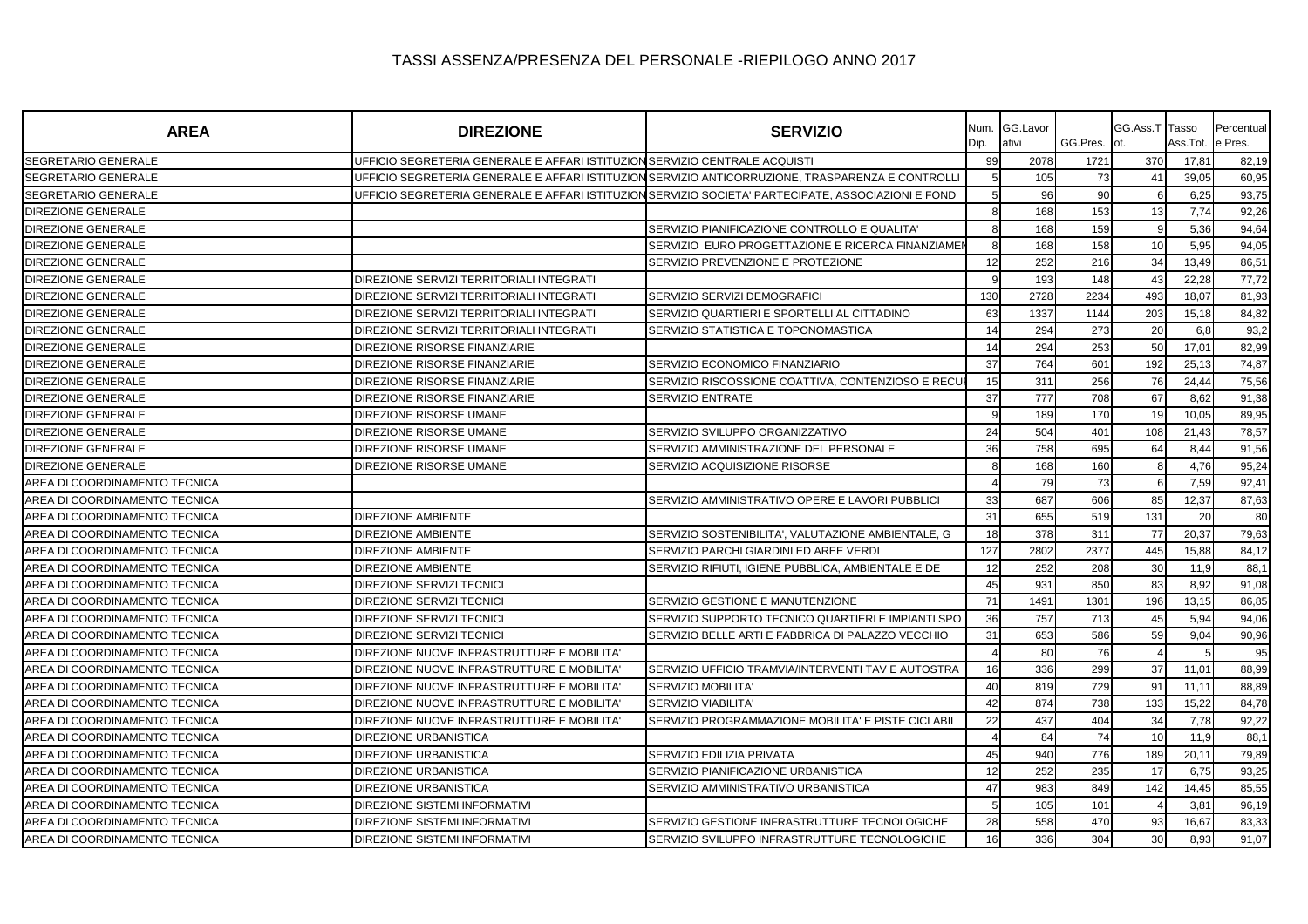| <b>AREA</b>                          | <b>DIREZIONE</b>                         | <b>SERVIZIO</b>                                   | INum.<br>Dip. | GG.Lavor<br>ativi | GG.Pres. | GG.Ass.T Tasso<br>lot. | Ass.Tot. | Percentual<br>e Pres. |
|--------------------------------------|------------------------------------------|---------------------------------------------------|---------------|-------------------|----------|------------------------|----------|-----------------------|
| AREA DI COORDINAMENTO TECNICA        | DIREZIONE SISTEMI INFORMATIVI            | SERVIZIO AMMINISTRATIVO SISTEMI INFORMATIVI       | 13            | 277               | 247      | 33                     | 11,91    | 88,09                 |
| AREA DI COORDINAMENTO AMMINISTRATIVA |                                          |                                                   |               | 193               | 168      | 23                     | 11,92    | 88,08                 |
| AREA DI COORDINAMENTO AMMINISTRATIVA | DIREZIONE PATRIMONIO IMMOBILIARE         |                                                   | 28            | 588               | 519      | 72                     | 12,24    | 87,76                 |
| AREA DI COORDINAMENTO AMMINISTRATIVA | DIREZIONE PATRIMONIO IMMOBILIARE         | SERVIZIO CASA                                     | 23            | 474               | 408      | 76                     | 16,03    | 83,97                 |
| AREA DI COORDINAMENTO AMMINISTRATIVA | DIREZIONE PATRIMONIO IMMOBILIARE         | SERVIZIO GESTIONE PATRIMONIO                      | 19            | 382               | 347      | 37                     | 9,69     | 90,31                 |
| AREA DI COORDINAMENTO AMMINISTRATIVA | DIREZIONE ATTIVITA' ECONOMICHE E TURISMO |                                                   | 25            | 525               | 448      | 76                     | 14,48    | 85,52                 |
| AREA DI COORDINAMENTO AMMINISTRATIVA | DIREZIONE ATTIVITA' ECONOMICHE E TURISMO | SERVIZIO ATTIVITA' PRODUTTIVE                     | 25            | 516               | 417      | 112                    | 21,71    | 78,29                 |
| AREA DI COORDINAMENTO AMMINISTRATIVA | DIREZIONE ATTIVITA' ECONOMICHE E TURISMO | SERVIZIO COMMERCIO AREE PUBBLICHE OCCUPAZIONE SU  | 36            | 756               | 705      | 49                     | 6,48     | 93,52                 |
| AREA DI COORDINAMENTO AMMINISTRATIVA | DIREZIONE ATTIVITA' ECONOMICHE E TURISMO | SERVIZIO PROMOZIONE ECONOMICA, TURISTICA E LAVORO |               | 143               | 110      | 27                     | 18,88    | 81,12                 |
| AREA DI COORDINAMENTO AMMINISTRATIVA | DIREZIONE ISTRUZIONE                     |                                                   | 22            | 453               | 392      | 87                     | 19,21    | 80,79                 |
| AREA DI COORDINAMENTO AMMINISTRATIVA | DIREZIONE ISTRUZIONE                     | SERVIZIO SERVIZI ALL' INFANZIA                    | 801           | 18525             | 14069    | 3059                   | 16,51    | 83,49                 |
| AREA DI COORDINAMENTO AMMINISTRATIVA | DIREZIONE ISTRUZIONE                     | SERVIZIO SUPPORTO ALLA SCUOLA                     | 49            | 1029              | 888      | 151                    | 14,67    | 85,33                 |
| AREA DI COORDINAMENTO AMMINISTRATIVA | DIREZIONE ISTRUZIONE                     | SERVIZIO ATTIVITA' EDUCATIVE E FORMATIVE          | 72            | 1501              | 1266     | 241                    | 16,06    | 83,94                 |
| AREA DI COORDINAMENTO AMMINISTRATIVA | DIREZIONE CULTURA E SPORT                |                                                   | 23            | 467               | 396      | 69                     | 14,78    | 85,22                 |
| AREA DI COORDINAMENTO AMMINISTRATIVA | DIREZIONE CULTURA E SPORT                | SERVIZIO BIBLIOTECHE, ARCHIVI E POLITICHE GIOVAN  | 102           | 2223              | 1820     | 393                    | 17,68    | 82,32                 |
| AREA DI COORDINAMENTO AMMINISTRATIVA | DIREZIONE CULTURA E SPORT                | SERVIZIO MUSEI COMUNALI ED ATTIVITA' CULTURALI    | 46            | 989               | 824      | 188                    | 19,01    | 80,99                 |
| AREA DI COORDINAMENTO AMMINISTRATIVA | DIREZIONE CULTURA E SPORT                | <b>SERVIZIO SPORT</b>                             | 77            | 1768              | 1490     | 268                    | 15,16    | 84,84                 |
| AREA DI COORDINAMENTO AMMINISTRATIVA | DIREZIONE SERVIZI SOCIALI                |                                                   | 24            | 500               | 423      | 79                     | 15,8     | 84,2                  |
| AREA DI COORDINAMENTO AMMINISTRATIVA | DIREZIONE SERVIZI SOCIALI                | SERVIZIO SOCIALE AMMINISTRATIVO                   | 143           | 2961              | 2437     | 554                    | 18.71    | 81,29                 |
| AREA DI COORDINAMENTO AMMINISTRATIVA | DIREZIONE SERVIZI SOCIALI                | SERVIZIO SOCIALE PROFESSIONALE                    | 159           | 3294              | 2683     | 704                    | 21,37    | 78,63                 |
| AREA DI COORDINAMENTO AMMINISTRATIVA | DIREZIONE SERVIZI SOCIALI                | SERVIZIO SERVIZI CIMITERIALI                      | 79            | 1931              | 1526     | 286                    | 14,81    | 85,19                 |

#### **dicembre-17**

| <b>AREA</b>                 | <b>DIREZIONE</b>                   | <b>SERVIZIO</b>                                    | Dip. | rativi         | INum. GG.Lavo GG.Pres.IV | Tot. | Tasso | GG.Ass. Ass.Tot Percentu<br>ale Pres. |
|-----------------------------|------------------------------------|----------------------------------------------------|------|----------------|--------------------------|------|-------|---------------------------------------|
|                             | <b>DIREZIONE DEL CONSIGLIO</b>     |                                                    | 47   | 840            | 674                      | 176  | 20,95 | 79,05                                 |
|                             | UFFICIO DEL SINDACO                |                                                    | 32   | 605            | 484                      | 106  | 17,52 | 82,48                                 |
|                             | UFFICIO DEL SINDACO                | JFFICIO DI GABINETTO                               | 461  | 837            | 719                      | 94   | 11,23 | 88,77                                 |
|                             | UFFICIO DEL SINDACO                | PORTAVOCE DEL SINDACO E UFFICIO STAMPA             | 12   | 216            | 189                      | 23   | 10,65 | 89,35                                 |
|                             | UFFICIO DEL SINDACO                | SERVIZIO CANALI DI COMUNICAZIONE                   | 11   | 198            | 167                      | 37   | 18,69 | 81,31                                 |
|                             | UFFICIO DEL SINDACO                | SERVIZIO EVENTI E RELAZIONI INTERNAZIONALI         |      | 316            | 257                      | 55   | 17,41 | 82,59                                 |
|                             | UFFICIO DEL SINDACO                | SERVIZIO PROTEZIONE CIVILE                         | 18   | 337            | 251                      | 96   | 28,49 | 71,51                                 |
|                             | DIREZIONE CORPO POLIZIA MUNICIPALE |                                                    | 886  | 19866          | 12998                    | 5354 | 26,95 | 73,05                                 |
|                             | DIREZIONE CORPO POLIZIA MUNICIPALE | SERVIZIO SUPPORTO GIURIDICO AMMINISTRATIVO POLIZIA |      | 87             | 47                       | 22   | 25,29 | 74,71                                 |
| <b>ISEGRETARIO GENERALE</b> |                                    |                                                    |      | <b>OMISSIS</b> |                          |      |       |                                       |
| <b>ISEGRETARIO GENERALE</b> | <b>AVVOCATURA</b>                  |                                                    | 14   | 245            | 163                      | 109  | 44,49 | 55,51                                 |
| <b>ISEGRETARIO GENERALE</b> | <b>AVVOCATURA</b>                  | SERVIZIO ASSETTO E TUTELA DEL TERRITORIO           |      | <b>OMISSIS</b> |                          |      |       |                                       |
| <b>SEGRETARIO GENERALE</b>  | <b>AVVOCATURA</b>                  | SERVIZIO ECONOMICO, PATRIMONIALE E PUBBLICO IMPIEG |      | 54             | 43                       |      | 20,37 | 79,63                                 |
| <b>ISEGRETARIO GENERALE</b> | <b>AVVOCATURA</b>                  | SERVIZIO LAVORI PUBBLICI E ATTIVITA' CONTRATTUALI  |      | 54             | 49                       |      | 9,26  | 90,74                                 |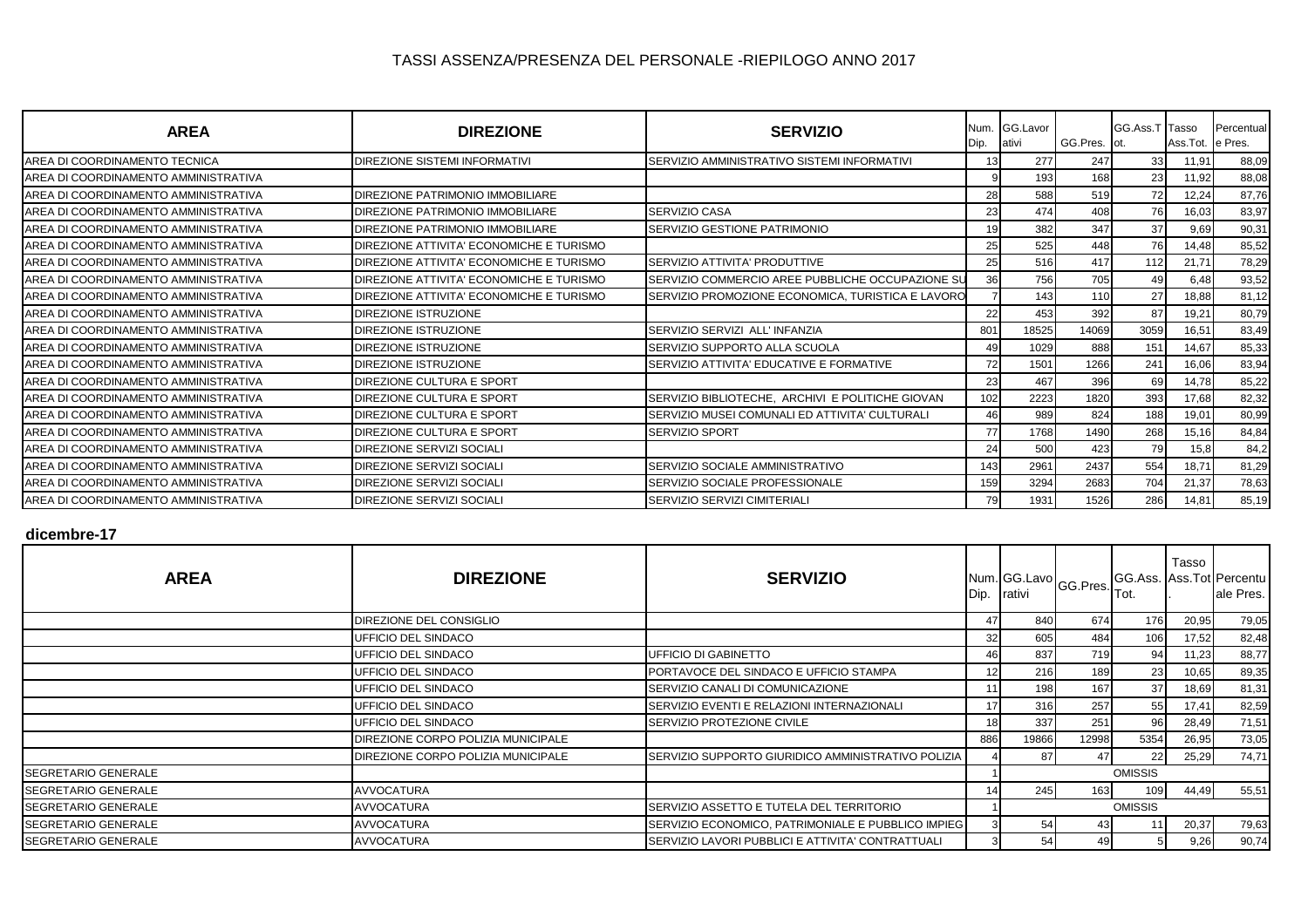| <b>AREA</b>                   | <b>DIREZIONE</b>                                                           | <b>SERVIZIO</b>                                                                                    | Num.<br>Dip.    | GG.Lavor<br>ativi | GG.Pres. | GG.Ass.T Tasso<br>lot. | Ass.Tot. | Percentual<br>e Pres. |
|-------------------------------|----------------------------------------------------------------------------|----------------------------------------------------------------------------------------------------|-----------------|-------------------|----------|------------------------|----------|-----------------------|
| SEGRETARIO GENERALE           | UFFICIO SEGRETERIA GENERALE E AFFARI ISTITUZIONALI                         |                                                                                                    | 50              | 896               | 717      | 170                    | 18,97    | 81,03                 |
| SEGRETARIO GENERALE           | UFFICIO SEGRETERIA GENERALE E AFFARI ISTITUZION SERVIZIO CENTRALE ACQUISTI |                                                                                                    | 99              | 1789              | 1320     | 498                    | 27,84    | 72,16                 |
| <b>SEGRETARIO GENERALE</b>    |                                                                            | UFFICIO SEGRETERIA GENERALE E AFFARI ISTITUZION SERVIZIO ANTICORRUZIONE, TRASPARENZA E CONTROLLI   | 5               | 90                | 60       | 36                     | 40       | 60                    |
| SEGRETARIO GENERALE           |                                                                            | UFFICIO SEGRETERIA GENERALE E AFFARI ISTITUZION SERVIZIO SOCIETA' PARTECIPATE, ASSOCIAZIONI E FOND |                 | 65                | 62       | Э                      | 4,62     | 95,38                 |
| <b>DIREZIONE GENERALE</b>     |                                                                            |                                                                                                    | 8               | 144               | 125      | 18                     | 12,5     | 87,5                  |
| DIREZIONE GENERALE            |                                                                            | SERVIZIO PIANIFICAZIONE CONTROLLO E QUALITA'                                                       | 8               | 144               | 118      | 26                     | 18,06    | 81,94                 |
| DIREZIONE GENERALE            |                                                                            | SERVIZIO EURO PROGETTAZIONE E RICERCA FINANZIAME                                                   | 8               | 144               | 120      | 25                     | 17,36    | 82,64                 |
| <b>DIREZIONE GENERALE</b>     |                                                                            | SERVIZIO PREVENZIONE E PROTEZIONE                                                                  | 12              | 216               | 181      | 33                     | 15.28    | 84,72                 |
| DIREZIONE GENERALE            | DIREZIONE SERVIZI TERRITORIALI INTEGRATI                                   |                                                                                                    | 9               | 163               | 131      | 36                     | 22,09    | 77,91                 |
| <b>DIREZIONE GENERALE</b>     | DIREZIONE SERVIZI TERRITORIALI INTEGRATI                                   | SERVIZIO SERVIZI DEMOGRAFICI                                                                       | 131             | 2358              | 1751     | 685                    | 29,05    | 70,95                 |
| <b>DIREZIONE GENERALE</b>     | DIREZIONE SERVIZI TERRITORIALI INTEGRATI                                   | SERVIZIO QUARTIERI E SPORTELLI AL CITTADINO                                                        | 63              | 1153              | 849      | 338                    | 29,31    | 70,69                 |
| <b>DIREZIONE GENERALE</b>     | DIREZIONE SERVIZI TERRITORIALI INTEGRATI                                   | SERVIZIO STATISTICA E TOPONOMASTICA                                                                | 14              | 252               | 200      | 47                     | 18,65    | 81,35                 |
| DIREZIONE GENERALE            | DIREZIONE RISORSE FINANZIARIE                                              |                                                                                                    | 14              | 252               | 203      | 58                     | 23,02    | 76,98                 |
| DIREZIONE GENERALE            | DIREZIONE RISORSE FINANZIARIE                                              | SERVIZIO ECONOMICO FINANZIARIO                                                                     | 37              | 657               | 523      | 129                    | 19,63    | 80,37                 |
| DIREZIONE GENERALE            | DIREZIONE RISORSE FINANZIARIE                                              | SERVIZIO RISCOSSIONE COATTIVA, CONTENZIOSO E RECU                                                  | 15              | 266               | 188      | 106                    | 39,85    | 60,15                 |
| <b>DIREZIONE GENERALE</b>     | DIREZIONE RISORSE FINANZIARIE                                              | SERVIZIO ENTRATE                                                                                   | 37              | 666               | 520      | 133                    | 19.97    | 80,03                 |
| DIREZIONE GENERALE            | DIREZIONE RISORSE UMANE                                                    |                                                                                                    | 9               | 162               | 125      | 37                     | 22,84    | 77,16                 |
| <b>DIREZIONE GENERALE</b>     | DIREZIONE RISORSE UMANE                                                    | SERVIZIO SVILUPPO ORGANIZZATIVO                                                                    | 24              | 432               | 319      | 116                    | 26,85    | 73,15                 |
| <b>DIREZIONE GENERALE</b>     | DIREZIONE RISORSE UMANE                                                    | SERVIZIO AMMINISTRAZIONE DEL PERSONALE                                                             | 37              | 662               | 546      | 98                     | 14,8     | 85,2                  |
| DIREZIONE GENERALE            | DIREZIONE RISORSE UMANE                                                    | SERVIZIO ACQUISIZIONE RISORSE                                                                      | 8               | 144               | 125      | 27                     | 18,75    | 81,25                 |
| AREA DI COORDINAMENTO TECNICA |                                                                            |                                                                                                    | <b>OMISSIS</b>  |                   |          |                        |          |                       |
| AREA DI COORDINAMENTO TECNICA |                                                                            | SERVIZIO AMMINISTRATIVO OPERE E LAVORI PUBBLICI                                                    | 37              | 666               | 569      | 97                     | 14,56    | 85,44                 |
| AREA DI COORDINAMENTO TECNICA | <b>DIREZIONE AMBIENTE</b>                                                  |                                                                                                    | 31              | 561               | 415      | 148                    | 26,38    | 73,62                 |
| AREA DI COORDINAMENTO TECNICA | <b>DIREZIONE AMBIENTE</b>                                                  | SERVIZIO SOSTENIBILITA', VALUTAZIONE AMBIENTALE, G                                                 | 18              | 324               | 255      | 69                     | 21.3     | 78,7                  |
| AREA DI COORDINAMENTO TECNICA | <b>DIREZIONE AMBIENTE</b>                                                  | SERVIZIO PARCHI GIARDINI ED AREE VERDI                                                             | 126             | 2415              | 1926     | 508                    | 21,04    | 78,96                 |
| AREA DI COORDINAMENTO TECNICA | <b>DIREZIONE AMBIENTE</b>                                                  | SERVIZIO RIFIUTI, IGIENE PUBBLICA, AMBIENTALE E DE                                                 | 12              | 216               | 152      | 61                     | 28,24    | 71,76                 |
| AREA DI COORDINAMENTO TECNICA | DIREZIONE SERVIZI TECNICI                                                  |                                                                                                    | 44              | 785               | 653      | 129                    | 16,43    | 83,57                 |
| AREA DI COORDINAMENTO TECNICA | DIREZIONE SERVIZI TECNICI                                                  | SERVIZIO GESTIONE E MANUTENZIONE                                                                   | 71              | 1285              | 1050     | 253                    | 19,69    | 80,31                 |
| AREA DI COORDINAMENTO TECNICA | DIREZIONE SERVIZI TECNICI                                                  | SERVIZIO SUPPORTO TECNICO QUARTIERI E IMPIANTI SPO                                                 | 36              | 656               | 540      | 116                    | 17,68    | 82,32                 |
| AREA DI COORDINAMENTO TECNICA | DIREZIONE SERVIZI TECNICI                                                  | SERVIZIO BELLE ARTI E FABBRICA DI PALAZZO VECCHIO                                                  | 30              | 543               | 439      | 100                    | 18,42    | 81,58                 |
| AREA DI COORDINAMENTO TECNICA | DIREZIONE NUOVE INFRASTRUTTURE E MOBILITA'                                 |                                                                                                    | $\overline{4}$  | 71                | 61       |                        | 12,68    | 87,32                 |
| AREA DI COORDINAMENTO TECNICA | DIREZIONE NUOVE INFRASTRUTTURE E MOBILITA'                                 | SERVIZIO UFFICIO TRAMVIA/INTERVENTI TAV E AUTOSTRA                                                 | 16              | 288               | 241      | 47                     | 16,32    | 83,68                 |
| AREA DI COORDINAMENTO TECNICA | DIREZIONE NUOVE INFRASTRUTTURE E MOBILITA'                                 | SERVIZIO MOBILITA'                                                                                 | 40              | 702               | 574      | 132                    | 18,8     | 81,2                  |
| AREA DI COORDINAMENTO TECNICA | DIREZIONE NUOVE INFRASTRUTTURE E MOBILITA'                                 | <b>SERVIZIO VIABILITA'</b>                                                                         | 42              | 749               | 567      | 211                    | 28,17    | 71,83                 |
| AREA DI COORDINAMENTO TECNICA | DIREZIONE NUOVE INFRASTRUTTURE E MOBILITA'                                 | SERVIZIO PROGRAMMAZIONE MOBILITA' E PISTE CICLABIL                                                 | 21              | 358               | 298      | 59                     | 16,48    | 83,52                 |
| AREA DI COORDINAMENTO TECNICA | <b>DIREZIONE URBANISTICA</b>                                               |                                                                                                    |                 | 74                | 66       |                        | 10,81    | 89,19                 |
| AREA DI COORDINAMENTO TECNICA | DIREZIONE URBANISTICA                                                      | SERVIZIO EDILIZIA PRIVATA                                                                          | 45              | 806               | 598      | 218                    | 27,05    | 72,95                 |
| AREA DI COORDINAMENTO TECNICA | DIREZIONE URBANISTICA                                                      | SERVIZIO PIANIFICAZIONE URBANISTICA                                                                | 12              | 216               | 167      | 50                     | 23,15    | 76,85                 |
| AREA DI COORDINAMENTO TECNICA | DIREZIONE URBANISTICA                                                      | SERVIZIO AMMINISTRATIVO URBANISTICA                                                                | 45              | 806               | 651      | 165                    | 20,47    | 79,53                 |
| AREA DI COORDINAMENTO TECNICA | DIREZIONE SISTEMI INFORMATIVI                                              |                                                                                                    | $5\overline{)}$ | 90                | 71       | 19                     | 21,11    | 78,89                 |
| AREA DI COORDINAMENTO TECNICA | DIREZIONE SISTEMI INFORMATIVI                                              | SERVIZIO GESTIONE INFRASTRUTTURE TECNOLOGICHE                                                      | 28              | 479               | 379      | 100                    | 20,88    | 79,12                 |